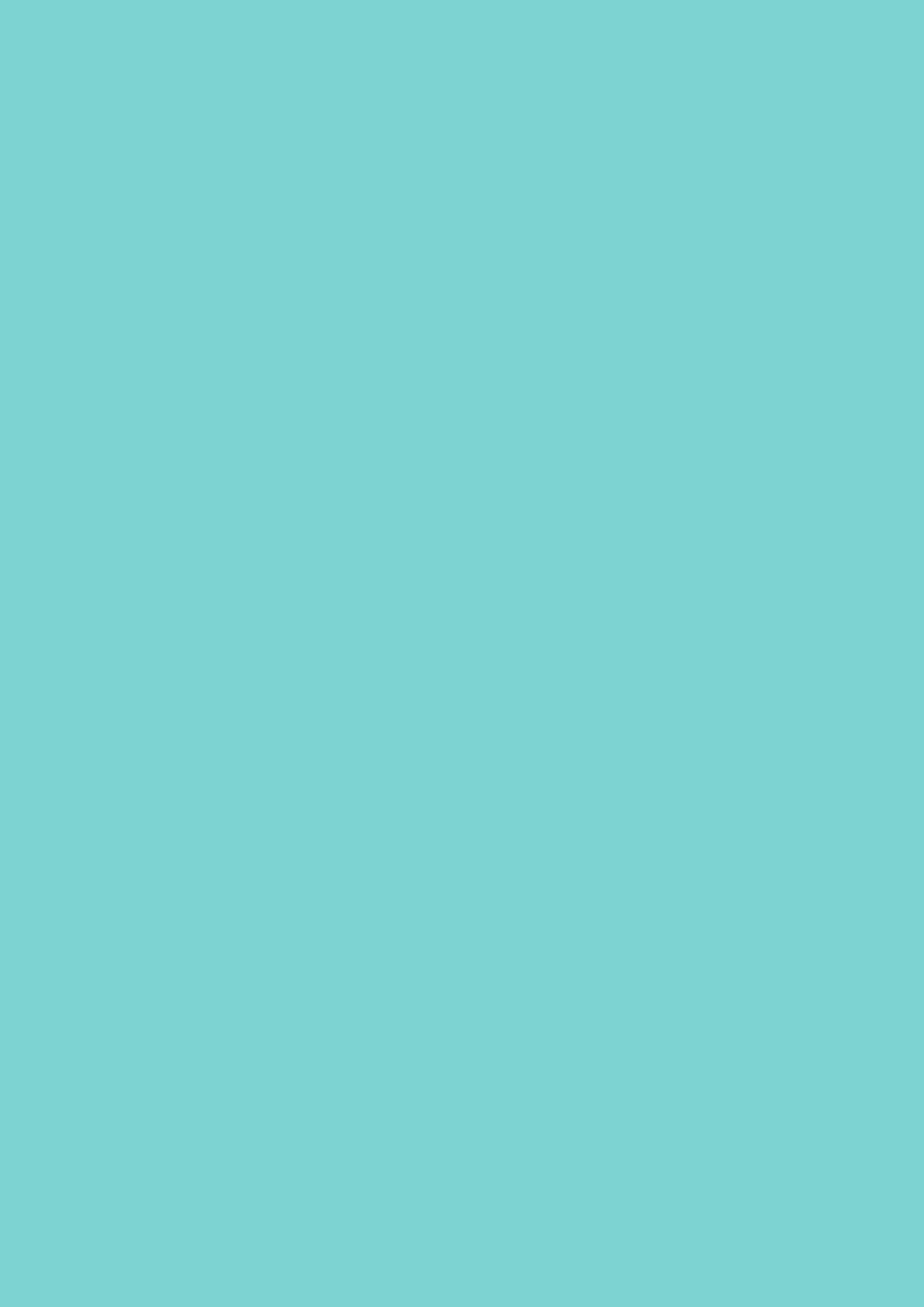### **Contents**

| Introduction                                   | 01 |
|------------------------------------------------|----|
| <b>Summary and Recommendations</b>             | 02 |
| 1. Introduction                                | 02 |
| 2. Initial Public Offerings ("IPOs") in the UK | 02 |
| 3. Secondary Offerings                         | 06 |
| <b>UK Equity Capital Markets - Structure</b>   | 09 |
| Initial Public Offerings (IPO)                 | 11 |
| 1. IPOs in the UK                              | 13 |
| 1.1 Regulatory Regime                          | 13 |
| 1.2 Standard UK IPO Process                    | 13 |
| 2. IPOs in the US                              | 15 |
| 2.1 Comparison of the UK and US IPO Process    | 16 |
| 3. Key Issues in the UK IPO Market             | 17 |
| 3.1 Information Asymmetry/Price Discovery      | 17 |
| 3.2 Syndicates and Distribution                | 22 |
| 3.3 Fees                                       | 24 |
| 3.4 Free Float and Corporate Governance        | 26 |
| 3.5 Prospectus                                 | 29 |
| 3.6 Role of Sponsor                            | 30 |
| 3.7 Role of the Independent Adviser            | 31 |
| <b>Secondary Offerings</b>                     | 32 |
| 1. Methods of Secondary Offerings              | 32 |
| 2. Timetable of a Typical Rights Issue         | 35 |
| 3. Fee Trends                                  | 36 |
| 4. Key Issues with Secondary Offerings         | 36 |
| 4.1 Pre-Emption                                | 36 |
| 4.2 Underwriting Capacity, Fees and Discounts  | 38 |
| 4.3 Timetable                                  | 41 |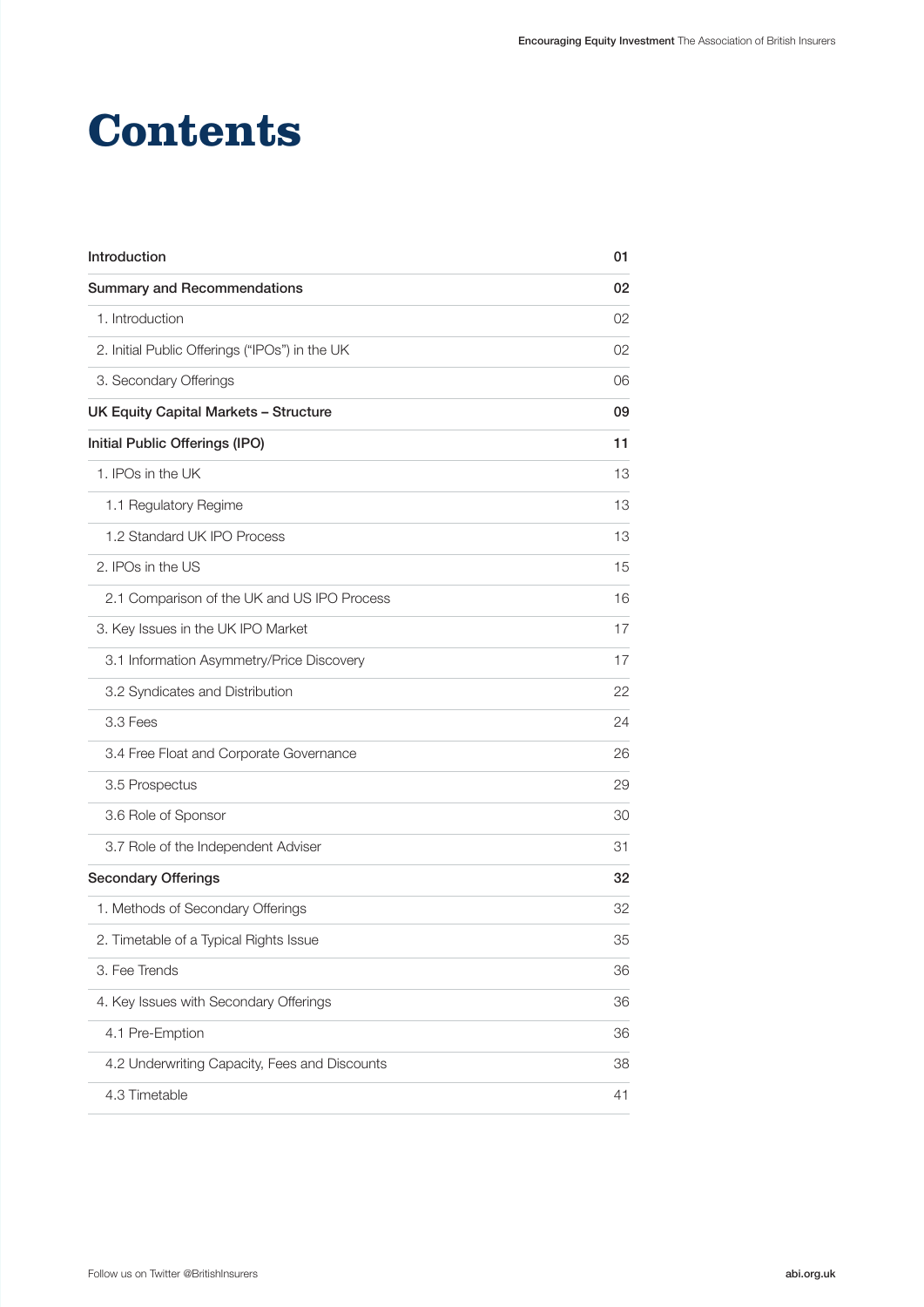# **Table of figures**

| Figure 1. Possible ways to move into the Premium segment                   | 09 |
|----------------------------------------------------------------------------|----|
| Figure 2. London Stock Exchange Market Segments                            | 10 |
| Figure 3. London Stock Exchange Premium vs. NYSE Domestic and Worldwide    | 12 |
| Figure 4. Traditional UK IPO Timetable                                     | 14 |
| Figure 5. Traditional US IPO Timetable                                     | 16 |
| Figure 6. Number of IPOs on the London Main Market and Funds Raised        | 17 |
| Figure 7. Standard IPO Timetable                                           | 21 |
| Figure 8. Proposed IPO Timetable                                           | 21 |
| Figure 9. Average Syndicate Size in UK IPOs (number of syndicate members)  | 22 |
| Figure 10. Average UK IPO Gross Fees (% of issue size)                     | 24 |
| Figure 11. London Main Market - Number of Rights Issues and Amounts raised | 32 |
| Figure 12. Comparison of Rights Issues, Open Offers and Vendor Placings    | 34 |
| Figure 13. Overall Timetable (with EGM)                                    | 35 |
| Figure 14. Overall Timetable (without EGM)                                 | 35 |
| Figure 15. Average Fees for Rights Issues in the UK (gross fee, %)         | 36 |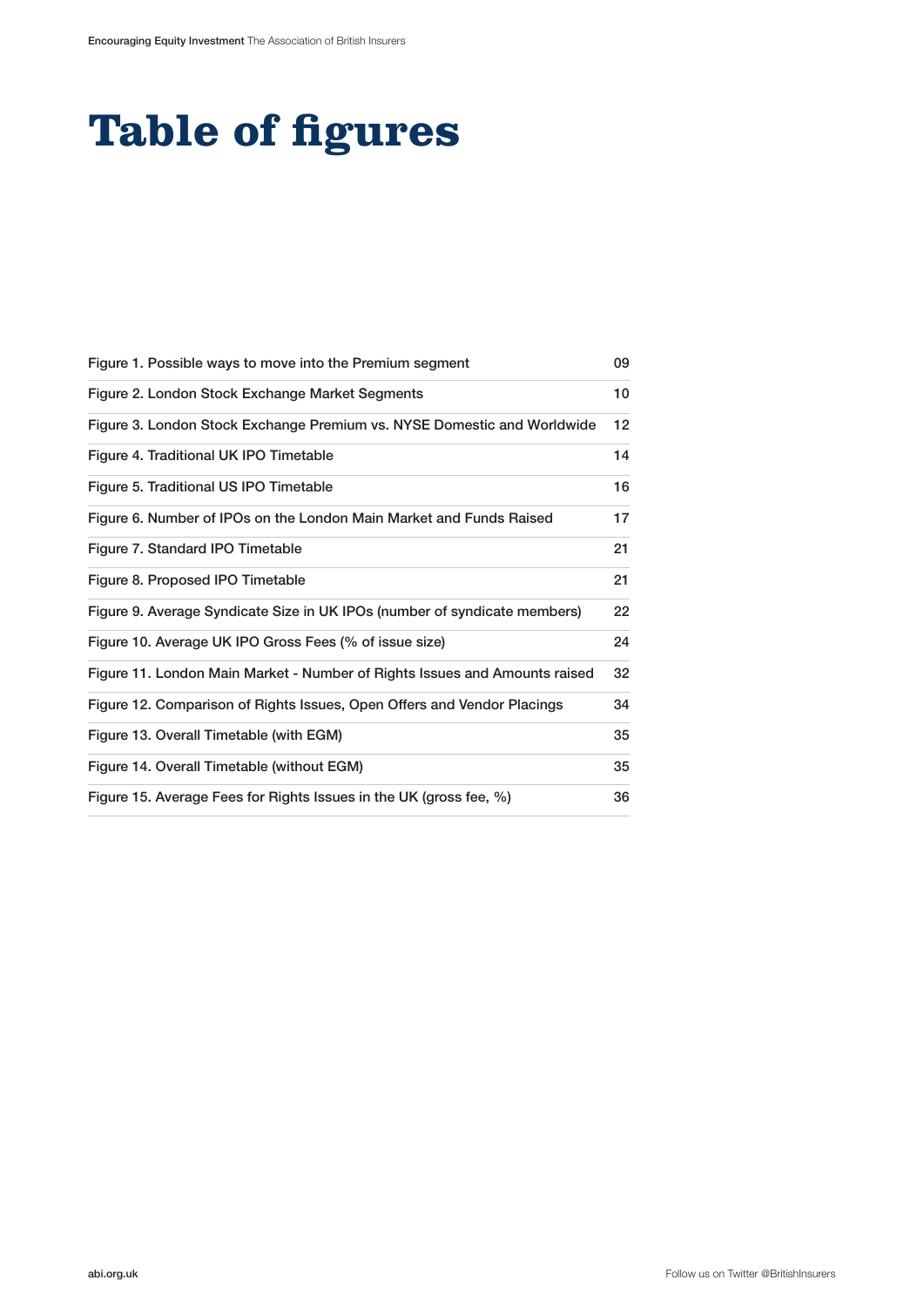# **Introduction**

Equity financing through the capital markets plays a crucial role in the economy. Equity capital has a continuing claim on corporate earnings and can be used to finance projects with uncertain and long-term returns, including research and product development. Companies need equity to invest and grow and to generate the returns needed to service debt and other forms of capital. Equity is the bedrock of economic growth.

The Kay Review raised some questions about the role and value of public equity markets and there have, in recent years, been various expressions of concern or discontent about the way in which the London equity market operates. ABI members who, as institutional investors have more than £1.8 trillion of funds under management, have a strong interest in ensuring the continued health of the UK equity market, including a flow of high-quality companies coming to the market as well as maintaining the competitiveness of London as a financial centre.

Against this background, the ABI has conducted an extensive review of processes for both Initial Public Offerings ("IPO") and secondary capital raisings. This has involved discussions with not only a large numbers of institutional investors, but also a wide range of other market participants and other interested parties, including issuers, vendors, investment banks, lawyers, accountants, independent advisers, providers of independent research and regulators.

Overall, market participants do not believe that the UK model is fundamentally broken. Nonetheless, there are some areas that can be addressed with the aim of improving the efficiency of the process and the attractiveness of the London market.

We hope that you find the information and recommendations useful and look forward to working with you in ensuring the continued health of the UK public equity market.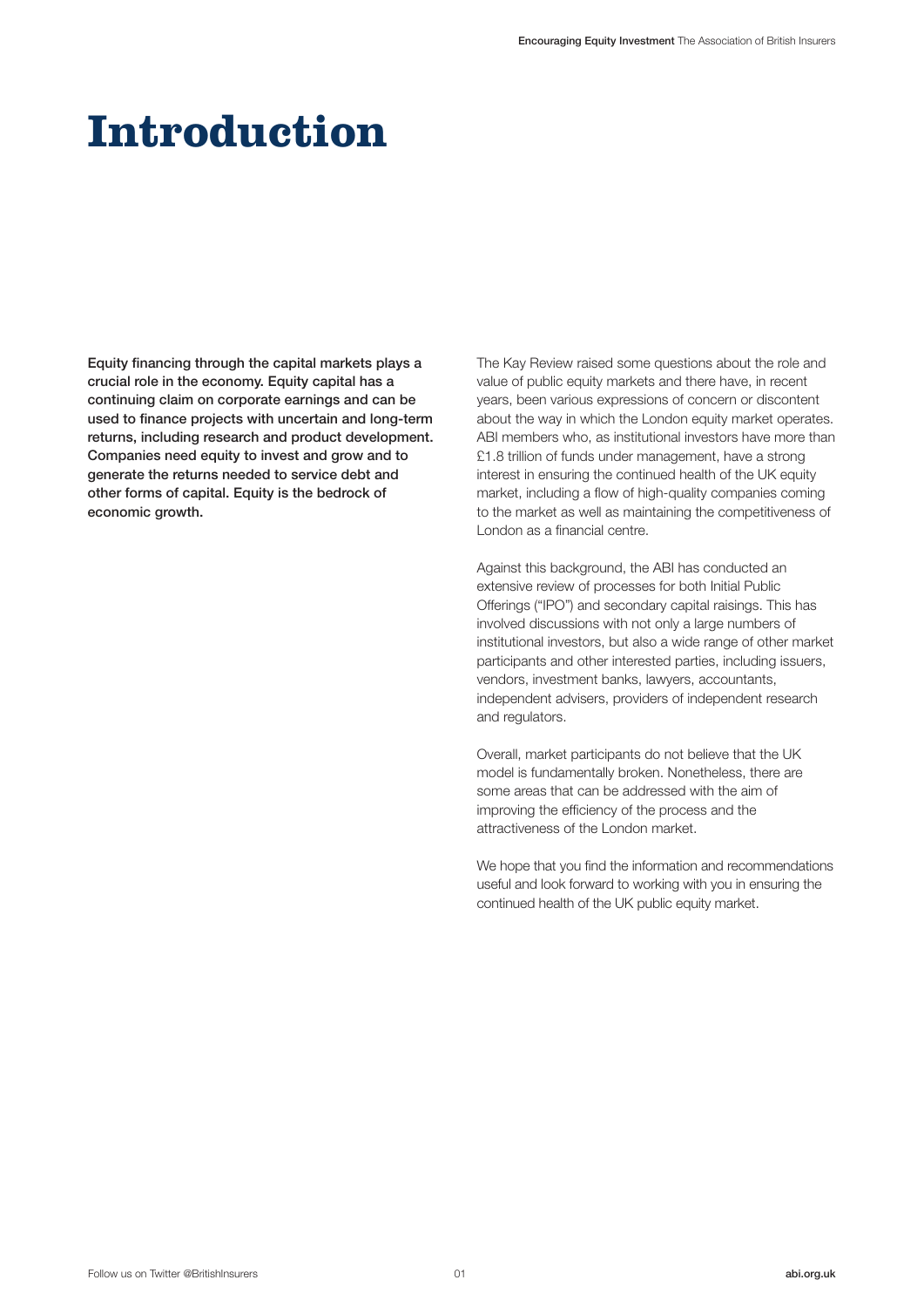# **Summary and Recommendations**

#### **1. INTRODUCTION**

London is one of the world's leading financial centres and the largest in Europe. It holds this position because of a wide range of factors including:

- the large pool of institutional investors who manage funds in the UK on behalf of both British and international investors,
- the lower cost of capital for companies issuing shares as a result of efficient market structures,
- the high quality of business support available to companies irrespective of size and origin, and
- the stable legal and regulatory regime.

London and New York attracted 41% and 23%, respectively, of all cross-border IPOs between 2001 and 20111 . For companies that are considering listing in the UK, the most commonly considered alternative is listing in the US.

Maintaining a competitive and attractive environment is therefore critical to London's future as an international financial centre.

#### **2. INITIAL PUBLIC OFFERINGS ("IPOs") IN THE UK**

Following the financial crisis, there have been expressions of discontent in the market with regard to the IPO process. These concerns have led to a perception among some commentators that the IPO process in the UK is broken.

On the whole, market participants do not believe that the UK model is fundamentally broken. Rather, the negative perception of the IPO market has prevailed because its health and success relies on confidence and momentum in the general market. This has been lacking for a number of years (although there has been an improvement in sentiment in the first half of 2013).

Nonetheless, there are areas that can be addressed with the aim of improving the efficiency of the process and the attractiveness of the London market.

#### **Information Asymmetry / Price Discovery**

An information asymmetry exists in favour of issuers and vendors at the expense of investors.

It is crucial that the IPO process addresses this imbalance to ensure that investors can understand the investment case and value the asset appropriately.

Early engagement, many months ahead of an IPO, between investors and issuers is seen by all parties as an excellent way of beginning the process of addressing this information asymmetry.

While pre-deal research prepared by syndicate analysts ("connected research") is still seen as valuable by investors, they believe it is important to increase the ability for non-connected independent analysts to access information and publish research before pricing.

Publishing the prospectus earlier in the IPO process will enable investors to be better prepared for the management roadshow and to give more incisive feedback on the company and its valuation ahead of setting a price range, so improving the price discovery process for all parties.

1 Source: PWC, "Equity sans frontières" – Trends in cross-border IPOs and an outlook for the future, November 2012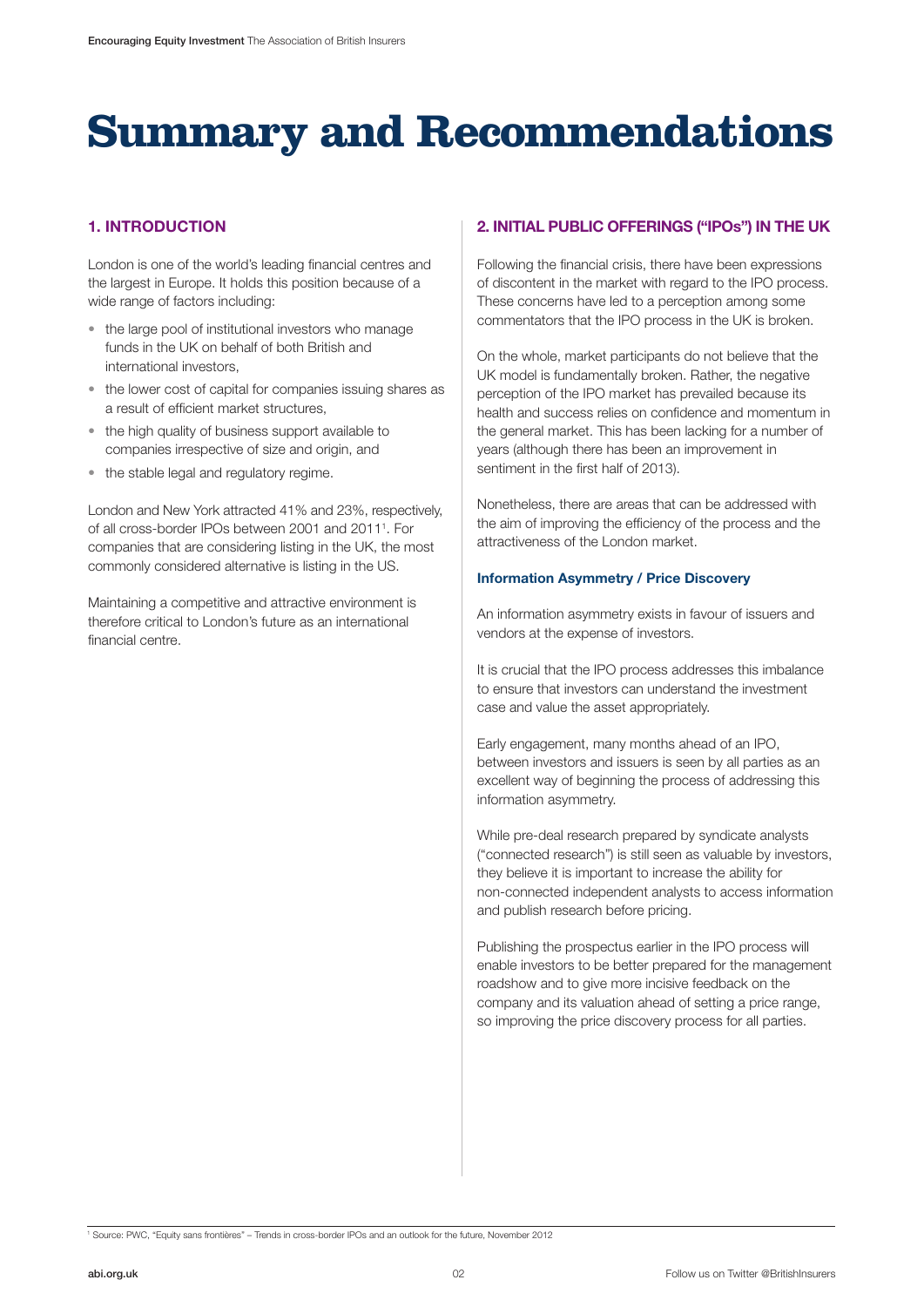If the prospectus is published early and fully approved by the UK Listing Authority ("UKLA") at this point, there is likely to be more published independent analysis ahead of pricing.

However, in order to achieve this, there is a need to eliminate the market practice of separating pre-deal research and the prospectus – the initial part of the research blackout period. The barrier to this lies in persuading issuers' and underwriters' internal counsel that the risks of having legal action taken against them by institutional investors, either in the UK or the US, are minimal.

#### **Key Recommendations**

We encourage the practice of early engagement by issuers and vendors with investors up to a year or more before a planned IPO. This should be seen as an integral part of the IPO process.

Investors should ensure that the appropriate resource is committed to such early engagement, even - or particularly - when the IPO pipeline becomes very busy.

A prospectus approved by the UKLA, which is complete apart from pricing or price range and related information, should be issued at least one week earlier than the Pathfinder or Price Range prospectus<sup>2</sup> is issued in current practice.

- This will require eliminating the delay between publication of connected research and the offering document.
- It should be achieved by obtaining regulatory clarification from the FCA that:
	- they will not regard connected research, if prepared and identified appropriately, as part of the prospectus,
	- publication close to the time of the prospectus will not necessarily compromise its independence (in the sense that it is independent of the company), and
	- therefore, temporal separation between connected research and prospectus publication is unnecessary<sup>3</sup>.
	- This should eliminate any residual UK risk for issuers and underwriters and it will, as a matter of evidence, reduce the likelihood of any successful action in jurisdictions outside the UK.

As a result, the typical timetable for an IPO, once the Intention to Float Announcement ("ITF") has been made, could be shortened by one week, from four to three weeks (although it could remain longer for a particular issue, if desired).

The IPO process should allow at least one of two

alternatives to promote the publication of independent research:

- 1. Issuers and underwriters should allow greater access for non-connected analysts to the IPO analysts' presentation or a subsequent similar presentation, such that they are able to have the same information as connected analysts.
	- The regulatory clarification by the FCA mentioned above will mitigate risks that companies may be liable for the content of such research.
- 2. Alternatively, non-connected analysts should be able to publish and distribute research with reference to a prospectus published immediately after the ITF that has been fully approved by the UKLA.

#### **Syndicate size**

An efficiently functioning syndicate is crucial to addressing the information asymmetry, effective price discovery, the distribution of the shares and the establishment of a stable shareholder base.

Although there are reasons that seem to explain the increase in size of syndicates in recent years, it is not clear that in the UK this is additive to the process, and the strong preponderance of opinion is in favour of smaller syndicates.

However, where appropriate, it would be helpful to include an ability to access retail investors for IPOs of companies listing in the Premium segment, and syndicate members that are required to achieve this.

#### **Key Recommendations**

As a rule of thumb, no more than three bookrunners should be appointed for large transactions, which we suggest is above £250m excluding any over-allotment option. Below this issue size, there should generally be no more than two bookrunners.

Issuers should ensure that any additional members of the syndicate are additive to the process due to their sector expertise or distributional reach.

We discourage the inclusion of syndicate members who are present solely on the basis of past or future services to the issuer or vendors.

Nonetheless, we acknowledge that vendors and/or companies may from time to time need to appoint more

Follow us on Twitter @BritishInsurers **abi.org.uk** abi.org.uk abi.org.uk abi.org.uk abi.org.uk abi.org.uk <sup>3</sup> This is likely to require clarification of the FCA's Conduct of Business Rule 12.2.12G.

<sup>&</sup>lt;sup>2</sup> The Pathfinder prospectus is a marketing document distributed to institutional investors during an offering. It is not approved by the UKLA (unlike a stamped Price Range prospectus which is typically issued during offerings with a retail tranche).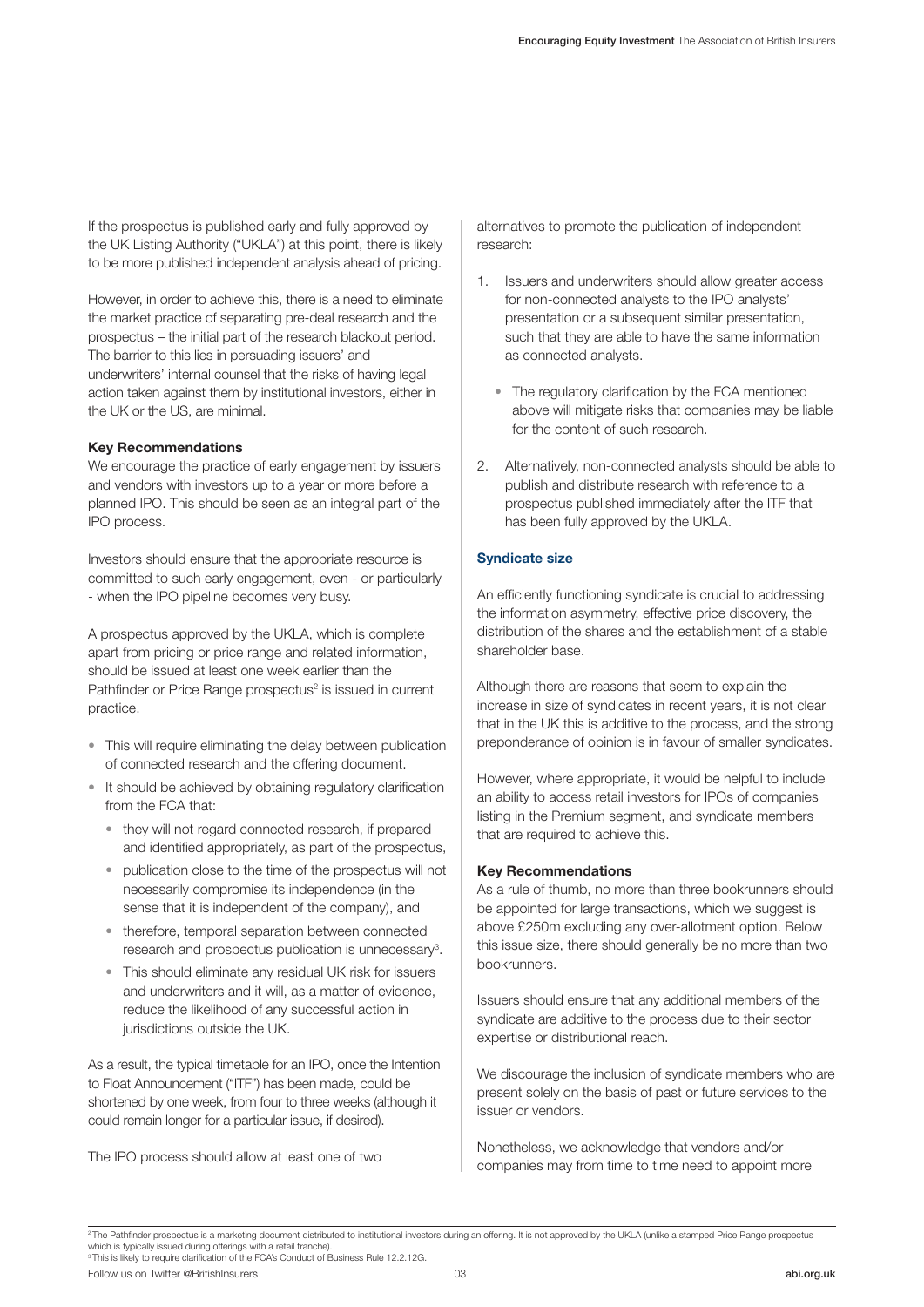banks to the syndicate due to on-going relationships. In these instances, companies should specify clearly to each syndicate member their roles and responsibilities. This could include an entirely passive role within the transaction.

Issuers, with the assistance of independent advisers if appropriate, should scrutinise the allocations carefully to ensure that shares are being distributed to those most likely to be long-term shareholders.

We encourage issuers and vendors to consider including a retail tranche when listing in the Premium segment.

#### **Fees**

Although fees at IPO are in effect paid by the issuer, vendors or existing pre-IPO shareholders (with new investors able to take account of overall costs in the price they are prepared to pay), new investors at IPO retain a significant concern with the overall level of fees. Greater transparency of the composition of the fees paid to all parties at IPO will help address this concern.

Investors would like to have some ability to influence the award of incentive fees to create a degree of alignment in the assessment of the success of the transaction between them and issuers, vendors and the sell-side.

Such success should be measured over a period of longer than a few days after pricing. Some elements of the incentive fee will only become evident once the company has released its first set of results as a listed company.

#### **Key Recommendations**

There should be as a matter of good practice greater disclosure in the prospectus of all the fees paid for an IPO, including the maximum incentive fee, if any. This should include a breakdown of fees as a percentage of the size of the offering, and those fees that are independent of size, such as, but not limited to, independent advisers', lawyers' and accountants' fees. Syndicate members' individual fees should also be disclosed.

The final determination and payment of incentive fees in an IPO should be made at the later of the release of the first quarterly results of the issuer as a listed company and three months after listing. The amount paid should be disclosed to the market at the time of award.

The following criteria should be taken into consideration when awarding the incentive fee:

- the stability of the share price in the newly listed environment,
- the allocation of the shares of the issuer to a predominantly long-term shareholder base, as evidenced by the stability of the share register in the aftermarket,
- the extent and quality of the syndicate research both, during and after the IPO in the eyes of the investors,
- the continuity of research coverage post IPO.

A mechanism should be re-established for investors to give input into the allocation of the incentive fee, but on an anonymous basis.

#### **Free Float and Corporate Governance**

Free float is a key area of debate between all parties.

The current minimum of 25% for a Premium or Standard listing is seen as a barrier to listing on the UK Main Market by vendors, investment banks and independent advisers. It is seen by many sell-side banks and vendors as being one of the most important reasons to choose a US listing as opposed to a UK listing as it limits flexibility in combination with pricing.

Investors want to see a flow of high-quality, well-prepared and well-run companies coming to the market. Many continue to see liquidity as an important element in this.

There is strong support from all parties to strengthen the corporate governance standards of companies with controlling shareholders. This would include imposing certain compliance responsibilities directly on controlling shareholders.

Investors' concerns about weak corporate governance in the Standard segment are likely to be exacerbated if the free float is lowered from the current minimum without raising the protection for minority investors to levels that exist currently in the Premium segment. Any lowering of free float in the Standard segment might attract more issuers, but is unlikely to attract more investors to match such issuance unless corporate governance standards are raised.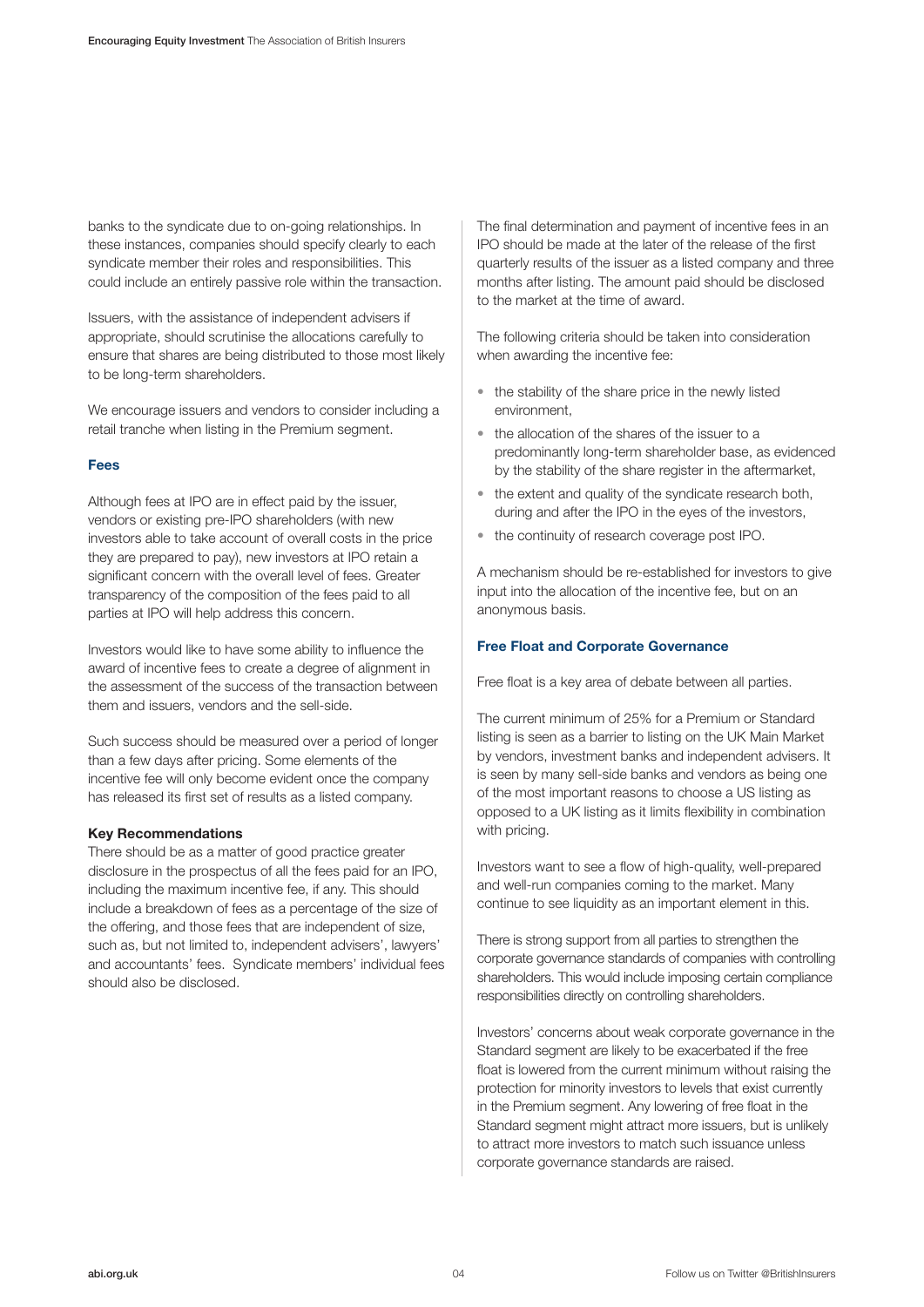There is general support for the recommendations of the FSA/FCA consultation paper CP12/25<sup>4</sup> in relation to independent Boards and relationship agreements.

There is also general support for the idea that controlling shareholders should be required to take responsibility for certain specified statements in and contents of the prospectus and to have responsibility to the UKLA for compliance with the relationship agreement.

Additional responsibilities on controlling shareholders are likely to be helpful in focussing their attention on the disclosure and nature of their relationships with the company and minority shareholders. Discouraging controlling shareholders who are not willing to take on such liability from listing on the London market is a good outcome for the quality of companies that list here.

Some investors would consider a lower free float level requirement in the Premium segment than the current minimum of 25%, if governance were strengthened as outlined above, subject to meeting the minimum liquidity required under Article 48 of CARD<sup>5</sup>.

However, the majority of investors still believe that 25% should be the minimum free float level for Premium listed companies.

The sell-side is supportive of lowering the free float minimum in both Premium and Standard segments.

We recognise the need to balance the desire of investors to have an independent Board in place well before an IPO and that of the private owners to retain control in the event of a failed flotation.

#### **Key Recommendations**

Controlling shareholders should have liability for the prospectus at IPO for companies seeking a Premium listing. This would cover:

- a controlling shareholder or shareholders acting in concert with holding(s) of 50%+1 pre-IPO. The threshold should be set at this level because, in a private company, the shareholders are not as dispersed as in a public company where 30% is taken as the usual level of de facto control,
- any pre-IPO shareholder who will be party to a relationship agreement post-IPO.

The UKLA would need to identify those acting in concert on a case by case basis when considering eligibility for listing.

Controlling shareholders should:

- be required to include a responsibility statement in the prospectus covering certain statements included in the prospectus regarding future conduct of the business, including their future relationship with the company. This will require a change to Chapter 6 of the UKLA Listing Rules.
- have liability based on the current US model where, broadly, they can be held liable to the same extent as the issuer unless they can establish they acted in good faith and did not directly or indirectly induce the acts of the issuer constituting the violation<sup>6</sup>.

The FCA is also able to amend PR5.5.3<sup>7</sup> (and to limit the scope of PR5.5.7<sup>8</sup>) to provide for controlling shareholders to be persons responsible for certain content of prospectuses in a wider range of circumstances and so to implement these changes.

A relationship agreement should be required between controlling shareholder(s) and the company. This should include a contractual obligation on the controlling shareholder(s) to comply with the statements included in the prospectus for which they have accepted responsibility. It should be publicly available and any material changes put to a shareholder vote. In addition, the controlling shareholder(s) should have a direct regulatory responsibility to the UKLA for adherence to the provisions of the relationship agreement:

- the UKLA's statutory power to sanction breaches of the Part 6 rules is contained in s91 FSMA 2000. There is no statutory authority for fining or censuring shareholders of issuers for breaching Listing Rules,
- the UKLA would therefore require additional regulatory authority through primary legislation (an amendment to FSMA 2000) in order to allow it to make Listing Rules that impose obligations on controlling shareholders and to enforce those rules directly.

There should be a phased appointment of independent directors in the months leading up to the IPO. An independent Board should be in place at the latest one month ahead of announcing the intention to float. The requirement for an independent Board should be a continuing obligation once the company is listed under the Listing Rules.

The minimum free float for Premium and Standard listings should be maintained at 25%. The majority of investors will not contemplate a reduction in the free float requirements

<sup>4</sup> FSA Consultation Paper CP12/25 (Oct 2012): Enhancing the effectiveness of the Listing Regime and feedback on CP12/2<br>5 CARD: Consolidated Admissions and Reporting Directive. Atticle 48, para 5. A sufficient number of shar when, in view of the large number of shares of the same class and the extent of their distribution to the public, the market will operate properly with a lower percentage.<br><sup>6</sup> Section 15 and section 20(a) of the US Securit

<sup>&</sup>lt;sup>8</sup> PR5.5.7 describes certain circumstances when an offeror is not responsible for a prospectus under PR5.5.3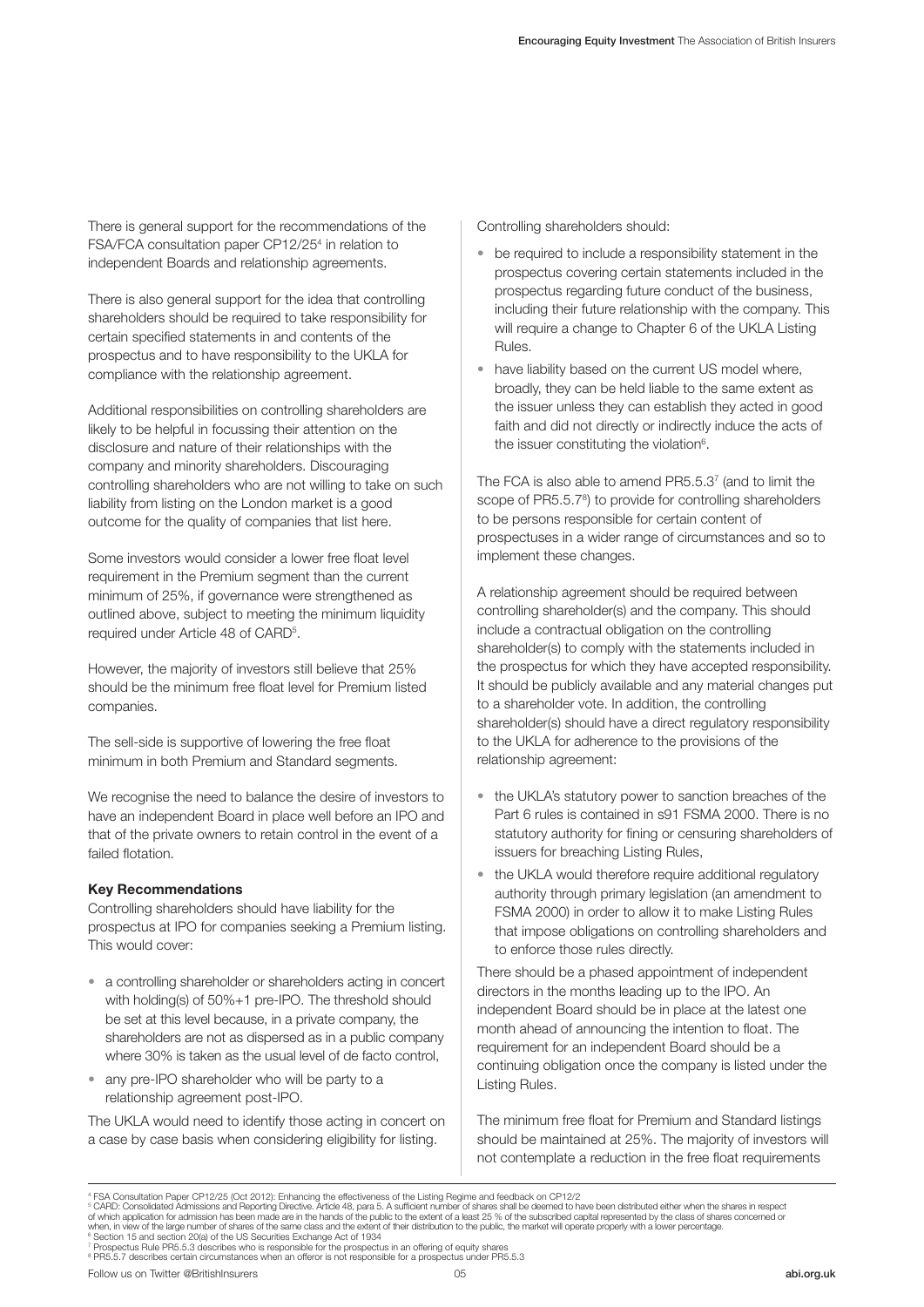unless the safeguards listed above for the protection of minority investors are implemented and shown to function effectively in practice.

#### **Prospectus**

All market participants agree that the current regulatory regime has resulted in prospectuses that are overly large.

We are strongly supportive of the UKLA's aim to reduce the amount of generic information in the prospectus. We encourage issuers, their Sponsors and lawyers to work with the UKLA to provide a document that is more succinct in providing the important information relevant to an investment decision.

#### **Sponsors**

Investors do not differentiate between role of the Sponsor and the lead bookrunner(s). They will generally hold the lead bookrunner(s) responsible if a deal goes sour, irrespective of whether they were the formal Sponsor or not.

Whilst the recent changes have conferred a greater regulatory responsibility on the Sponsor, there is a concern that this quasi-regulatory role is limited in its effectiveness. This is because Sponsors are typically one of the lead distributors of an IPO and therefore they may be conflicted if there are any contentious issues with the company. This has raised the possibility of other professional firms such as lawyers and accountants taking on the role of Sponsor.

#### **Independent Advisers**

Investors typically have limited contact with the independent advisers as part of the IPO process. However, they value the importance of a well-run syndicate and proper flow of information.

In many cases, particularly on larger or more complicated transactions, independent advisers can play an important role in ensuring that the syndicate is well managed, that the right information and advice is provided both to and by the issuer and that the syndicates and that the issuer's interests are protected.

#### **3. SECONDARY OFFERINGS**

The system in the UK for raising new equity capital for already listed companies is fit for purpose.

Particularly during 2008 and 2009, the market for rights issues was considered by all parties to have worked well and helped companies raise equity finance in very challenging circumstances. A big part of this is due to the backing issuers received from institutional investors who played a crucial role in recapitalising "UK plc".

Nonetheless, there are areas that can be addressed with the aim of improving the efficiency of the process and the ability for listed companies to raise equity capital in the London market.

#### **Protecting Pre-Emption**

Pre-emption as the cornerstone of this system is a major strength and remains highly valued by investors.

Raising more than 10% of issued share capital for companies listed on the Main Market should always be done on a pre-emptive basis, unless otherwise approved by shareholders for specific reasons in specific circumstances. In any event, raising more than 10% will require a prospectus.

The greater flexibility offered to companies traded on AIM is appropriate.

Greater flexibility in the issuance on a non-pre-emptive basis of up to 10% would be valued by issuers and their advisers. The use of "cash box" structures means that, in practice, such flexibility exists for many companies.

Investors remain concerned about the potentially dilutive effects of non-pre-emptive issues. In all such issues, they attach great weight to being consulted ahead of non-preemptive placings and being given the opportunity, in practice, to "stand their corner".

Greater clarity is needed surrounding what is acceptable to investors in relation to non-pre-emptive placings.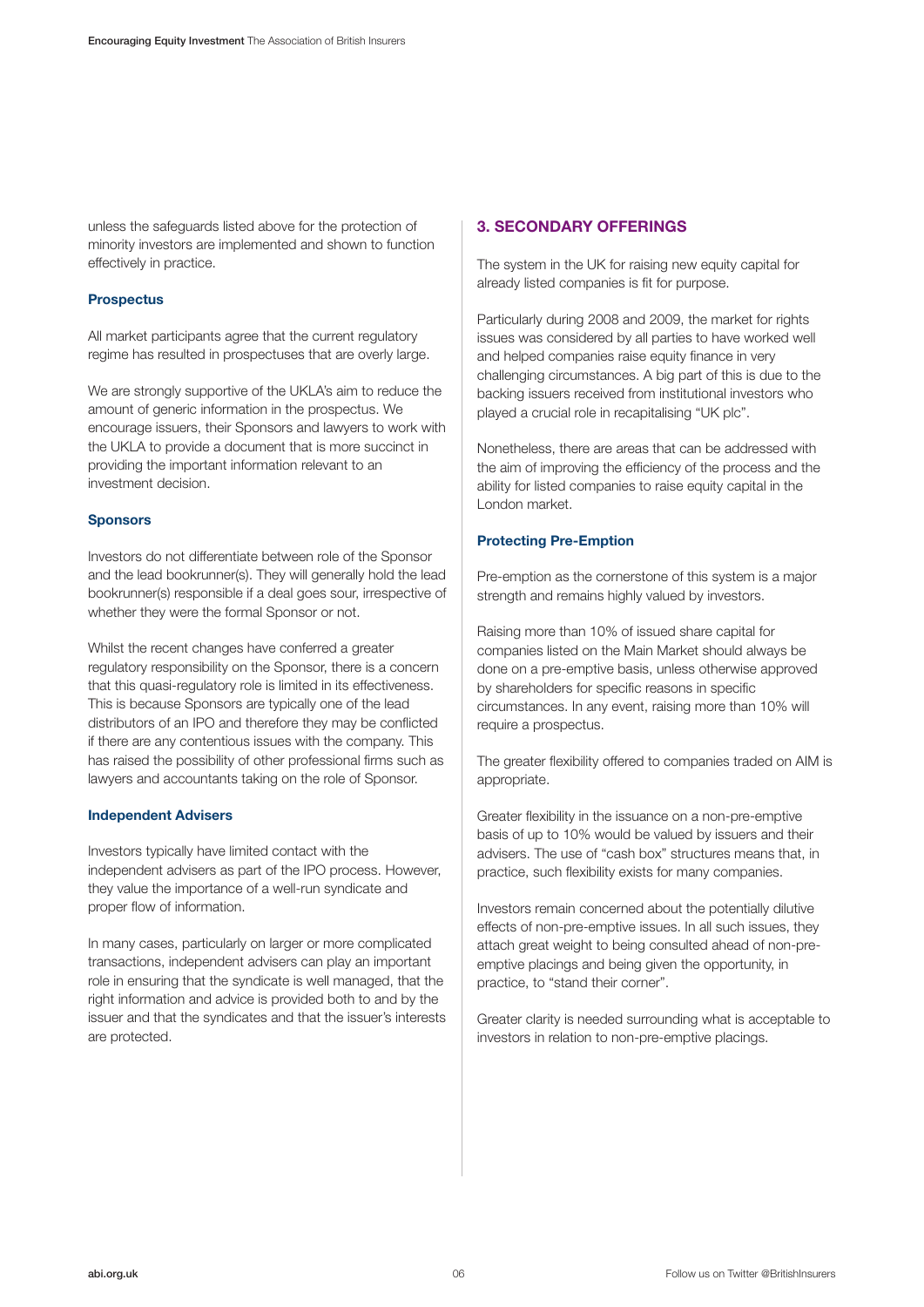#### **Key Recommendations**

The ABI will clarify its existing guidance on non-pre-emptive placings, open offers and rights issues.

The Pre-Emption Group should be reconvened with a view to assessing the scope and suitability of their Statement of Principles in the light of market practice.

At least, the revised ABI guidance and Statement of Principles should provide clarity on:

- the limit for placings for cash, including aggregate issuance over a time period longer than one year, and associated discount,
- the limit for vendor placings conducted on a non-preemptive basis and associated discount,
- the acceptability or otherwise of the cash box when not used as directly acquisition linked financing,
- acceptable levels of capital raised and associated discounts for open offers,
- the reference price when calculating discounts, and whether fees associated with such issues should be included, and
- the application of such Principles or guidelines for the Standard segment and AIM.

Major existing institutional shareholders should be consulted in advance of non-pre-emptive placings.

#### **Underwriting Capacity, Fees and Discounts**

Overall, there is sufficient primary and sub-underwriting capacity in the UK market. However, capacity from the traditional sub-underwriters in the UK has reduced.

There is agreement amongst most parties that the split of risk and the reward for taking such risk between primary and sub-underwriters could be improved.

Deep discount rights issues should be encouraged as a way to lower fees.

There may however be a level of fees where it will be difficult to attract traditional UK institutional subunderwriters, even if the discount is high and so risk is low. Too low a fee could lead to substantial proportions of a transaction being sub-underwritten with "unnatural" counterparties, or not sub-underwritten at all. Long-only institutions need to balance their desire to see a transaction fully sub-underwritten by "natural" long-term holders with the minimum size of the fee they are prepared to enter in to such sub-underwriting commitments.

It is currently difficult to reconcile the risk to each underwriter and sub-underwriter with the reward they receive because of a lack of transparency of a bundled fee.

An unbundled fee, and transparency on other capital raising associated costs, will enable all parties to reconcile risk with reward, understand the true costs of preparation of the rights issue, and allow greater clarity, where appropriate, in setting the different fees for different roles within the issue.

Tendering for primary underwriting could, in principle, lead to a reduction in fees. However, we believe having the transparency of an unbundled fee is likely in the first instance to introduce a tension that will lead to more competitive primary underwriting fees. Tendering could also lead to a lower desire or ability of the primary underwriters to pass on the risk, because their underwriting fee may be absorbed to an unattractive extent by the fee paid to sub-underwriters.

There is no desire from any party to tender for subunderwriting. Tendering might in principle bring down fee levels, but at the same time result in a greater proportion of issues being sub-underwritten by unnatural holders.

In order to make the process more efficient, it is likely that more standard sub-underwriting documents, negotiated well ahead of time, should be used. These may have to be negotiated on an institution by institution basis, unless a more general document can be agreed amongst all parties.

For non-pre-emptive placings, it is difficult for the market to see, particularly on a retrospective basis, whether fees are competitive and transactions are being priced appropriately. Greater transparency is therefore needed for the fees and discounts in such transactions.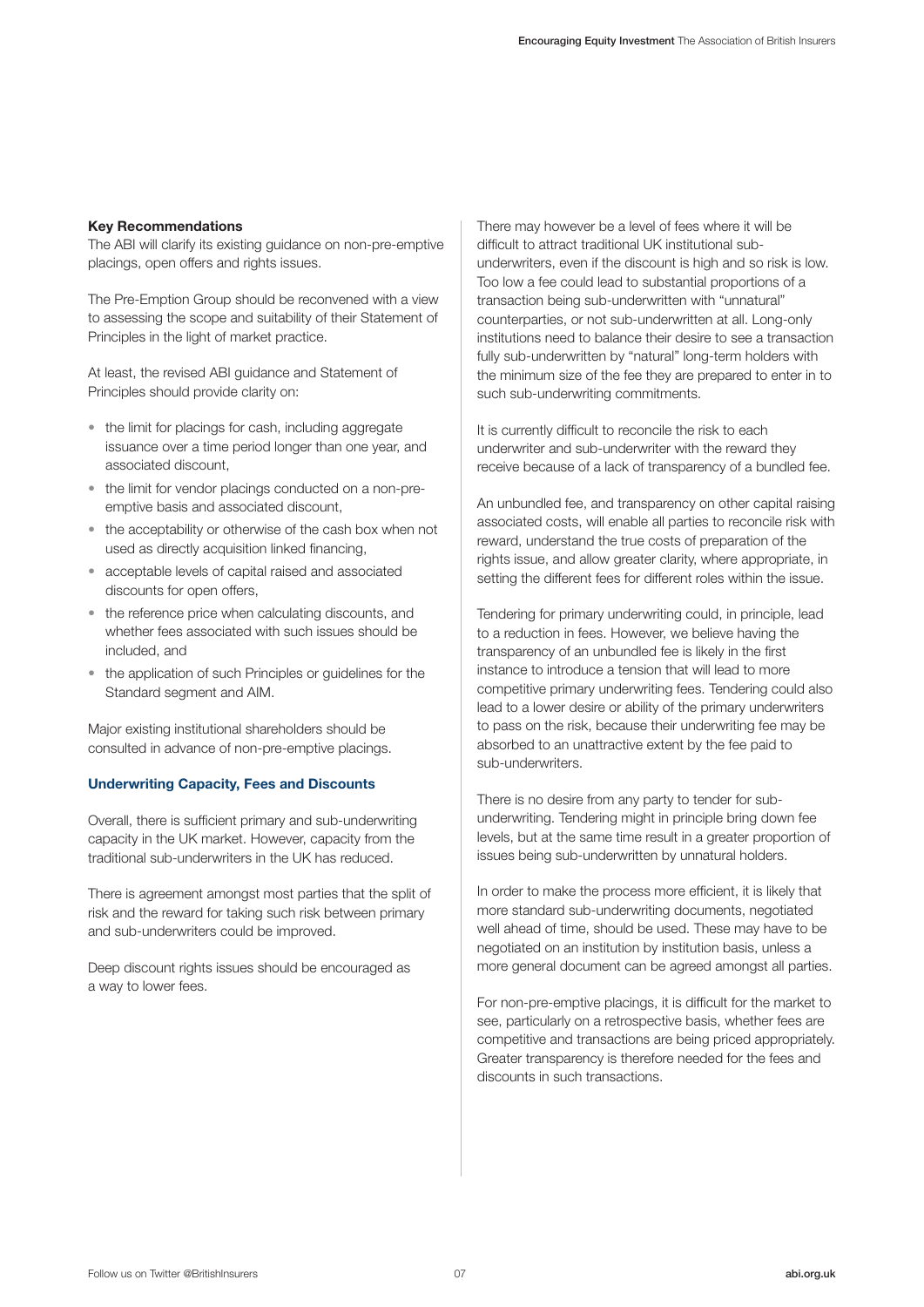#### **Key Recommendations**

Companies should use deep discounts in rights issues in order to reduce the level of underwriting fees paid to both primary underwriters and sub-underwriters. They are also encouraged to reduce primary underwriting fees where possible by getting firm undertakings from sub-underwriters prior to announcement of the transaction.

The gross spread for rights issues and open offers should be unbundled, such that the amounts for advice, including document preparation, primary underwriting and subunderwriting are shown separately. These unbundled fees should be fully disclosed in the offering documents, along with disclosure of other rights issue-related fees, including, but not limited to, lawyers, accountants and independent advisers.

There is no legal requirement for the disclosure of disaggregated fees. However, investors would like to see disaggregated disclosure as a matter of best practice

Tendering for both primary and sub-underwriting should be pursued only if the unbundling of fees does not lead to a lowering of the overall fee levels.

We suggest that both buy side and sell side should work to develop standard sub-underwriting agreements. This would help to make the sub-underwriting process more efficient particularly if institutions are engaged ahead of announcement, which in turn should lead to a reduction in overall fees.

The aggregate fees charged and the discounts to the mid-market price at the time of agreeing the placing should be disclosed in the pricing announcement for non-preemptive placings.

#### **Timetable**

Efforts could be made to shorten a pre-emptive offering timetable further by examining ways to eliminate physical distribution of documents and reducing the time needed by custodians to enact their clients' instructions to exercise.

The UKLA should investigate the feasibility of introducing a fast-track review process for time critical offerings. Issuers should expect to pay higher fees for any extra resources needed for the UKLA to provide this service.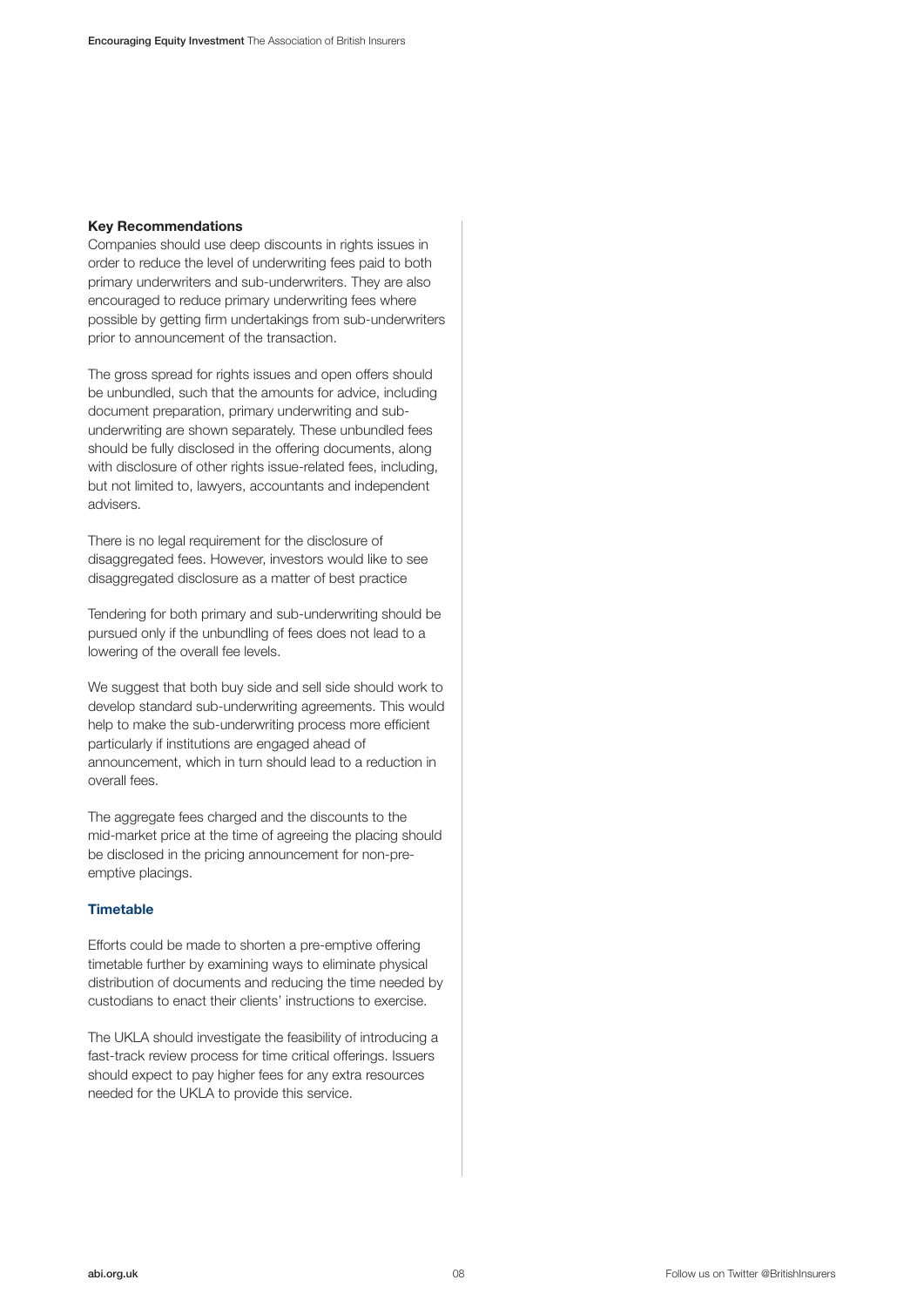### **UK Equity Capital Markets – Structure**

London is one of the world's leading financial centres and the largest in Europe. It continues to attract a wide range of companies to list on its market. As at April 2013, there were:

- 1,314 companies with a combined market value of £4,345bn listed on the London Stock Exchange's market for listed securities – the Main Market, and
- 1,088 companies with an aggregate market value of £61.6bn quoted on the Alternative Investment Market ("AIM").9

London holds this position because of a wide range of factors including:

- the large pool of institutional investors who manage funds in the UK on behalf of both British and international investors,
- the lower cost of capital for companies issuing shares as a result of efficient market structures,
- the high quality of business support available for companies irrespective of size and origin, and
- the stable legal and regulatory regime.

The London Stock Exchange is the main market place for equities in the UK, although there are other recognised investment exchanges, such as BATS Chi-X Europe, ICAP Securities and Derivatives Exchange and NYSE Euronext London, on which companies can have their shares admitted to trading.

Companies choosing to float on the London Stock Exchange may choose between the Main Market and AIM.

There are different routes for joining the Main Market including applying to trade on the Premium, Standard and High Growth segments.

- Premium This is only open to equity shares issued by trading companies and closed- and open-ended investment entities. Issuers with a Premium listing are required to meet the UK's super equivalent rules which are higher than the EU minimum requirements.
- Standard This is open to equity shares, Global Depositary Receipts ("GDRs"), debt securities, and securitised derivatives that are required to comply with EU minimum requirements. A Standard listing allows issuers to access the Main Market by meeting EU harmonised standards. Issuers that later opt to adopt the super equivalent standards can apply to move into the Premium segment.

High Growth Segment ("HGS") – This is designed specifically for high revenue growth, trading businesses incorporated in an EEA state that are, over time, aspiring to join the Premium segment. They are subject to the EU minimum standards and the HGS rulebook issued by the London Stock Exchange.

The AIM Market is designed for smaller, growing companies. It is regulated by the London Stock Exchange but it is not a "regulated market" for the purposes of EU financial services regulation. It falls within the classification of a Multilateral Trading Facility ("MTF") as defined under the Markets in Financial Instruments Directive 2004 ("MiFID"). As such, companies listing on this market benefit from more straightforward and less restrictive regulatory compliance requirements in comparison with the Main Market.

Companies initially quoted on AIM can move into the Premium segment by:

- applying to the Financial Conduct Authority ("FCA") to be admitted to the Official List and to the LSE to be admitted to trading in the Premium segment,
- applying to the FCA to be admitted to the Official List and to the LSE to be admitted to trading in the Standard segment and gradually progressing to Premium thereafter,
- merging with another AIM company and relisting as a new entity in the Premium segment, or
- being taken over by a Premium listed company.





The key differences between these segments are highlighted in the table on the next page:

#### <sup>9</sup> Source: London Stock Exchange Main Market and AIM Factsheets, April 2013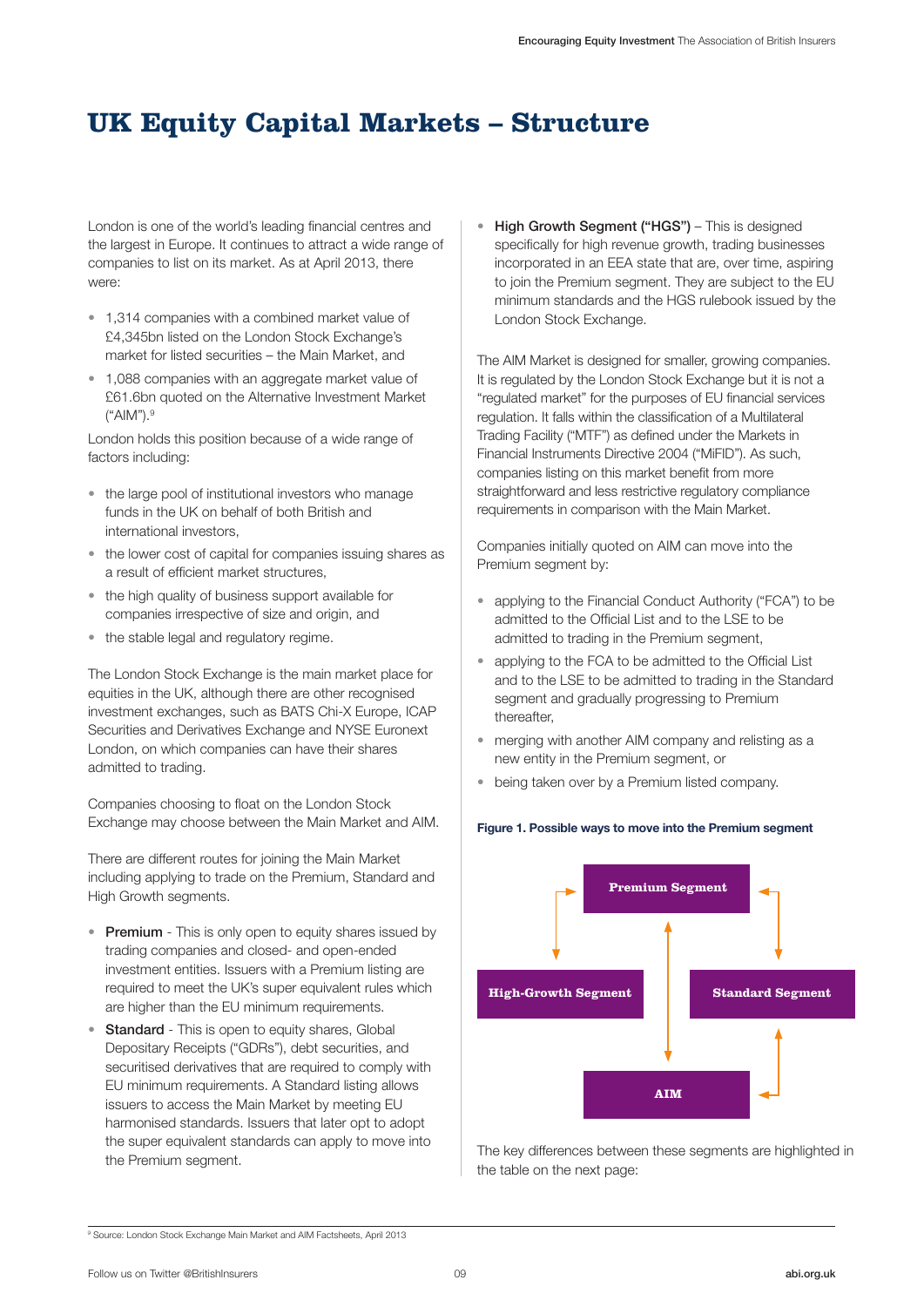#### **Figure 2. London Stock Exchange Market Segments**

|                                                                           | <b>AIM</b>                       | <b>High Growth</b>           | Standard                                   | Premium                             |  |  |  |  |  |  |  |
|---------------------------------------------------------------------------|----------------------------------|------------------------------|--------------------------------------------|-------------------------------------|--|--|--|--|--|--|--|
| <b>Number of Companies</b><br>with ordinary shares as<br>at 30 April 2013 | 1,088                            | 1,314 (Main Market Total)    |                                            |                                     |  |  |  |  |  |  |  |
| Total Market Value as<br>at 30 April 2013                                 | £61.6bn                          | £4,345bn (Main Market Total) |                                            |                                     |  |  |  |  |  |  |  |
| Regulation                                                                | Multilateral Trading<br>Facility | <b>Requlated Market</b>      | <b>Regulated Market</b><br>(Official List) | Regulated Market<br>(Official List) |  |  |  |  |  |  |  |
| Country of<br>Incorporation                                               | Any                              | <b>EEA State</b>             | Any                                        | Any                                 |  |  |  |  |  |  |  |
| Sponsor or similar<br>adviser required                                    | Yes - Nomad                      | Yes - Key Adviser            | <b>No</b>                                  | Yes - Sponsor                       |  |  |  |  |  |  |  |

#### **Eligibility Criteria**

| Minimum Free Float                                                                                           | Nominated adviser<br>assessment of suitability | 10% with a value of<br>£30m       | 25%                               | 25%                                     |
|--------------------------------------------------------------------------------------------------------------|------------------------------------------------|-----------------------------------|-----------------------------------|-----------------------------------------|
| <b>Minimum Market</b><br>Capitalisation                                                                      | Nominated adviser<br>assessment of suitability | n/a                               | £700k                             | £700k                                   |
| 3 years or such shorter<br><b>Audited Historical</b><br>period as applicable<br><b>Financial Information</b> |                                                | 3 years or such shorter<br>period | 3 years or such<br>shorter period | 3 years                                 |
| Indices                                                                                                      | <b>FTSE AIM series</b><br>where applicable     | n/a                               | n/a                               | <b>FTSE UK Series where</b><br>eligible |

#### **Continuing Obligations**

| Corporate Governance                   | <b>Expected Market</b><br>Practice                                                                   | Corporate Governance<br>Statement and Voluntary<br>application of other<br>Corporate Governance<br>Codes                 | Corporate Governance<br>Statement Issuer must<br>comply or explain against<br>its national code (if so<br>required by its domestic<br>law) or against a chosen<br>code | UK Corporate<br>Governance Code                                   |
|----------------------------------------|------------------------------------------------------------------------------------------------------|--------------------------------------------------------------------------------------------------------------------------|------------------------------------------------------------------------------------------------------------------------------------------------------------------------|-------------------------------------------------------------------|
| <b>Pre-emption Rights</b>              | Company Law<br>(Article 29 of Company<br>Law Directive 77/91/EEC<br>for EEA incorporated<br>issuers) | Company Law (Article 29<br>of Company Law<br>Directive 77/91/EEC for<br><b>EEA</b> incorporated<br>issuers <sup>10</sup> | Company Law <sup>11</sup> (Article<br>29 of Company Law<br>Directive 77/91/EEC for<br>EEA incorporated issuers                                                         | Listing Rule 9 <sup>12</sup> and<br><b>Pre-Emption Guidelines</b> |
| Transfer between<br>listing categories | n/a                                                                                                  | No approval required<br>when transferring to<br>Premium                                                                  | No shareholder approval<br>required                                                                                                                                    | 75% shareholder<br>approval to transfer out<br>of the category    |

<sup>10</sup> Article 29: Whenever the capital is increased by consideration in cash, the shares must be offered on a pre-emptive basis to shareholders in proportion to the capital represented by their shares.

11 Companies Act 2006 Section 561 - Existing shareholders' right of pre-emption: A company must not allot equity securities to a person on any terms unless:

it has made an offer to each person who holds ordinary shares in the company to allot to him on the same or more favourable terms a proportion of those securities that is<br>as nearly as practicable equal to the proportion in

• the period during which any such offer may be accepted [14 days] has expired or the company has received notice or refusal of every offer so made.

1º Listing Rule 9.3.11: A listed company proposing to issues equity securities for cash or to sell treasury shares that are equity shares for cash must first offer those equity securities in<br>proportion to their existing ho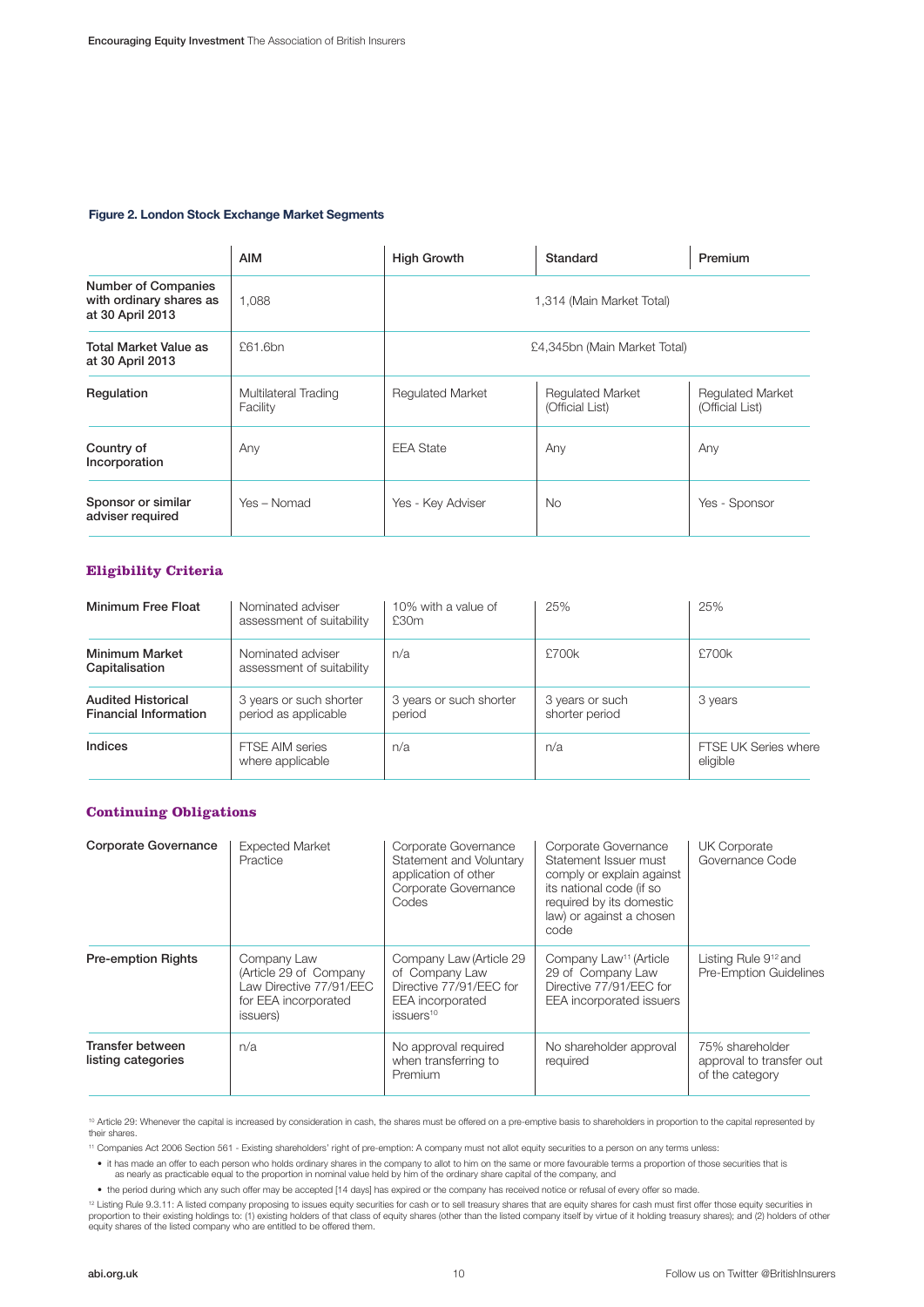### **Initial Public Offerings ("IPOs")**

Over the past decade, there has been an increase in crossborder IPOs. Although many companies have a single, "natural" home, which is likely to dictate where they list, this is by no means true of all. As markets become more international and more IPO centres develop around the world, vendors and issuers have an increasing choice of venue. Key factors affecting a decision of where to list will include:

- likely liquidity,
- likely valuation, often driven by the range of comparable quoted companies, and
- the availability of a more knowledgeable investor base.

Between 2001 and 2011, cross border IPOs accounted for 9% of the volume and 13% of the value of all IPOs in the UK. Although a wide range of listing venues around the world is available, London and New York are by far the largest and attracted 41% and 23%, respectively, of all cross-border IPOs between 2001 and 2011.13

For companies that are considering listing in the UK, the most commonly considered alternative is listing in the US. Maintaining a competitive and attractive environment is therefore critical to London's future as an international financial centre.

Therefore, we highlight the key differences between the requirements for the London Stock Exchange Main Market Premium listing segment and the New York Stock Exchange ("NYSE") (under which non-US companies may qualify to list).

13 Source: PWC, "Equity sans frontières" – Trends in cross-border IPOs and an outlook for the future, November 2012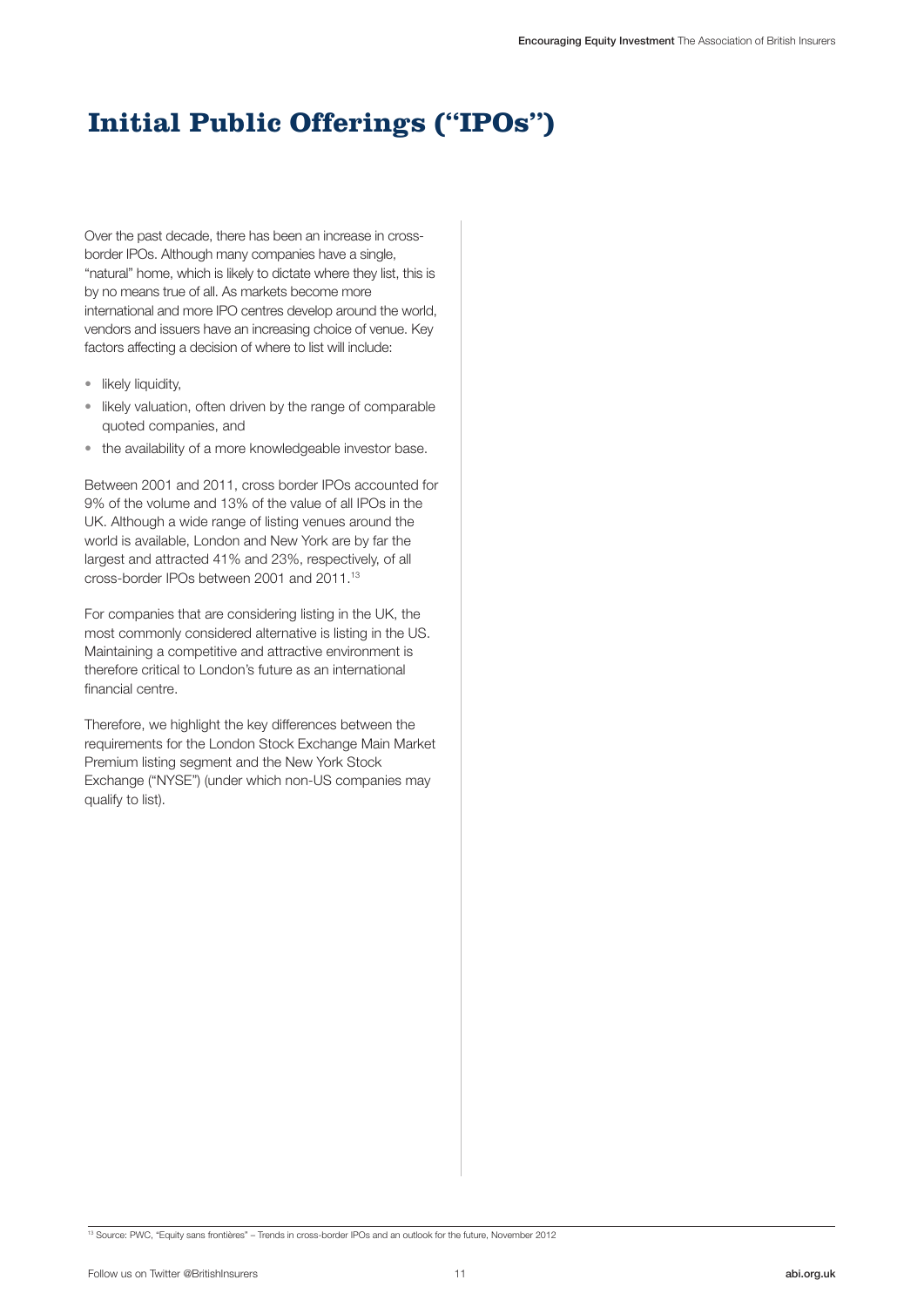#### **Figure 3. London Stock Exchange Premium vs. NYSE Domestic and Worldwide**

|                                           | <b>LSE Main Market with</b><br><b>UKLA Premium Listing</b>                                                                                                                                                                                                                                                                                                                     | <b>NYSE Domestic</b>                                                                                                                                                                                                                                                                                                                                                                                                                                                                                                                                                                                                                                                                                                                                                                                                                                                                                                                                                                                                                      | <b>NYSE Worldwide</b>                                                                                                                                                                                                                                                                                                                                                                                                                                                                                                                                                                                                                                                                                                                                       |
|-------------------------------------------|--------------------------------------------------------------------------------------------------------------------------------------------------------------------------------------------------------------------------------------------------------------------------------------------------------------------------------------------------------------------------------|-------------------------------------------------------------------------------------------------------------------------------------------------------------------------------------------------------------------------------------------------------------------------------------------------------------------------------------------------------------------------------------------------------------------------------------------------------------------------------------------------------------------------------------------------------------------------------------------------------------------------------------------------------------------------------------------------------------------------------------------------------------------------------------------------------------------------------------------------------------------------------------------------------------------------------------------------------------------------------------------------------------------------------------------|-------------------------------------------------------------------------------------------------------------------------------------------------------------------------------------------------------------------------------------------------------------------------------------------------------------------------------------------------------------------------------------------------------------------------------------------------------------------------------------------------------------------------------------------------------------------------------------------------------------------------------------------------------------------------------------------------------------------------------------------------------------|
| <b>Prospectus</b>                         | <b>EU Prospectus Directive</b><br>compliant prospectus and<br>must include:<br>• 3 year audited<br>consolidated accounts<br>for at least 75% of the<br>business.<br>• Offer summary,<br>company description,<br>industry overview, risk<br>factors, use of<br>proceeds, description<br>of the security etc.<br>Document must be vetted<br>by the UKLA and takes<br>10-16 weeks | Registration statement (S-1) filed with the SEC includes the prospectus and is also the central<br>document used to market to investors.<br>Document must include:<br>• 3 year historical financials<br>• Offer summary, company description, industry overview, risk factors, use of proceeds,<br>description of the security etc.<br>Document must be reviewed by the SEC and takes 8-12 weeks                                                                                                                                                                                                                                                                                                                                                                                                                                                                                                                                                                                                                                          |                                                                                                                                                                                                                                                                                                                                                                                                                                                                                                                                                                                                                                                                                                                                                             |
| <b>Free Float/</b><br><b>Distribution</b> | At least 25%                                                                                                                                                                                                                                                                                                                                                                   | • 400+ US round-lot shareholders <sup>14</sup> , or<br>• 2,200 total shareholders and 100,000<br>shares monthly trading volume (most<br>recent 6 months), or<br>.500 total shareholders and 1,000,000<br>shares monthly trading volume (most<br>recent 12 months)<br>• 1.1m public shares<br>• Market value of at least \$40m                                                                                                                                                                                                                                                                                                                                                                                                                                                                                                                                                                                                                                                                                                             | • 5,000 round lot shareholders<br>• 2.5m public shares<br>• Public market value \$100m                                                                                                                                                                                                                                                                                                                                                                                                                                                                                                                                                                                                                                                                      |
| <b>Financial</b><br><b>Criteria</b>       | Minimum Market<br>Cap £700,000                                                                                                                                                                                                                                                                                                                                                 | Company must meet one of the following<br>NYSE standards:<br>1) Valuation with Revenues/<br>Cash Flow<br>• Market Cap of \$750m, and<br>• Revenues (in the most recent fiscal year)<br>of \$75m<br>Or<br>• Market Cap of \$500m at IPO,<br>• Revenues of \$100m in the last 12<br>months, and<br>• Aggregate adjusted cash flow of \$25m for<br>the last 3 years. All years must be positive.<br>2) Assets and Equity<br>· Market cap \$150m<br>• Total Assets \$75m<br>• Shareholder Equity \$50m<br>3) Earnings Test<br>• Aggregate pre-tax income for the last 3<br>years of \$10 million,<br>. Minimum of \$2m in each of the 2 most<br>recent years and the third year must be<br>positive; or<br>• Aggregate pre-tax income for the last 3<br>years of \$12m, and<br>. Minimum of \$5m in the most recent year and<br>• Minimum of \$3m in the next most recent<br>vear<br>4) Affiliated Company<br>. New entities with a parent or affiliated<br>company listed on the NYSE<br>· Market Cap \$500m<br>• 12 month operating history | Company must meet one of the following<br><b>NYSE Standards</b><br>1) Valuation with Revenues/Cash Flow<br>• Market Cap of \$750m, and<br>• Revenues (in the most recent fiscal year)<br>of \$75m<br>Or<br>• Market Cap of \$500m at IPO,<br>• Revenues of \$100m in the last 12<br>months.<br>• Aggregate adjusted cash flow of \$100m<br>for the last 3 years<br>. Minimum of \$25m cash flow in each of<br>the 2 preceding years<br>2) Earnings Test<br>• Aggregate pre-tax income for the last 3<br>years of \$100 million, and<br>. Minimum of \$25m in each of the 2 most<br>recent years<br>3) Affiliated Company<br>. New entities with a parent or affiliated<br>company listed on the NYSE<br>• Market Cap \$500m<br>• 12 month operating history |
| Corporate<br><b>Governance</b>            | <b>UK Corporate</b><br>Governance Code<br>- "comply or explain"                                                                                                                                                                                                                                                                                                                | More rigorous directors' liabilities.<br>Sarbanes-Oxley requirements including:<br>• a Public Company Oversight Board,<br>• increased corporate responsibility, and<br>Enhanced penalties for fraud and white collar crime.                                                                                                                                                                                                                                                                                                                                                                                                                                                                                                                                                                                                                                                                                                                                                                                                               |                                                                                                                                                                                                                                                                                                                                                                                                                                                                                                                                                                                                                                                                                                                                                             |
| <b>Indicies</b>                           | Eligible for inclusion in<br>main FTSE indices<br>• At least 25% free<br>float for UK<br>incorporated<br>companies; or<br>• At least 50% for<br>non-UK<br>incorporated<br>companies.                                                                                                                                                                                           | • Will need to be domiciled in the US for inclusion in key indices e.g. S&P 500<br>• Subject to a 6-12 month seasoning period                                                                                                                                                                                                                                                                                                                                                                                                                                                                                                                                                                                                                                                                                                                                                                                                                                                                                                             |                                                                                                                                                                                                                                                                                                                                                                                                                                                                                                                                                                                                                                                                                                                                                             |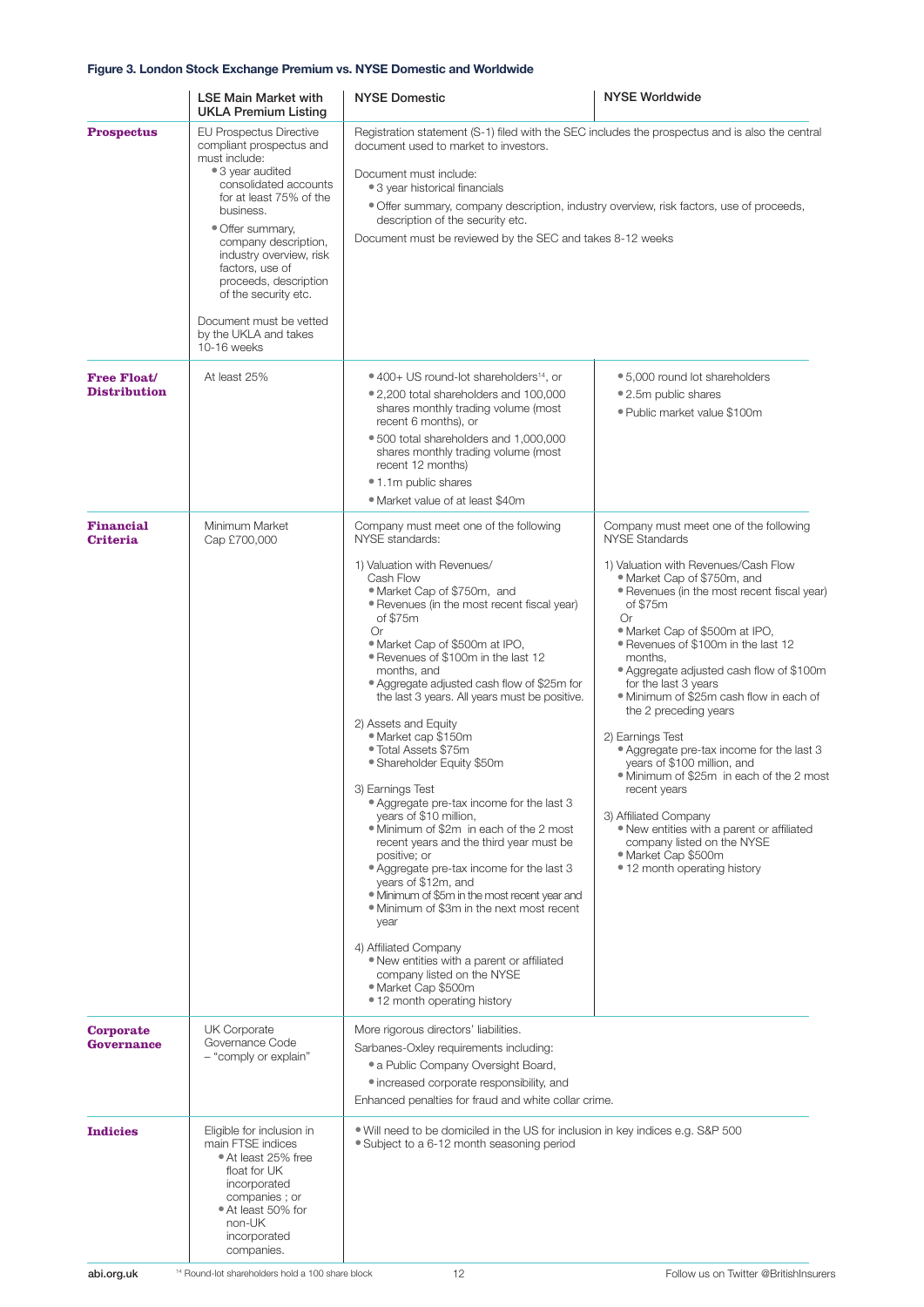#### **1. IPOs IN THE UK**

#### **1.1. Regulatory Regime**

The nominated competent authority for listing in the UK for the purposes of Part IV of the Financial Services and Markets Act (FSMA) 2000 is the Financial Conduct Authority. The FCA regulates the Official List and oversees the Listing Rules, Prospectus Rules, and Disclosure and Transparency Rules<sup>15</sup>. The London Stock Exchange regulates the Main Market and oversees the Admission and Disclosure Standards.

The regulatory requirements of a company listing on the Main Market of the London Stock Exchange will vary depending on the segment of the market. As the Main Market is an EU regulated market, all companies must produce a full Prospectus to be approved by the UK Listing Authority ("UKLA") regardless of the segment they are applying for admission to. Other regulatory requirements include:

- Premium FCA Listing Rules and London Stock Exchange's Admission and Disclosure Standards.
- Standard FCA Listing Rules and London Stock Exchange's Admission and Disclosure Standards.
- High Growth Segment London Stock Exchange's High Growth Segment Rules and Admission and Disclosure Standards.

Once a company is admitted to trading, it is subject to ongoing obligations set out in the Listing Rules and the Disclosure and Transparency Rules which apply (although to different extents) to all listed companies.

For a company to be listed on the Premium and Standard segment of the Main Market, it is necessary for it to apply to have its securities:

- admitted to the Official List regulated by UKLA, and
- admitted to trading on the Main Market of the London Stock Exchange.

Admission becomes effective only when all the relevant documents have been approved by the UKLA, and the decision to admit the securities to trading has been announced jointly by the London Stock Exchange and the UKLA.

#### **1.2. Standard UK IPO Process<sup>16</sup>**

A typical UK IPO process can generally be completed within 15 to 20 weeks, from kick-off meeting until pricing. This will vary depending on market conditions, the scope and complexity of the deal and a range of other factors. The process involves both, a private and public phase.

#### **Private Phase**

During the private phase the company will appoint all its advisers including, for a company to be listed in the Premium segment, the Sponsor. The Sponsor has a number of responsibilities, both to the company and to the UKLA, including submitting drafts of the prospectus to the UKLA $17$ 

Typically, it takes approximately six to eight weeks from initial submission of the prospectus to the UKLA to receive preliminary approval ahead of launching the transaction, often with a Pathfinder prospectus, an unapproved version of the offering document that can be used as a marketing document to institutional investors. However, this will vary from transaction to transaction.

The company's advisers will undertake due diligence to ensure the accuracy, truthfulness and completeness of the company's prospectus and to understand any issues arising.

Although the prospectus is a legal document once approved by the UKLA, it is also used during the marketing period to the help sell shares to potential investors. The Sponsor/bookrunner(s) who will be responsible for crafting the appropriate marketing story, also take the primary responsibility for drafting the prospectus with the assistance of the company's lawyers.

The company's senior management will meet with the syndicate member's research analysts around 4 weeks before an intended launch to brief them on the company. Senior management will provide these "connected analysts" with information they require to publish pre-deal research but any material information provided to the analysts must then be included in the prospectus.

#### **Public Phase**

The company will provide specific information on its IPO plans in an Intention to Float Announcement ("ITF"). This announcement marks the beginning of the public phase of the IPO. The ITF is preceded by the publication of pre-deal research by syndicate analysts ("connected research") the night before. At this point, the blackout period begins where there will be no research published by the connected analysts, or analysts relying on anything other than a UKLA fully approved prospectus, up to 40 days post-IPO.

<sup>&</sup>lt;sup>15</sup> The Prospectus Rules prescribe the form, contents and approval requirements for prospectuses. The Listing Rules and the Disclosure and Transparency Rules apply to<br>companies which have had their shares admitted to list The Listing Rules set out the eligibility criteria for listing, the continuing obligations of listed issuers (other than those contained in the Disclosure and Transparency Rules) and the<br>sponsor regime.The Disclosure and T

<sup>&</sup>lt;sup>6</sup> London Stock Exchange (2010), A Guide to Listing on the London Stock Exchange, London Stock Exchange Plc. and White Page Ltd. 17 See Section 3.6. on the Role of Sponsor.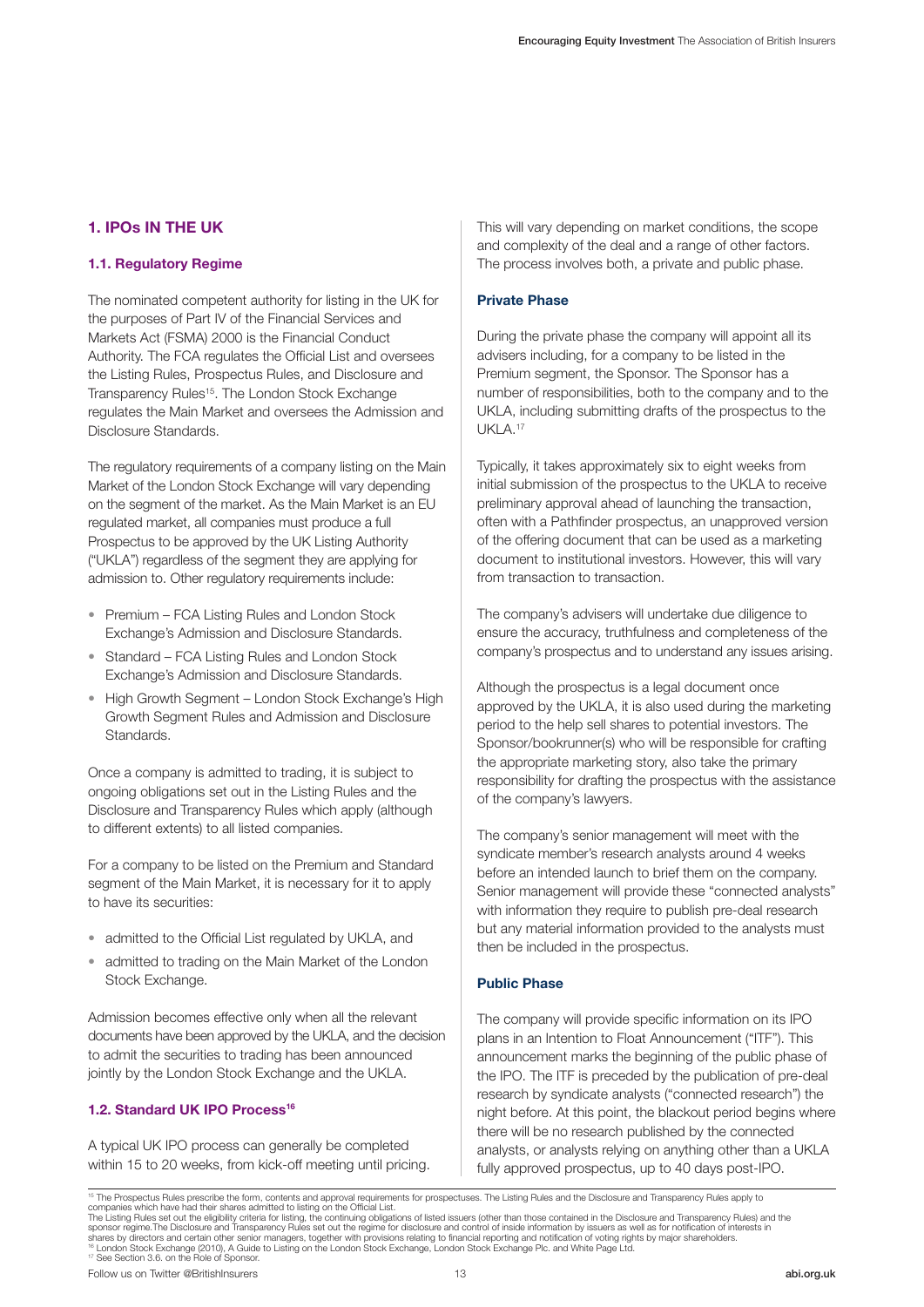Connected analysts now begin the investor education process using the research that they have written, introducing the company and its attributes to their clients and the investor base. At the end of the investor education process, the bookrunner(s) and the company agree a price range, based on feedback from investor meetings, within which the offering will be marketed.

At this stage of the process, the Pathfinder prospectus is made available to potential institutional investors. In offerings with a retail tranche, instead of a Pathfinder, a fully approved Price Range prospectus will be distributed. The management roadshow, during which the CEO and CFO will meet a significant number of investors to explain the business, the investment case and the rationale for the IPO, now begins and usually lasts two weeks.

Once the price range has been set, the bookrunner(s) will start taking orders from investors and will begin building a book of demand showing how much interest there is for shares being offered at different prices. The bookbuilding process runs for the full duration of the management roadshow.

At the end of the bookbuilding process and the management roadshow, the company and/or vendor agree with the bookrunners the price of the shares in the offering after considering the book of demand, its price sensitivity, market conditions and other relevant factors. If a fully approved prospectus has not already been published, a final prospectus must be submitted to the UKLA for approval and will include the relevant pricing and offering size information.

Otherwise a pricing announcement will be made.

The bookrunners and the company then agree on the allocation of the shares and these allocations are confirmed to the investors the following morning, before the shares begin conditional trading.

Closing, or the payment for the newly listed shares, typically occurs three business days after pricing. During this three-day-period, the shares may trade on a "when issued" basis, meaning that the trades are not settled until the listing becomes effective.

The first days of trading of a newly listed company's shares are often accompanied by high volumes and high volatility as investors with allocated shares in the IPO make further decisions on their position size. If decisions to sell are made by a large number of investors before equivalent buy decisions are made, a destabilising imbalance may ensue. In order to lessen the likelihood of a disorderly market, the lead bookrunner is able, in an operation called stabilisation, to mop up loose shares in the market at or below the issue price, using a short position established by the bookrunner by allocating more shares than originally on offer. To ensure that the lead bookrunner has not made allotments which it cannot fulfil, the vendor/issuer grants the lead bookrunner an option over shares which will cover any remaining short position at the end of the stabilisation period. This mechanism is known as the "Greenshoe" and typically represents 15% of the original offer size. The stabilisation period can operate for up to 30 days if required.



#### **Figure 4. Traditional UK IPO Timetable**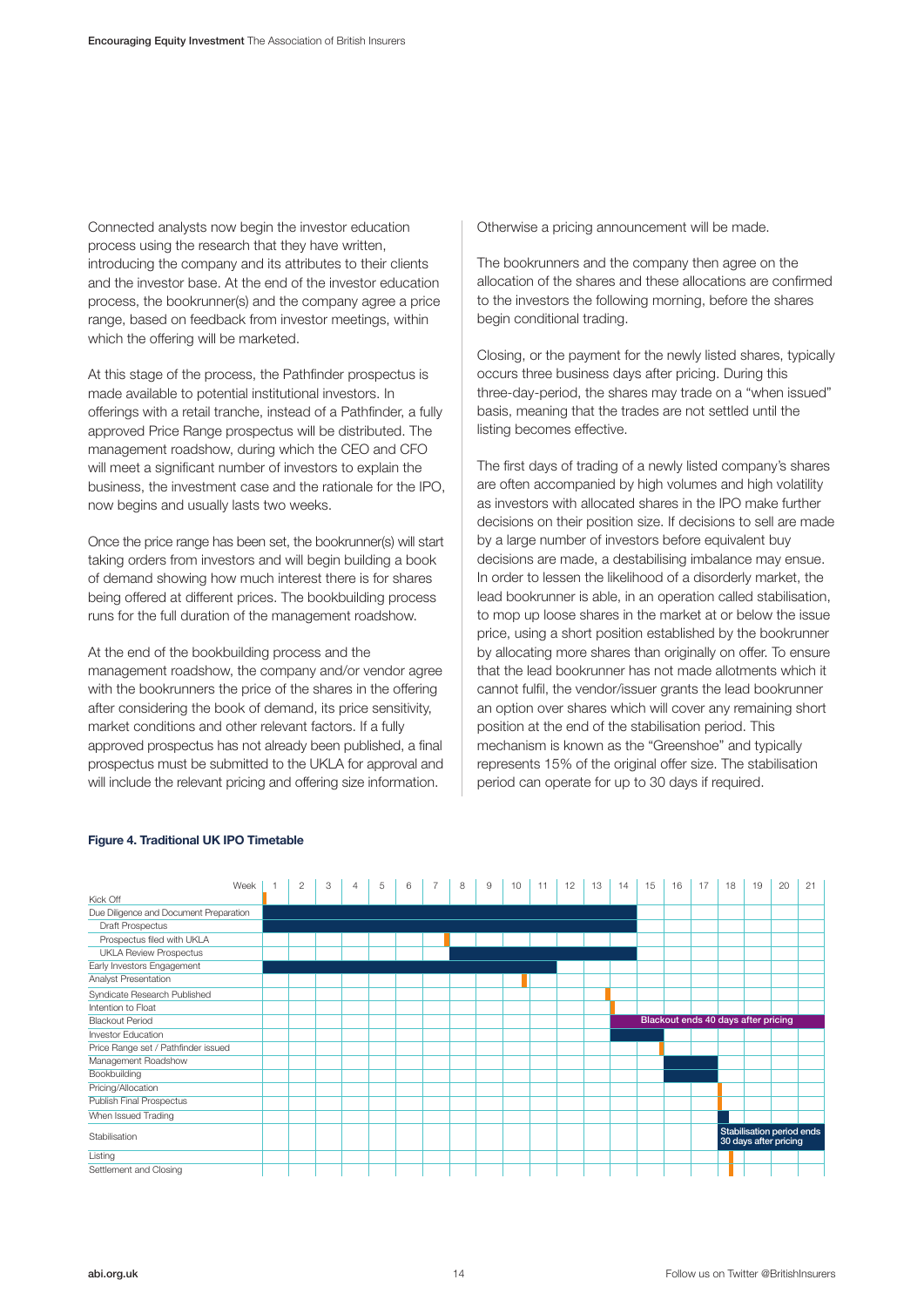#### **2. IPOs IN THE US**

The Securities Act of 1933 requires that a registration statement (S-1), which includes the prospectus, must be filed with the Securities and Exchange Commissions ("SEC") and that it is accepted for filing by the SEC before securities can be sold. Initial filing, and any subsequent filings (S-1A) until registration is effective, are public filings.

After the preliminary registration statement is filed, the SEC comprehensively reviews the document and responds to the company in writing. If revisions are necessary, the company modifies the S-1 as necessary and the SEC declares it effective once they are satisfied.

After the filing has become effective, the comment letters from the SEC and the company's response are also made publicly available.

In addition to filing the registration statement with the SEC, filings must also be made in the states in which the company intends to offer the securities, as well as with the Financial Industry Regulatory Authority ("FINRA").

In the period between the initial filing of the registration statement and its effective date (the "waiting period") the company and underwriters may distribute copies of the preliminary prospectus (the "red herring"). It is during this period that the offering will be marketed to investors by the syndicate and the company's management will hold meetings with investors.

SEC rules stipulate that the red herring may omit the offering price, underwriting discounts or commissions, discounts or commissions to dealers, amount of proceeds, or other matters dependent on the offering price.

No research is issued by any analyst connected with any syndicate member ("connected research") until 40 days after pricing. However, analysts will typically have informal discussions with investors after the price range has been set, without any adverse legal implications for the distribution of shares. Such discussions are not allowed under SEC rules ahead of the publication of the red herring.

The red herring must bear a legend, stating that a registration statement related to the offering has been filed with the SEC but has not yet become effective and that securities may not be offered, nor may offers to buy be accepted before the effective date. Typically, underwriters will orally solicit orders during the waiting period. However, any orders received will be treated legally as "indications of interest".

The issue is then priced and allocated in a similar way to UK IPOs. Once the SEC has declared the registration statement effective after pricing, the shares can begin to trade unconditionally. Over-allotment and stabilisation also occur in the US.

Companies can also file a "shelf" registration statement with the SEC to register a public offering when they have no immediate intention to sell the securities being registered. A shelf registration can be used for both primary and secondary offerings. This enables an issuer to access the capital markets quickly when needed, or when market conditions are optimal.

#### **The JOBS Act**

In April 2012, the Jumpstart Our Business Start-ups Act (the "JOBS Act") was enacted. The law is designed to make it easier for small and growing companies to attract a wide range of investors and access capital while complying with US securities law by reducing the regulatory burden of capital raising and on-going SEC reporting. Specifically, it:

- adopted an IPO on-ramp for a new category of "emerging growth companies" – i.e. companies with annual gross revenue of less than \$1 billion in their most recent completed fiscal year, and
- facilitates the ability of companies to raise capital in private and small public offerings without registering with the SEC.

This offers a number of benefits for emerging growth companies including:

- confidential submission of their draft IPO registration statements to the SEC for non-public review prior to filing them publicly,
- exemption from certain governance and disclosure requirements including auditor attestation for internal controls under section 404 (b) of the Sarbanes-Oxley Act, therefore reducing the costs of compliance,
- no restriction on "pilot fishing", or engagement with a small number of selected investors in the few weeks before making a decision to launch, with qualified institutional buyers ("QIBs") and institutional accredited investors to gauge their interest before and after filing a registration statement for any securities offering,
- permitting broker-dealers to issue research reports before, during or after IPOs even if the broker-dealer is participating on the offering,
- permitting general solicitation and advertising for offerings to QIBs and accredited investors.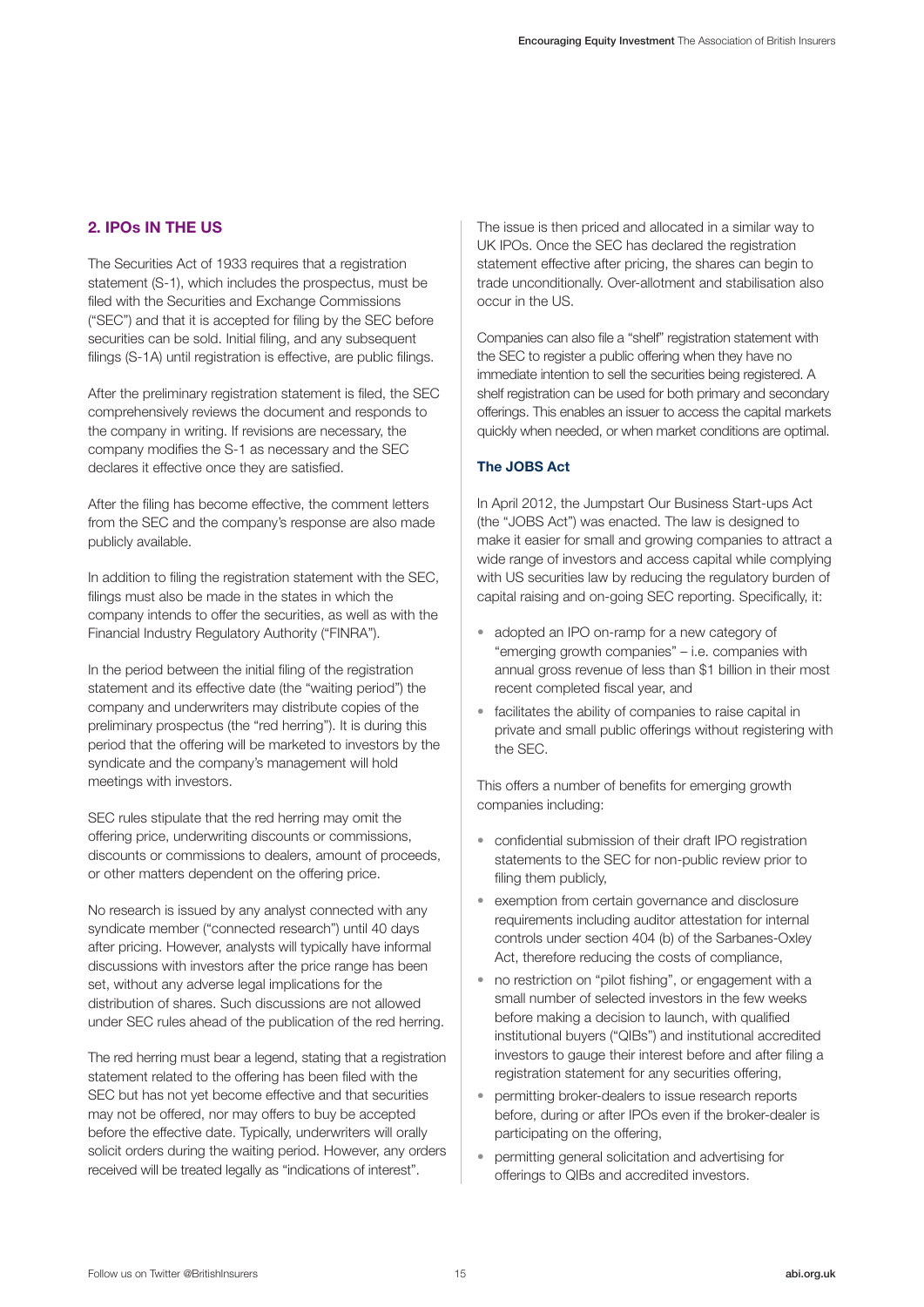#### **Figure 5. Traditional US IPO Timetable**



#### **2.1. Comparison of the UK and US IPO Process**

In the US, initial prospectus filings and any subsequent filings, until registration is effective, are public filings. This means that any potential investors can view the prospectus ahead of the launching an IPO. However, in the UK, all prospectus filings with the UKLA are confidential.

In the US, connected analysts are prohibited from issuing research reports or recommendations before or during an IPO until 40 days after the IPO. As a result there is no investor education ahead of setting the price range in the US IPO process. The price range is therefore set without the benefit of direct conversations with investors about the company that is planning to float. However, in the UK the research is published the night before the ITF and analysts use the research to educate investors ahead of the management roadshow and inform decisions concerning the price range.

However, it is common in the US for the final IPO price to be set outside the price range indicated in the red herring (since the beginning of 2007, more than 60% of US IPOs were priced outside the price range<sup>18</sup>). In the UK, pricing outside the initial range is very unusual because of the longer notice period required and the market resistance to such a change. The UK market believes the investor education process used in the UK should have appropriately informed the setting of such a range, so pricing above the initial price range leads to accusations from investors of

excess by vendors or issuers, and pricing below the range leads to the stigma of a poorly received offering.

Another key difference between the UK and US IPO process is with regard to corporate governance. The UK "comply or explain" approach to corporate governance varies significantly from the US method which adopts a rulesbased approach enshrined in law by virtue of the Sarbanes Oxley Act 2002 ("SOX"). SOX makes corporate governance and internal control assessment more costly by:

- requiring auditor independence, auditor partner rotations and restricting audit companies from providing non-audit services such as internal audit, legal and valuation services,
- requiring company management to take individual responsibility for the accuracy and validity of financial reports, and
- mandating enhanced financial disclosures including off-balance sheet transactions that require internal controls for assuring the accuracy of financial reports and disclosures. These internal controls must also be audited.

Both NYSE and NASDAQ have defined and published corporate governance listing standards that need to be adhered to and are, in part, in response to SOX. However, the standards go beyond SOX and address other issues such as the approval of related-party transactions for companies quoted on NASDAQ19.

<sup>&</sup>lt;sup>18</sup> Source: Dealogic<br><sup>19</sup> PWC, Roadmap for an IPO, A guide to going public, 2011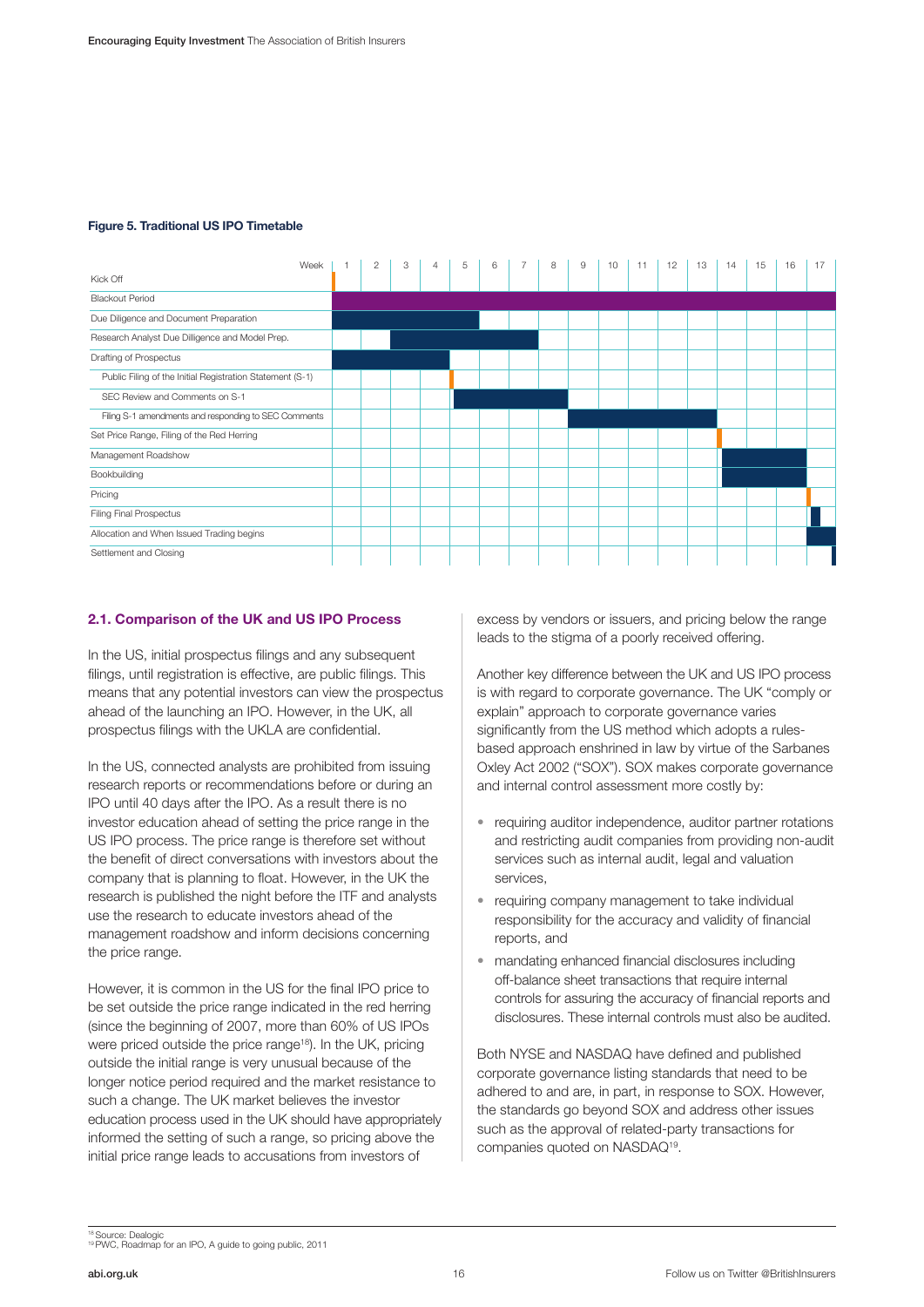#### **3. KEY ISSUES IN THE UK IPO MARKET**

Following the financial crisis, there have been expressions of discontent in the market with regard to the IPO process. Since 2007, the number of IPOs in London has continuously decreased, with a trough in 2009 (although there has been an increase in activity in the first half 2013). This has led to a perception among some commentators that the IPO process in the UK is broken.

#### **Figure 6. Number of IPOs on the London Main Market and Funds Raised**



Source: London Stock Exchange – New Issue and IPO Summary

We have found that, on the whole, market participants do not believe that the UK model is fundamentally broken. Rather, the negative perception of the IPO market has prevailed because its health and success relies on confidence and momentum in the wider market. This has been lacking for a number of years (although, again, there has been an improvement in sentiment in the first half of 2013). Nonetheless, there are areas that can be addressed with the aim of improving the efficiency of the process and the attractiveness of the London market, including:

- the information asymmetry that exists in favour of issuers and vendors at the expense of investors,
- the price discovery mechanism,
- the lack of independent research,
- the timetable.
- syndicate sizes,
- the allocation process,
- fees,
- free float and corporate governance,
- prospectus size,
- the role of Sponsor, and
- the use of independent advisers.

#### **3.1. Information Asymmetry/Price Discovery**

An information asymmetry exists in favour of issuers and vendors at the expense of investors.

It is crucial that the IPO process addresses this imbalance to ensure that investors can understand the investment case and value the asset appropriately.

There is currently not enough time in the formal IPO period, post the announcement of an ITF, to address the imbalance sufficiently.

A healthy price discovery process is far more likely to lead to a sustainable price post listing.

The IPO process starts with a very substantial information asymmetry between the issuer/vendor and the investor. The whole of the process should be designed to help rectify this imbalance through education of the investors as to the drivers of the business, the issuer's positioning within a sector or market, finding out more about the management team and the issuer's key attributes as to why it will make a good investment for any purchaser.

Intermediaries provide the bridge between issuer and investor to facilitate this transfer of information and ultimately to enable both buyers and sellers to find a valuation at which the transaction will clear. This transfer of knowledge is at the heart of the IPO process and key to a successful IPO.

During the public phase of the IPO, once the ITF has been released, a typical timetable for an IPO will involve two weeks of investor education conducted by the analysts of the syndicate banks, followed by the publication of a Pathfinder or Price Range prospectus and a two week roadshow conducted by management (see Figure 4).

Over this period, a typical investor will have spent an hour or two with one or more syndicate analysts and an hour with company management, plus some time for their own analysis, after which they are expected to make an investment decision.

This compares with a significantly greater amount of time and analysis that an investor will spend on companies that are already listed and for which there is a much more even balance of information and a substantially greater history already in the public domain. It is therefore unsurprising that investors have a desire to increase the amount of time they have to analyse the company coming to market.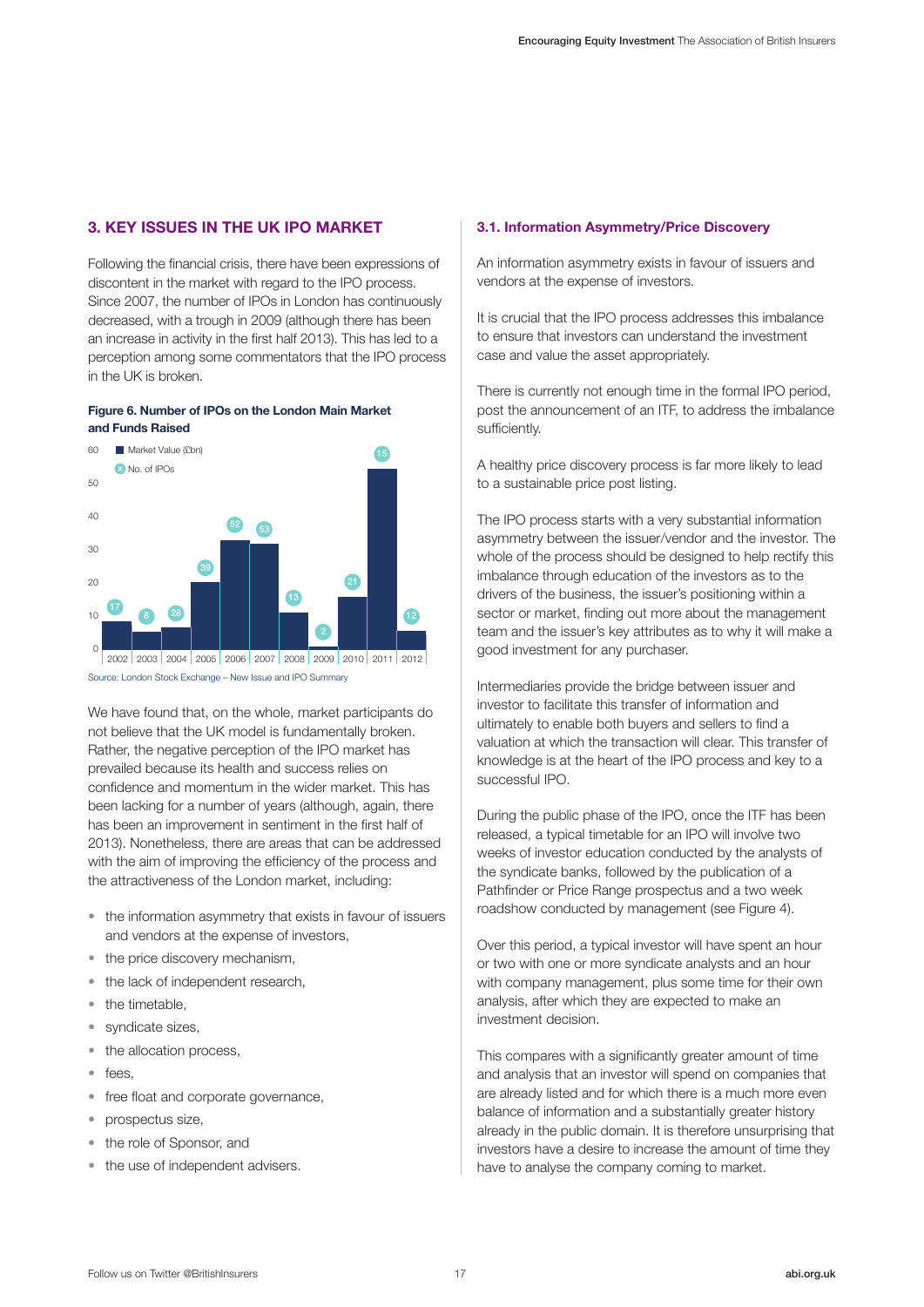Time itself, however, is not the crucial issue. It is what is done with that time and what information is available that is key.

#### **Early engagement with issuers**

The concept of "pilot fishing", or engagement with a small number of selected investors in the few weeks before making a decision to launch, has been around for almost a decade. Pilot fishing is important in assessing overall sentiment towards an issue and helpful in gaining market feedback on possible pricing.

However, investors have been very clear that they want to meet companies up to a year or more before a potential IPO in order to gain familiarity with the business and the drivers of profitability, establish a relationship with the management that will enable them to build a record with investors and begin to formulate a sense as to what will be the key valuation measures that investors should use.

Issuers, vendors and advisers have all stated that they find the ability to engage with investors early very helpful in developing the investment case, preparing the company and management for the public market, establishing a more realistic valuation expectation of all parties and helping investors hit the ground running once the formal part of the IPO process is reached.

Some investors have expressed a concern that early engagement can be used as a stalking horse for a sale to a third party, as part of a dual track process, but most consider that, so long as there is genuine openness during this engagement, it is perfectly reasonable for a vendor to engage with all parties who might have an interest in buying the asset before establishing the best path.

#### **The role of pre-deal research and availability of non-connected research**

Investors have stated that, while they generally find the connected research useful for background and as preparation for the arrival of the prospectus, they are almost universally sceptical of its independence, despite the regulatory changes that have taken place in the post-Spitzer environment and the care that investment banks' compliance departments take in its preparation.

Most investors say they would like to see more nonconnected research, written by independent research analysts, as they feel this would act as a balance to the connected research. They reject a fear expressed by issuers, vendors and investment banks that independent

research will always be biased to the negative. Investors say they would not reward, and might even penalise, independent analysts who wrote research which was negative without having the appropriate justification, and that they would, and do, reward positive and balanced independent research as much as negative, if valuable to their investment decision.

From an issuer or vendor perspective, they have some control over the timing and factual accuracy of connected analyst research. They may have concerns that independent research that has not been checked for factual accuracy and which has been produced at a different time in the lead up to an IPO, could disrupt the roadshow process.

Most sell-side banks, advisers and lawyers are not opposed to having more independent research per se. However, they are against it if there is a chance that it could either jeopardise the ability to distribute the offering in certain jurisdictions (the predominant problem being the US) or if it might create potential liabilities either for themselves or the issuer.

The UK and European IPO process differs from the US in that it allows the use of pre-deal research, or research that is published ahead of the ITF and the prospectus. However, even for UK IPOs, connected research (and any other research not written solely using a prospectus fully approved by the UKLA) still cannot be distributed into the US, as it would otherwise remove the ability to distribute shares in the US without incorporating the research into the offering document. The research is therefore only relevant to UK and European investors.

Independent analysts have two potential methods of gaining access to significant information about the issuer:

- The first is via the analysts' presentation that the syndicate analysts attend some weeks prior to the ITF, or a similar presentation arranged at a different time just for independent analysts (during the recent Crest Nicholson IPO, for example, independent analysts were invited to a separate presentation by management two days after the ITF). If they attend this, it is likely that they will have to sign up to "Research Guidelines" which will restrict their distribution of their research.
- The other is via the Pathfinder prospectus which is published at the start of the bookbuilding process during offerings solely to institutions. However, independent research providers are in practice unable to publish research based on the Pathfinder. This is because: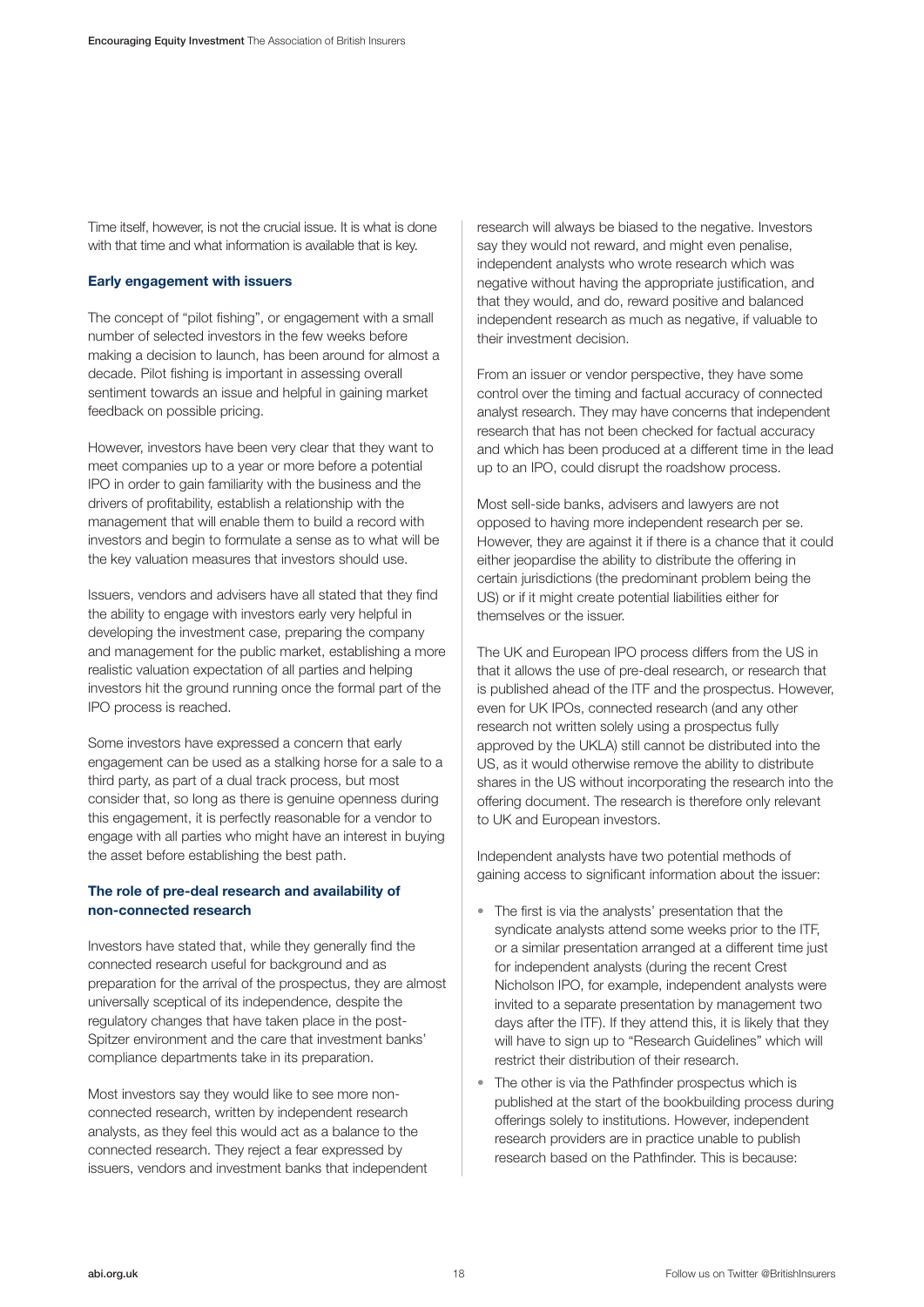the Pathfinder is a marketing document distributed to institutional investors during an offering. It is not approved by the UKLA (unlike a stamped Price Range prospectus which is issued during offerings with a retail tranche). Given this, the syndicate will usually impose legal restrictions, as a condition of making it available, on the ability of any third party to place reliance on it or quote or reproduce any information contained in it, and

• in any event, if the analyst has not attended any management presentation earlier in the process, it may in practice be difficult to generate considered research in the time available.

#### **Price discovery**

The current IPO timetable from the time of announcement is shown in Figure 4.

The three key decision points in the IPO process are:

- the decision to launch (the ITF),
- the setting of the price range, and
- the final pricing.

These are all based around one concept – valuation. The determination of valuation, or price discovery, is therefore an extremely important part of the process. Yet it is something that is often an area of contention between all parties.

All parties believe that early engagement helps establish a valuation range, but, before the ITF, detailed information on the company is typically scarce unless there is a public bond issue in the market or the company has previously disclosed its financials. Pilot fishing appears to have become more useful in recent years as it has developed from an opportunity for management to practice their presentation skills with a rather uninformative slide pack, to a genuine discussion of the merits of the company. Connected research is helpful in beginning to build a picture of the company, and independent research would help this further.

However, it is the prospectus that really enables investors to build good financial models and form an accurate opinion of valuation. Unfortunately:

• investors' feedback to the bookrunners on valuation at the end of the investor education process, which is used to help the vendor, issuer and advisers set the price range, is not made with full information as they will not have seen the Pathfinder (or Price Range) prospectus at this point, and

• even for meetings that take place after the Pathfinder is published (i.e. after T+14 in the outline timetable in Figure 4), many investors find that they have barely received it in time for their meeting with management, reducing their ability to have a full discussion and extract maximum value from the meeting.

#### **The IPO timetable and the research blackout**

Investors are currently unable to receive the prospectus until an "appropriate" amount of time has passed since the publication of the pre-deal research, to provide a degree of separation between the two:

- the separation has been required on legal advice going back to the 1980s. The legal risk that gave the rise to the perceived need for a blackout period is that, by giving research analysts access in advance to non-public information in the form of a draft prospectus, or an invitation to the analyst presentation, their research may be seen as a product of the company. Therefore, it might be considered to be part of the offer document. If so, this means that the company may be liable for the content of the analysts' research and potentially require the research to be included in the prospectus,
- market practice has developed over many years such that the standard separation time is now around two weeks, down from three months in the 1980s, with a minimum of about eight days.

However, in France, a substantially complete offering document, the French language "document de base", is published on the l'Autorité des Marchés Financiers (the French market regulator, the "AMF") website at the time of the analysts' presentation, some weeks before connected research is published. So there is no separation between publication of a French offering document and connected research. Despite the main financial and operational details of the company being already available, and even though no marketing is conducted by the company of this information, a blackout period is still retained between the publication of connected research and the English language prospectus.

All parties we have consulted, including lawyers, now believe that meaningful separation in time should not be viewed as essential. Provided other steps are taken to preserve the independence of research and its separation from company marketing materials, it should be acceptable to issuers and banks (from a liability perspective) to publish the prospectus with little or no time delay after the release of the research. Investors could then receive the definitive disclosure document earlier in the process.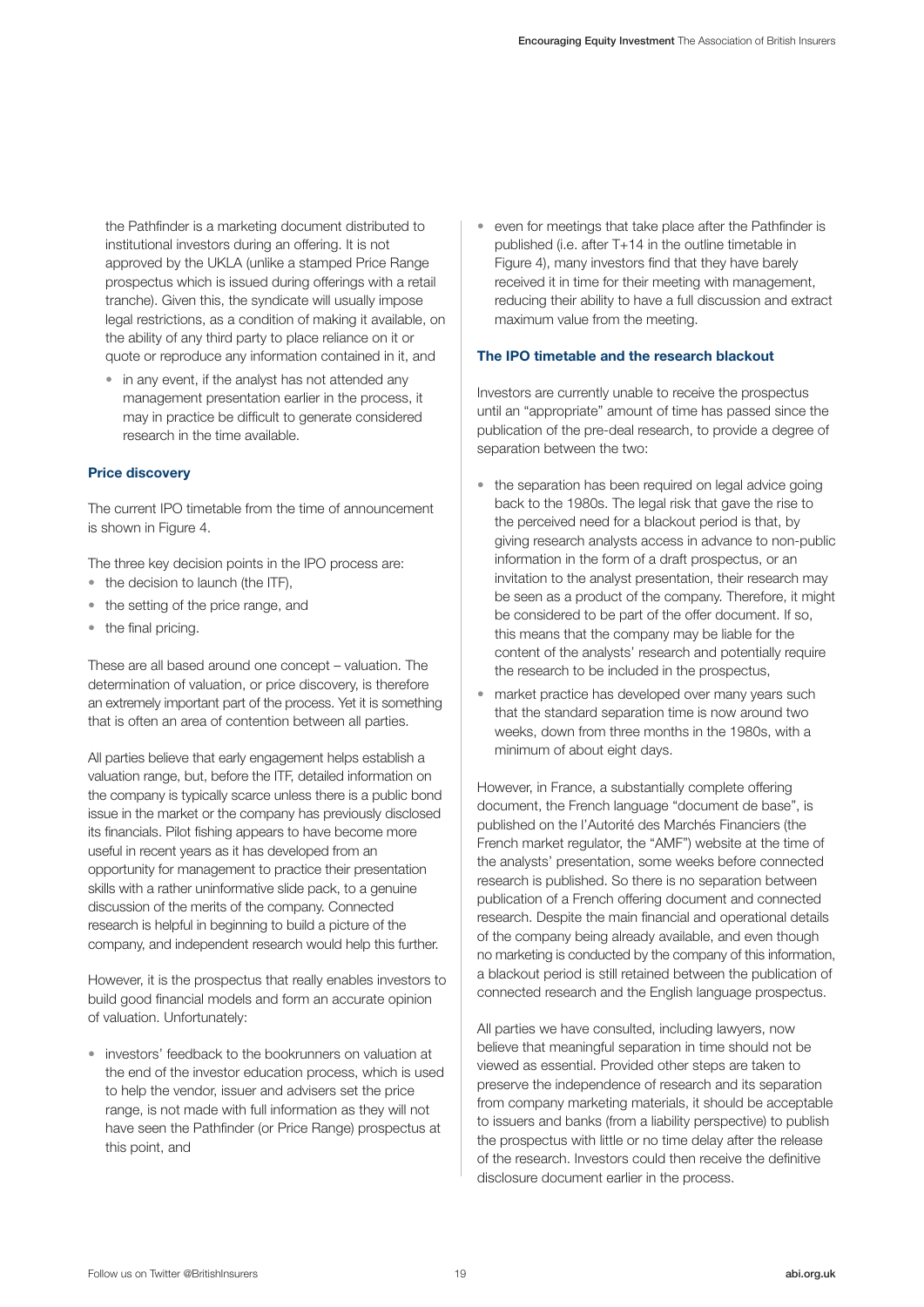This would enable a change in the timetable that we believe will bring benefits to investors, underwriters, vendors and issuers.

It is still, however, perceived that issuers and underwriters theoretically have a potential liability on the basis that investors, particularly in the US, despite not receiving research, might make their investment decision on the back of the research or might use the existence of contemporaneous research as a basis for alleging the prospectus was misleading. There is precedent for legal action by retail investors in the US against issuers and banks in US registered offerings. However, as far as we are aware, there is none by institutional investors based in the US in offerings sold under Rule 144A, which is the usual exemption to SEC registration used in the distribution of UK IPOs into the US. The risks therefore seem minimal.

Because it is impossible to conclude legally, in current circumstances, that no risk exists, issuers' and underwriters' internal counsel are reluctant to forego the protection offered by the market practice of separation of research and the offering document. The blackout period therefore persists.

Assistance in reducing these risks further would encourage issuers' and underwriters' internal counsel to reconsider the necessity of the blackout.

#### **Conclusions**

Early engagement, many months ahead of an IPO, between investors and issuers is seen by all parties as an excellent way of beginning the process of addressing the information asymmetry that exists between issuers and vendors on the one hand and investors on the other.

While connected pre-deal research is still seen as valuable by investors, they believe it is important to increase the ability for non-connected independent analysts to access information and publish research before pricing.

Publishing the prospectus earlier in the IPO process will enable investors to be better prepared for the management roadshow and to give more incisive feedback on the company and its valuation ahead of setting a price range, therefore improving the price discovery process for all parties.

If the prospectus is published early and fully approved by the UKLA at this point, there is likely to be more published independent analysis ahead of pricing.

However, in order to achieve this, there is a need to eliminate

the market practice of separating pre-deal research and the prospectus – the initial part of the research blackout period. The barrier to this lies in persuading issuers' and underwriters' internal counsel that the risks of having legal action taken against them by institutional investors, either in the UK or the US, are minimal.

Regulatory clarification that there is no need to separate pre-deal research from the publication of the prospectus will help in this aim and help achieve:

- earlier publication of the prospectus,
- improvements in the price discovery process and a price range more likely to result in a successful IPO, and
- a reduction in the overall length of time that the IPO is "in the market", thereby reducing the risk of failure due to market volatility. The time that the price range is in the market could also be shortened.

#### **Key Recommendations**

We encourage the practice of early engagement by issuers and vendors with investors up to a year or more before a planned IPO. This should be seen as an integral part of the IPO process.

Investors should ensure that the appropriate resource is committed to such early engagement, even - or particularly - when the IPO pipeline becomes very busy.

A prospectus approved by the UKLA, which is complete apart from pricing or price range and related information, should be issued at least one week earlier than the Pathfinder or Price Range prospectus is issued in current practice:

- this will require eliminating the delay between publication of connected research and the offering document.
- It should be achieved by obtaining regulatory clarification from the FCA that:
	- they will not regard connected research, if prepared and identified appropriately, as part of the prospectus,
	- publication close to the time of the prospectus will not necessarily compromise its independence (in the sense that it is independent of the company), and
	- therefore temporal separation between connected research and prospectus publication is unnecessary<sup>20</sup>.
- This should eliminate any residual UK risk for issuers and underwriters and it will, as a matter of evidence, reduce the likelihood of any successful action in jurisdictions outside the UK.

 $\frac{20}{20}$  This is likely to require clarification of the FCA's Conduct of Business Rule 12.2.12G.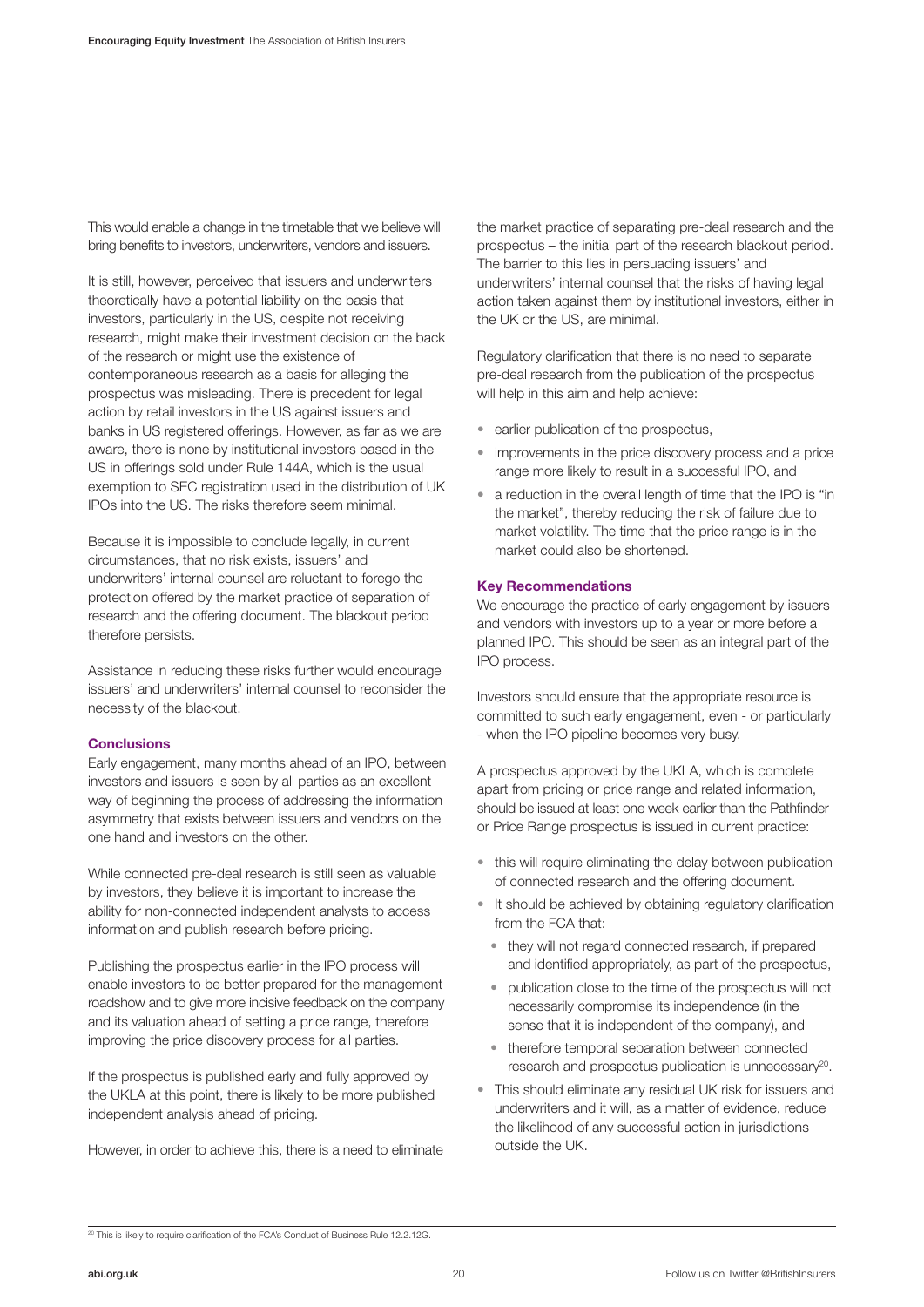As a result, the typical timetable for an IPO, once the ITF has been made, could be shortened by one week, from four to three weeks (although it could remain longer for a particular issue if desired). A typical timetable might therefore be as follows (T+/- in days):

- T-1 Publish pre-deal research on the eve of the ITF,
- T Release the ITF,
- $\bullet$  T to T+1 Publish approved prospectus,
- T to T+13 Investor education by syndicate,
- T+7 T+21 Management roadshow,
- T+14 Supplementary prospectus published with price range or price range announced via RIS,
- $\bullet$  T+14 T+21 Bookbuilding,
- T+22 Final supplementary prospectus published with price or price announced via RIS, and allocations made. "When issued" trading begins.

For illustrative purposes and comparison, a typical IPO timetable and the proposed timetable are shown on the below.

| Week                                                             | $\circ$ | $\mathbf{1}$                             | $\overline{2}$                      | 3 | $\overline{4}$ | 5 | 6 | $\overline{7}$ | 8 |  |  |
|------------------------------------------------------------------|---------|------------------------------------------|-------------------------------------|---|----------------|---|---|----------------|---|--|--|
| Syndicate Research Published                                     |         |                                          |                                     |   |                |   |   |                |   |  |  |
| Intention to Float                                               |         |                                          |                                     |   |                |   |   |                |   |  |  |
| <b>Blackout Period</b>                                           |         |                                          | Blackout ends 40 days after pricing |   |                |   |   |                |   |  |  |
| <b>Investor Education</b>                                        |         |                                          |                                     |   |                |   |   |                |   |  |  |
| Price Range set / Pathfinder or Price Range prospectus published |         |                                          |                                     |   |                |   |   |                |   |  |  |
| Management Roadshow                                              |         |                                          |                                     |   |                |   |   |                |   |  |  |
| Bookbuilding                                                     |         |                                          |                                     |   |                |   |   |                |   |  |  |
| Pricing/Allocation                                               |         |                                          |                                     |   |                |   |   |                |   |  |  |
| Publish Final Prospectus / Pricing Announcement                  |         |                                          |                                     |   |                |   |   |                |   |  |  |
| When Issued Trading                                              |         |                                          |                                     |   |                |   |   |                |   |  |  |
| Stabilisation                                                    |         | Stabilisation ends 30 days after pricing |                                     |   |                |   |   |                |   |  |  |
| Listing                                                          |         |                                          |                                     |   |                |   |   |                |   |  |  |
| Settlement and Closing                                           |         |                                          |                                     |   |                |   |   |                |   |  |  |

#### **Figure 7. Standard IPO Timetable**

#### **Figure 8. Proposed IPO Timetable**

| Week                                                            | $\circ$ | $\overline{c}$ | 3 | $\overline{4}$                      | 5                                        | 6 |  |  |  |  |
|-----------------------------------------------------------------|---------|----------------|---|-------------------------------------|------------------------------------------|---|--|--|--|--|
| Syndicate Research Published                                    |         |                |   |                                     |                                          |   |  |  |  |  |
| Intention to Float                                              |         |                |   |                                     |                                          |   |  |  |  |  |
| Publish Approved Prospectus                                     |         |                |   |                                     |                                          |   |  |  |  |  |
| <b>Blackout Period</b>                                          |         |                |   | Blackout ends 40 days after pricing |                                          |   |  |  |  |  |
| <b>Investor Education</b>                                       |         |                |   |                                     |                                          |   |  |  |  |  |
| Price Range Set / Supplementary Prospectus                      |         |                |   |                                     |                                          |   |  |  |  |  |
| Management Roadshow                                             |         |                |   |                                     |                                          |   |  |  |  |  |
| Bookbuilding                                                    |         |                |   |                                     |                                          |   |  |  |  |  |
| Pricing/Allocation                                              |         |                |   |                                     |                                          |   |  |  |  |  |
| Publish Final / Supplementary Prospectus / Pricing Announcement |         |                |   |                                     |                                          |   |  |  |  |  |
| When Issued Trading                                             |         |                |   |                                     |                                          |   |  |  |  |  |
| Stabilisation                                                   |         |                |   |                                     | Stabilisation ends 30 days after pricing |   |  |  |  |  |
| Listing                                                         |         |                |   |                                     |                                          |   |  |  |  |  |
| Settlement and Closing                                          |         |                |   |                                     |                                          |   |  |  |  |  |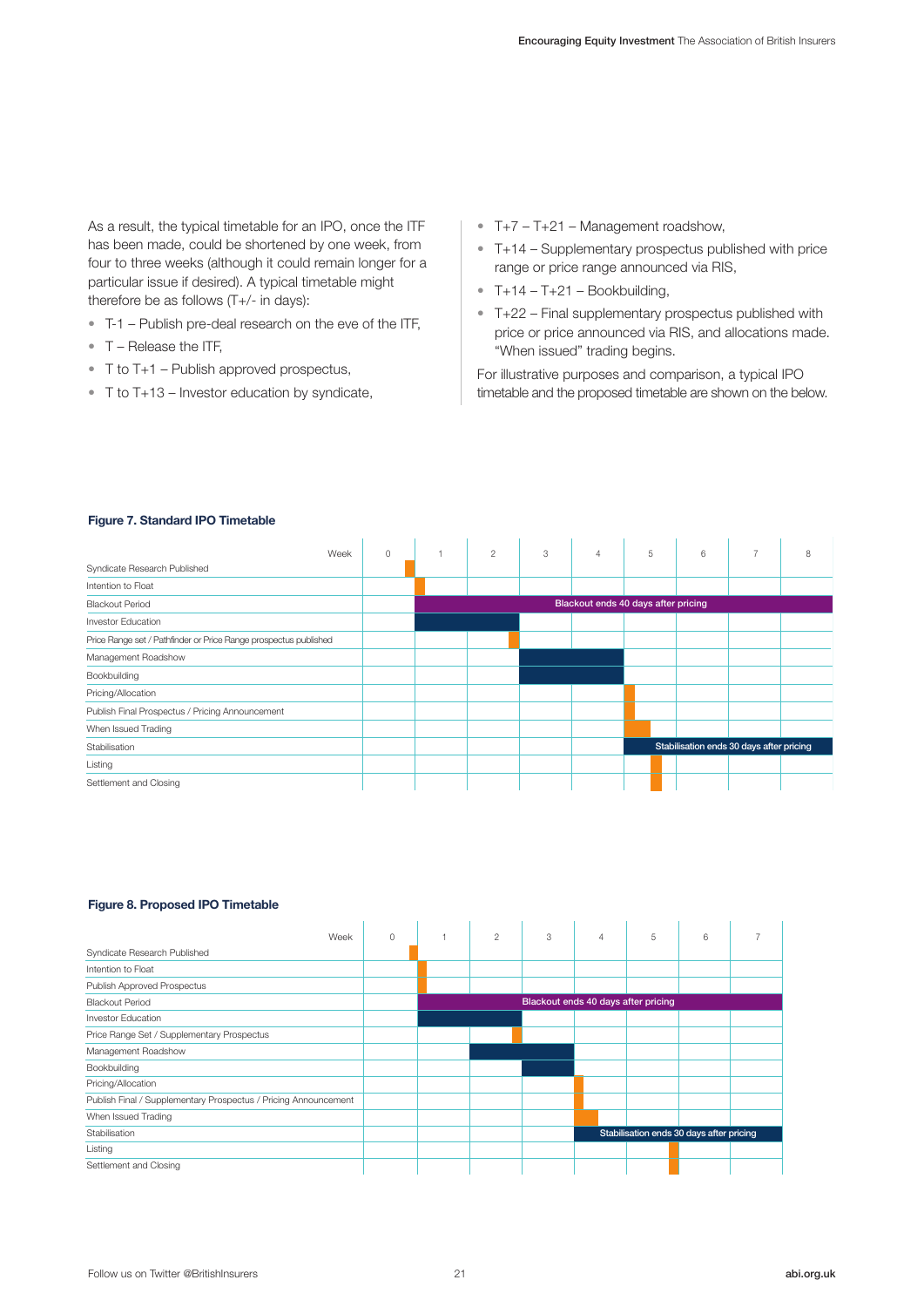The IPO process should allow at least one of two alternatives to promote the publication of independent research:

- 1. Issuers and underwriters should allow greater access for non-connected analysts to the IPO analysts' presentation or a subsequent similar presentation, such that they are able to have the same information as connected analysts:
	- if a company were to grant access to unconnected analysts without them agreeing to factual accuracy checks, the company would likely insist on certain other undertakings already agreed to by connected analysts, including distribution restrictions,
	- the regulatory clarification by the FCA mentioned above will mitigate risks that companies may be liable for the content of such research.
- 2. Alternatively, non-connected analysts should be able to publish and distribute research with reference to a prospectus published immediately after the ITF that has been fully approved by the UKLA:
	- the Prospectus Rules do not require a price range or an offer price for shares to be included for the prospectus to be stamped,
	- the prospectus containing all the required disclosures on the issuer and its business could therefore be published, with no price or price range in it, at the ITF stage,
	- the price range could be fixed by the publication of a supplementary prospectus at a later stage. The final offer price could be fixed by the publication of a pricing supplement at the completion of the bookbuild process,
	- this approach is currently possible and requires no change in law or regulation.

#### **3.2. Syndicates and Distribution**

A syndicate of banks provides the required access and distribution to an investor base which will ultimately make up a stable shareholder register for the company undergoing an IPO.

For the efficient delivery of this aim, the syndicate needs to maintain a balance between achieving depth of distribution to a wide range of investors and avoiding duplication of investor opinion from across and within the various investor categories.

Investor categories may be split by type (e.g. retail, institutional, high net worth) or region (e.g. London, Scotland, other UK regions, Europe, US, Rest of the World).

There is a concern amongst a number of investors and independent advisers that too few IPOs in the Premium segment contain any form of retail participation. Despite the allocation to institutions being reduced, they see the involvement of retail as providing stable ownership on the share register.

Accessing retail investors in UK offerings can be done via either:

- directly via an Offer for Subscription or Offer for Sale, a method which was commonly used in the 1980s and 1990s, particularly in the large UK privatisations, or
- via a less burdensome Intermediaries Offer, where retail clients must have an account with an intermediary involved in the offering.

Investors believe that vendors and issuers too often reject the inclusion of retail through either method as burdensome and expensive and will only consider it if the issuer is seen as a consumer brand. Recent examples of successful IPOs involving an Intermediaries Offer are esure Group plc and Direct Line Group plc, with both companies well known to consumers.

Almost all parties believe that syndicate sizes are generally too big and could deliver the desired aims with fewer banks or brokers involved. While in continental Europe large syndicates are sometimes driven by the need to cover a number of key countries or regions with different distribution needs, it is not clear why this should generally be the case in the UK, given that it is a single country with a relatively homogeneous institutional investor base. Some investors even went so far as saying that a large syndicate was a warning on the type of company being brought to market.

#### **Figure 9. Average Syndicate Size in UK IPOs (number of syndicate members)**



Source: Dealogic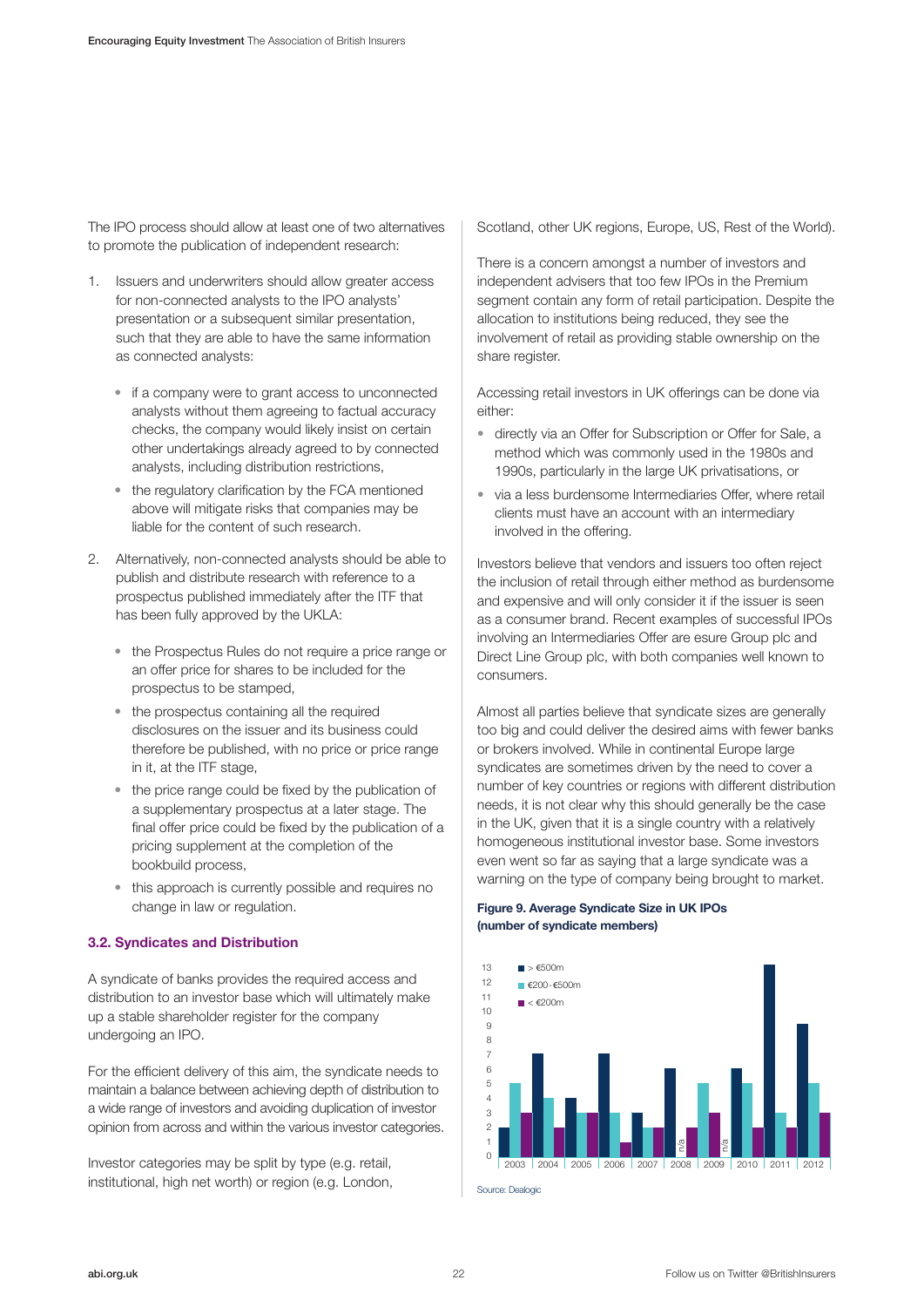Explanations given for the increase in total syndicate size include:

- vendors/issuers use the IPO process as an opportunity to pay their advisers for past advice for which they have not been compensated, or because they need to maintain relationships, particularly lending relationships,
- banks that offer financing leverage this relationship with the issuer or vendor to be included in the syndicate in a senior position. Lending banks increasingly seek ancillary fees,
- banks strive to be included in syndicates, regardless of the size of the syndicate, to ensure they do not miss out on league table credit,
- a larger syndicate can help ensure a stronger marketing message, in the case of larger, more complex companies and better presentation of the investment case. This may in part include a desire amongst some issuers, vendors and advisers to limit negative comment on the transaction by non-connected analysts,
- some independent advisers believe that a larger syndicate will help drive better demand and price tension and argue that small syndicates result in bad price discovery. They add:
	- large syndicates, when properly managed, allow banks to focus on their smaller investor clients and reduce the focus on the largest institutional investors,
	- focussing on the tail of investors helps to create momentum around the book building process, particularly as the large institutional investors typically submit their orders towards the end of the book building process.

Some independent advisers also say that a larger syndicate is more likely to deliver a deeper variety of opinion from investors. They argue that opinion cannot then be misrepresented to issuers/vendors by the lead banks to suit their own purposes. They collate all the feedback provided to the different banks by investors including their intention to buy which provides them with an accurate estimation on price. They argue that this is important because, without an independent adviser, banks are unlikely to share this information with each other.

Accessing retail investors either directly or via an Intermediaries Offer is likely to demand a larger syndicate than an offer solely to institutional investors. However, IPOs aimed at attracting a significant retail component have, as stated above, been less common.

Problems that are perceived to result from larger syndicates include:

• a lack of responsibility among syndicate members for bringing unsuitable companies to the market and for poor aftermarket performance, and so a lack of clarity amongst investors as to which bank or broker should be

held accountable on behalf of their fellow syndicate members for the success or failure of a transaction,

- a perceived lack of discipline, leadership and responsibility in the IPO process,
- a lack of clarity amongst the syndicate banks on their respective roles and responsibilities,
- a breakdown in communication between the issuer and potential investors,
- a lack of balanced advice, because banks are less willing to ask issuers the difficult questions or deliver tough messages,
- limiting the independent research available by conflicting a large number of respected analysts, which can stifle a more balanced view of the transaction,
- too many banks calling investors to get feedback on the investment case, pricing and to generate orders,
- lower quality feedback to the company on pricing,
- an inefficient bookbuilding and allocation process,
- lower net fees per bank that do not motivate some banks sufficiently to work in the best interests of the issuer,
- some banks may add no value to the process.

Overall, nearly all investors, investment banks and lawyers, as well as most independent advisers believe that the disadvantages of large syndicates substantially outweigh the advantages and would welcome a move towards smaller syndicates.

Issuers are aware of the downside of large syndicates. They recognise that larger syndicates are harder to manage. However, some independent advisers have said it is difficult to convince their clients to reduce the size of the syndicate due to the multifaceted relationships that the issuers have with their banks.

Equally, private equity vendors acknowledge that banks offer them a wide range of services, including sourcing and financing new deals. Therefore, maintaining these relationships is more important to them than having a smaller syndicate. Nonetheless, they will seek to ensure that all members of the syndicate are valuable in the process.

#### **Allocation**

Allocation is a critical part of the IPO process. A core of stable long-term shareholders is considered important both for the longer-term benefit of the issuer and in helping to ensure a stable aftermarket. Poor allocation can lead to high and destabilising turnover of shares in the first few days of a transaction, often several times the size of the shares on offer.

However, there is a risk of conflicts of interest arising because, for example, syndicate members may want to "reward" certain investors who are themselves important clients.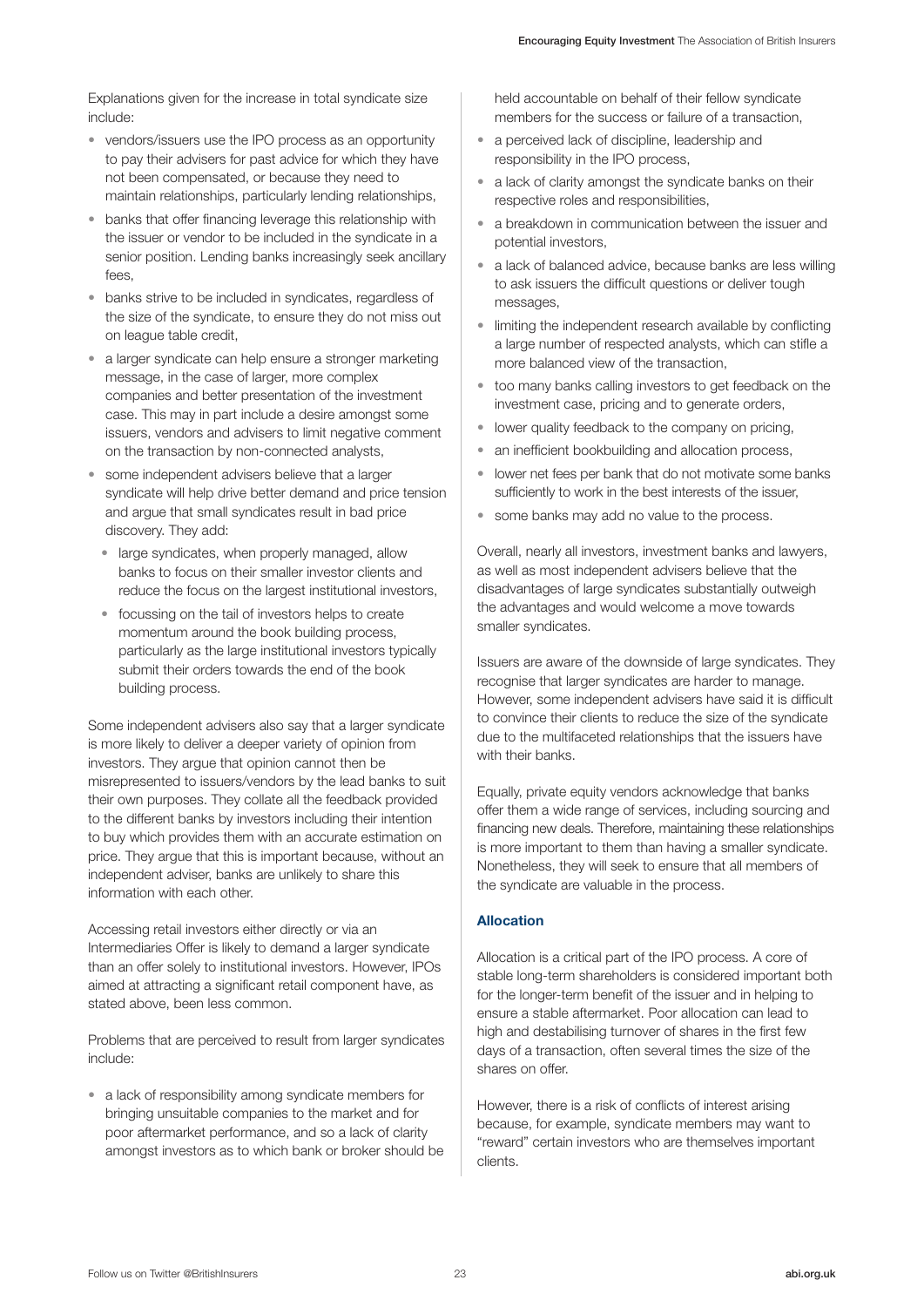Investors are keen that the issuer is involved in the allocation process to ensure that the shares are distributed in the first instance to those who are most likely to remain long-term shareholders of the company.

Independent advisers can also be helpful in providing independent oversight to the allocation process.

#### **Conclusions**

Investors, issuers and vendors are principally concerned with an IPO process that addresses efficiently:

- the information asymmetry,
- price discovery, and
- distribution of the shares and the establishment of a stable shareholder base.

An efficiently functioning syndicate is crucial to addressing these concerns.

Although there are reasons that seem to explain the creation of large syndicates, it is not clear that in the UK this is additive to the process.

The strong preponderance of opinion is in favour of smaller syndicates. There is widespread support to reign in the general increase in syndicate size that has occurred over the last decade.

However, where appropriate, it would be helpful to include an ability to access retail investors for IPOs of companies listing in the Premium segment, and syndicate members that are necessary to achieve this.

#### **Key Recommendations**

As a rule of thumb, no more than three bookrunners should be appointed for large transactions, which we suggest is above £250m excluding any over-allotment option. Below this issue size, there should generally be no more than two bookrunners.

Issuers should ensure that any additional members of the syndicate are additive to the process due to their sector expertise or distributional reach.

We discourage the inclusion of syndicate members who are present solely on the basis of past or future services to the issuer or vendors.

Nonetheless, we acknowledge that vendors and/or companies may from time to time need to appoint more banks to the syndicate due to on-going relationships. In these instances, companies should specify clearly to each syndicate member their roles and responsibilities. This could include an entirely passive role on the transaction.

Issuers, with the assistance of independent advisers if appropriate, should scrutinise the allocations carefully to ensure that shares are being distributed to those most likely to be long-term shareholders.

We encourage issuers and vendors to consider including a retail tranche when listing in the Premium segment.

#### **3.3. Fees**

IPO fees in the UK vary widely depending on a number of factors, such as size of issue, size of company, identity of vendor, complexity of the transaction, likely breadth of distribution, and desirability of mandate.

A typical fee for a FTSE 350 company is in the range of 2.5% to 3.5% of proceeds, although very large issues are likely to attract fees significantly lower than this. Fees often have a base element, payable upon completion of the offer, and a discretionary or incentive element, with a typical split of 2/3 to 1/3 base to incentive.

This is much lower than in the US, where fees are more typically in the range of 5% to 7% for a transaction of similar size.



#### **Figure 10. Average UK IPO Gross Fees (% of issue size)**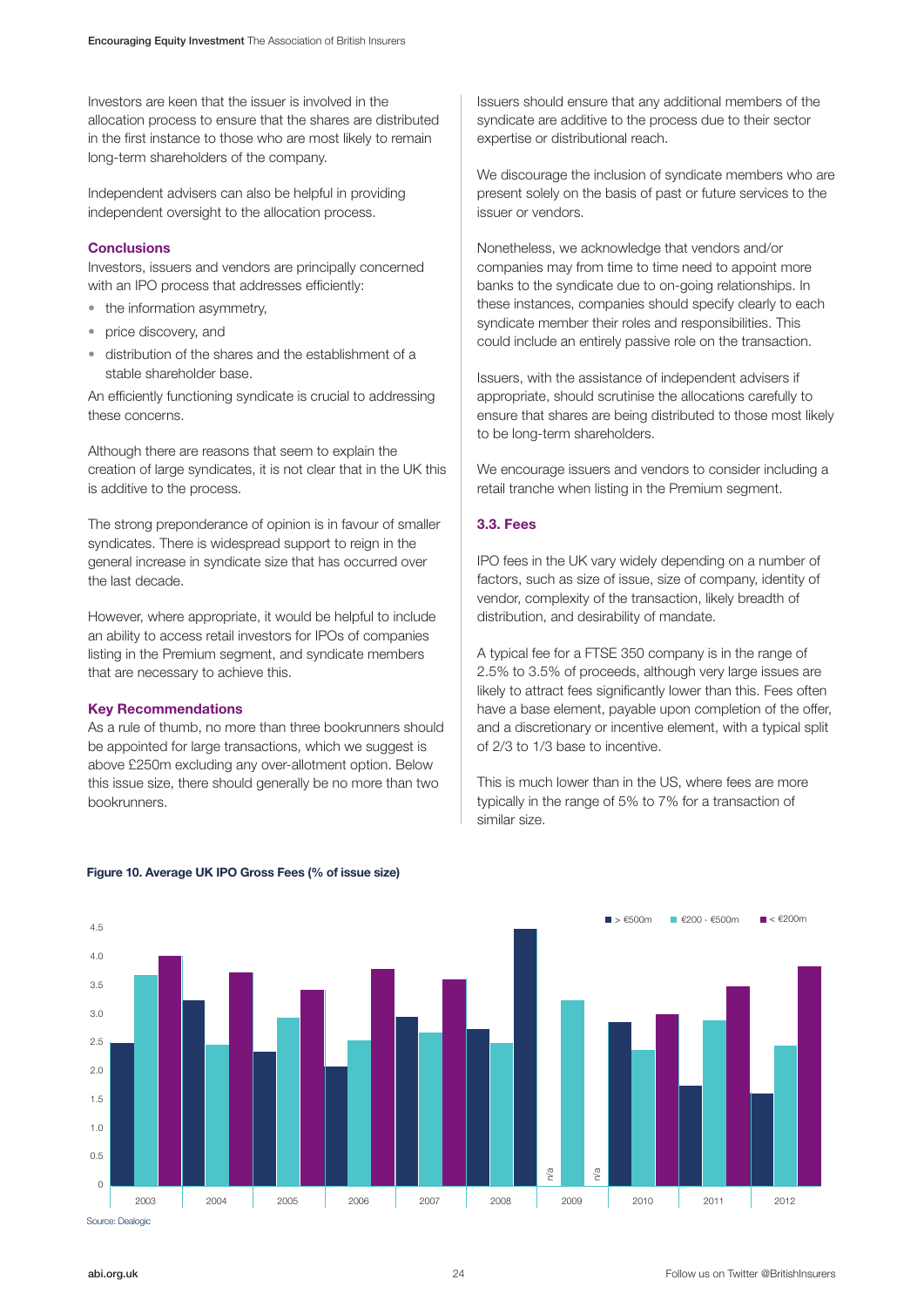Both the fixed and discretionary fees are paid across the syndicate i.e. not only to the lead banks. However, there have been instances where only the bookrunners were paid the incentive fee.

While some investors believe that the level of fees in IPOs is too high, others consider the fees for an IPO to be a matter of concern only for the issuer and/or vendor. Some of the latter investors will nonetheless treat with caution an issuer who has agreed to a fee that the investor believes to be too high, as this may be indicative of their ability to negotiate in future transactions.

Some investors suggested that fees should not be paid as a percentage of offering size, but as an absolute amount.

There is no standard for the disclosure of fees in offering documents. Sometimes a percentage fee as an underwriting commission is shown and then an additional monetary amount for other expenses, and sometimes a total bundled figure for all fees and expenses. What is typically not shown is a breakdown of who is receiving what. This leads to an inability to assess the level of fees and compare with similar transactions.

Unlike in the US, there is no requirement for disclosure of the syndicate members' underwriting amounts. Therefore, the fees accruing to each of the individual syndicate members cannot be calculated.

There is a perception among investors that large syndicates are increasing the size of fees. However, banks stated that fee levels have not increased to reflect the increase in syndicate size. Rather, this has resulted in a reduction of net fees per bank in a large syndicate and has led some to conclude that members of the syndicate, including the bookrunners, not being appropriately motivated.

#### **Incentive Fees**

Discretionary fees are typically paid 30 days after the IPO, although there have been instances where the incentive fee has been paid up to six months after the IPO.

The criteria to determine the incentive fee payable tend to include:

- market timing judgements,
- the success of addressing the information asymmetry,
- cooperation amongst the syndicate,
- achieving set timelines and milestones during the documentation phase,
- transparency and utility of feedback to the company, and
- an overall sense of whether the IPO has been a "success".

Incentive fees are occasionally linked to the valuation achieved at IPO. However, linking incentive fees to price performance in the aftermarket creates an incentive for the syndicate that could lead to a breach of the market abuse rules.

It has been proposed that some of the metrics for the incentive fee should be dependent on:

- absolute and/or relative aftermarket performance of the stock,
- volume of trading in the aftermarket on a 3, 6 or 9 months' basis, and
- an assessment of the quality of follow-up research to ensure continued coverage of the issuer after the IPO has been completed.

Investors believe that the earliest an IPO can be judged as a success or failure is after the market price has settled post listing, full research coverage has begun and the market has the chance to compare what was said during the IPO process by the issuer with its first set of results as a listed company.

In the past, syndicate members were paid through "designations", a system whereby institutional investors would indicate to the bookrunners to which bank the selling commission attached to their allocation of shares would accrue. This system was discontinued as investors became frustrated by the substantial lobbying from members of the syndicate in their quest to secure designations. There was also a concern from investors that a designation away from the bookrunners could lead to a lower allocation in this or subsequent IPOs.

Although investors promoted the move away from fee designations, they are now concerned that the current fixed fee structure does not incentivise banks enough. It has been proposed that allowing investors to indicate who has been most helpful during the IPO process may provide a better incentive for banks. This could be done on an anonymous basis through the investor relations team of the newly listed company which would avoid potential pressure from the banks' sales forces.

#### **Conclusions**

Although fees at IPO are in effect paid by the issuer, vendors or existing pre-IPO shareholders (with new investors able to take account of overall costs in the price they are prepared to pay), new investors at IPO retain a significant concern with the overall level of fees. Greater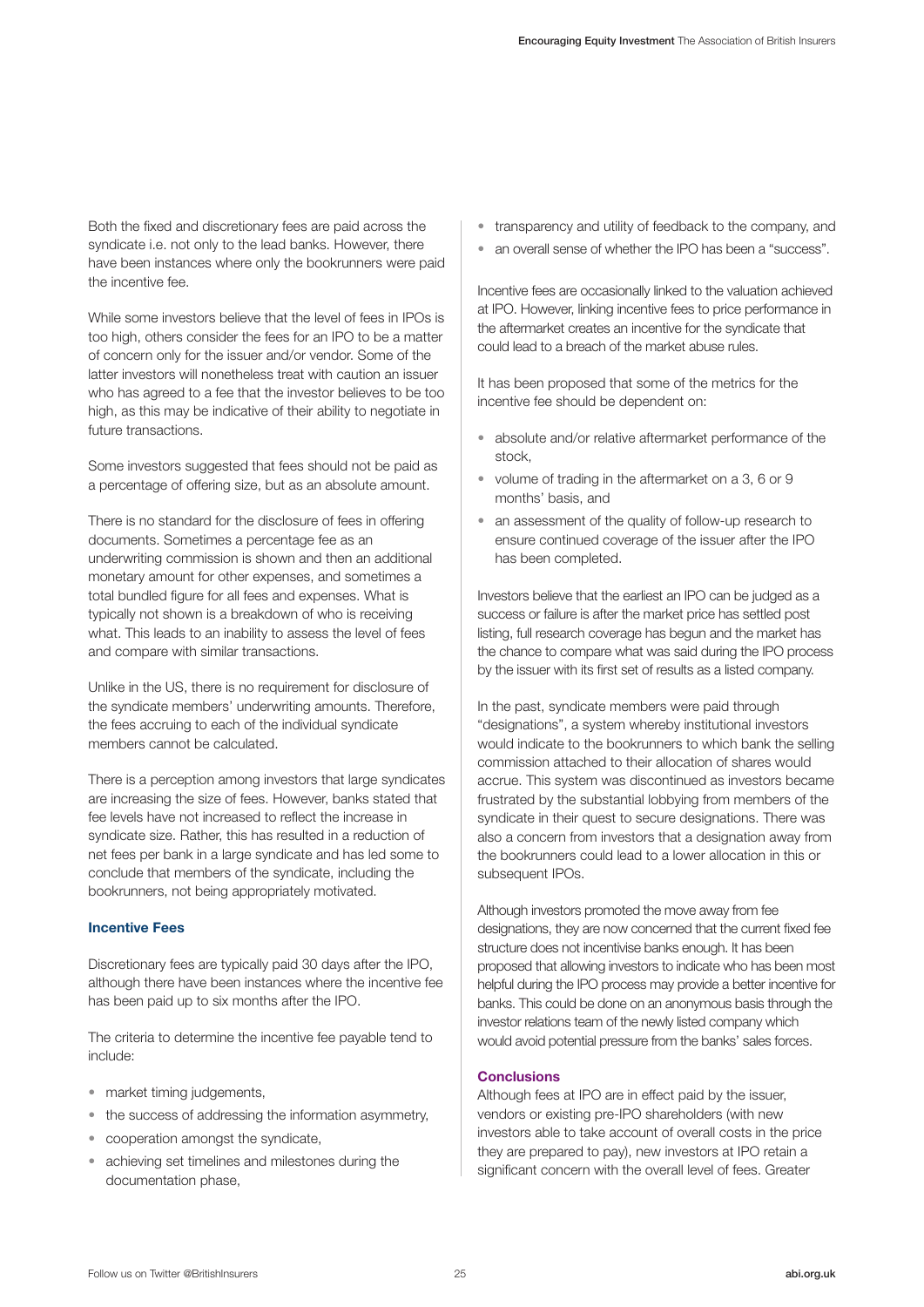transparency of the composition of the fees paid to all parties at IPO will help address this concern.

There is no legal requirement for the disclosure of disaggregated fees. As the disclosure requirements are contained in the EU Prospectus Directive, which is a maximum harmonisation directive, it is not feasible to change primary legislation or regulations in the UK to require such disclosure. However, investors would like to see disaggregated disclosure as a matter of best practice.

Investors would like to have some ability to influence the award of incentive fees to create a degree of alignment in the assessment of the success of the transaction between them and issuers, vendors and the sell-side.

Such success should be measured over a period of longer than a few days after pricing. Some elements of the incentive fee will only become evident once the company has released its first set of results as a listed company.

#### **Key Recommendations**

There should be, as a matter of good practice, greater disclosure in the prospectus of all the fees paid for an IPO, including the maximum incentive fee, if any. This should include a breakdown of fees as a percentage of the size of the offering, and those fees that are independent of size, such as, but not limited to, independent advisers', lawyers' and accountants' fees. Syndicate members' individual fees should also be disclosed.

The final determination and payment of incentive fees in an IPO should be made at the later of the release of the first quarterly results of the issuer as a listed company and three months after listing. The amount paid should be disclosed to the market at the time of award.

The following criteria should be taken into consideration when awarding the incentive fee:

- the stability of the share price in the newly listed environment,
- the allocation of the shares of the issuer to a predominantly long-term shareholder base, as evidenced by the stability of the share register in the aftermarket,
- the extent and quality of the syndicate research both, during and after the IPO in the eyes of the investors, and
- the continuity of research coverage post IPO.

A mechanism should be re-established for investors to give input into the allocation of the incentive fee, but on an anonymous basis.

#### **3.4. Free Float and Corporate Governance**

Free float is a key area of debate between all parties.

The current minimum of 25% for a Premium or Standard listing is seen as a barrier to listing on the UK Main Market by vendors, investment banks and independent advisers. It is seen by many sell-side banks and vendors as being one of the most important reasons to choose a US listing as opposed to a UK listing, because it limits flexibility. This is of particular concern because of pricing issues, as described below.

The FSA/FCA has recently consulted over these issues and is proposing a number of changes which include:

- imposing two of the current six Listing Principles on all listed companies and having a set of separate Premium Listing Principles, 21
- strengthening the corporate governance requirements of all listed companies with controlling shareholders, but in particular for Premium listed companies, including the requirement to have an independent Board.
	- They propose a dual voting structure whereby independent directors of Premium listed companies with controlling shareholders must be approved by both the shareholders as a whole and the independent shareholders.
	- There is recognition that the controlling shareholder can overrule the minority shareholders if the second round of voting is set at a simple majority of 50%. However, a significant vote against by minority shareholders and the resulting reputational risk to the company and its directors will focus the mind of independent directors to ensure that they are acting in the best interest of the minority shareholders,
- allowing the 25% minimum free float, which should not include shares that are in lock-up for a period of greater than 30 days, for Premium listed companies to drop to 20% if there are more than 100 public shareholders on the register and the value of the free float is greater than £250m. Only in exceptional circumstances would the UKLA allow a free float for a Premium listed company to be below 20%. This is a clarification of the current regime in operation,
- removing the minimum free float level for Standard listed companies, provided there is sufficient liquidity, as determined under existing guidance,
- requiring, for Premium listed companies, a relationship agreement between controlling shareholder and the company, for this to be publicly available and for any material changes to be put to a shareholder vote, and

<sup>&</sup>lt;sup>21</sup> Principle 2 requires a listed company to take reasonable steps to establish and maintain adequate resources, systems and controls to enable it to comply with its obligations.<br>Principle 6 requires a listed company to d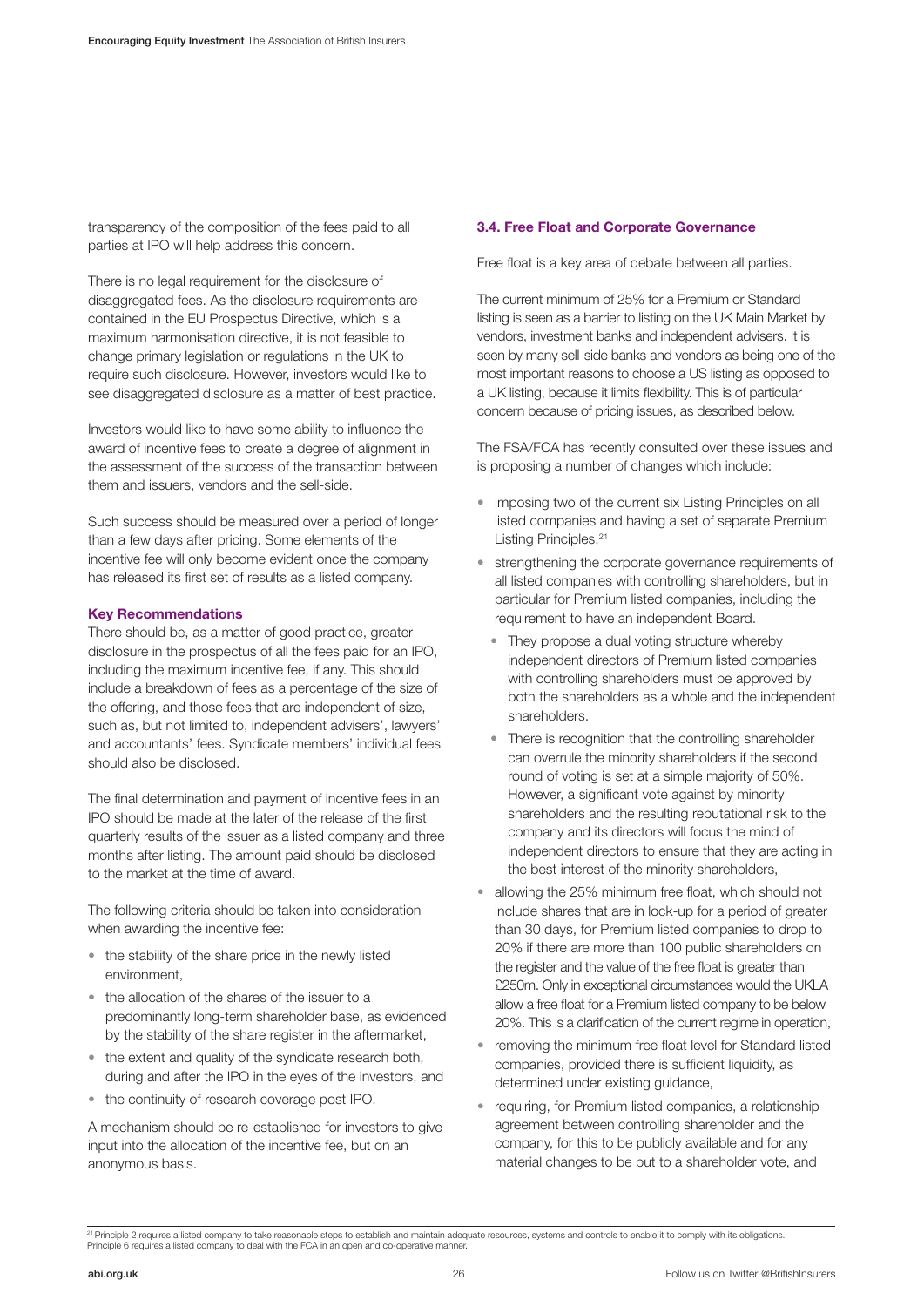• requiring the above to be continuing obligations of the company.

The FCA is expected to publish the results of its consultation in the near future.

In this area, it is important to separate three concerns:

- liquidity and pricing,
- index eligibility, and
- governance.

#### **Liquidity and pricing**

Investors want to see a flow of high-quality, well-prepared and well-run companies coming to the market. Many continue to see liquidity as an important element in this.

Vendors, sell-side banks and lawyers have stated that a minimum free float on listing of 25% has driven or is driving a number of transactions to list in other jurisdictions where the free float requirements are not as high.

The US exchanges address liquidity by defining criteria, such as number of holders, monetary value and numbers of shares, that it considers will provide sufficient liquidity even at low free float levels, rather than by percentage of capital floated at IPO:

- NYSE Domestic market requires a minimum of 400 round-lot shareholders and NYSE Worldwide requires a minimum number of  $5000$  round-lot shareholders<sup>22</sup>. NASDAQ requires a minimum of 400 round-lot shareholders. However, all IPOs in the US have a retail element where the number retail shareholders will be substantially higher than the number of institutional holders. The minimum shareholder numbers therefore do not constitute a material constraint,
- On NYSE the minimum market value of publicly held shares is between \$40m - \$100m, whilst on NASDAQ, it is between \$8m and \$20m depending on listing standard,
- Transferring these numbers into the UK environment is not likely to be appropriate, because of the very different market structure, including low retail participation, but a minimum number of investors at IPO may encourage greater liquidity.

The pricing of an IPO will generally be at a discount to perceived "fair value" i.e. the price at which a parcel of shares, without any premium for control or discount for illiquidity, might be expected to trade between a willing buyer and a willing seller in prevailing market conditions (although perceptions of what fair value is may, of course, differ between buyer and seller). The larger the amount required to be floated, the greater the value likely to be forgone by the vendor to get the issue away successfully.

Whilst vendors understand the need to price a transaction at a discount (because of the information asymmetry), they will often not want to sell a larger amount at this discount. Indeed, they are likely to be more flexible on pricing if selling a smaller amount.

The Standard segment is generally seen as a less attractive venue by both vendors and issuers, and investors. The former do not want to use a Standard listing because of the likely lower valuations, and the latter do not like it because of the lower standards of corporate governance. In particular, unlike those in the Premium segment, companies in the Standard segment do not have to adhere to the UK Corporate Governance Code, Model Code or other safeguards surrounding acquisitions and related party transactions.

There may of course be an option to float either on AIM or on the London Stock Exchange's new High Growth segment of the Main Market. However, AIM is unlikely to be suitable for the larger companies because of the limited investor base. Some investors do not invest in the AIM market because it has lower corporate governance standards, or third party mandates limit their ability to invest.

The High Growth segment is also targeting only a small section of potential IPO candidates.

Investors recognise these concerns. However, the majority of investors still believe that 25% should be the minimum free float level for Premium listed companies to provide appropriate liquidity.

#### **Index eligibility**

It is important, in addressing investors' concerns surrounding liquidity at low (less than 25%) free float levels for Premium listed companies, that there is no FTSE index inclusion i.e. there needs to be a clear separation of the criteria for index inclusion from regulatory free float requirements.

FTSE has recognised this and amended their index inclusion criteria to require a minimum free float of 25%.

<sup>&</sup>lt;sup>22</sup> Round-lot shareholders hold a 100 share block, see Figure 3 for more information.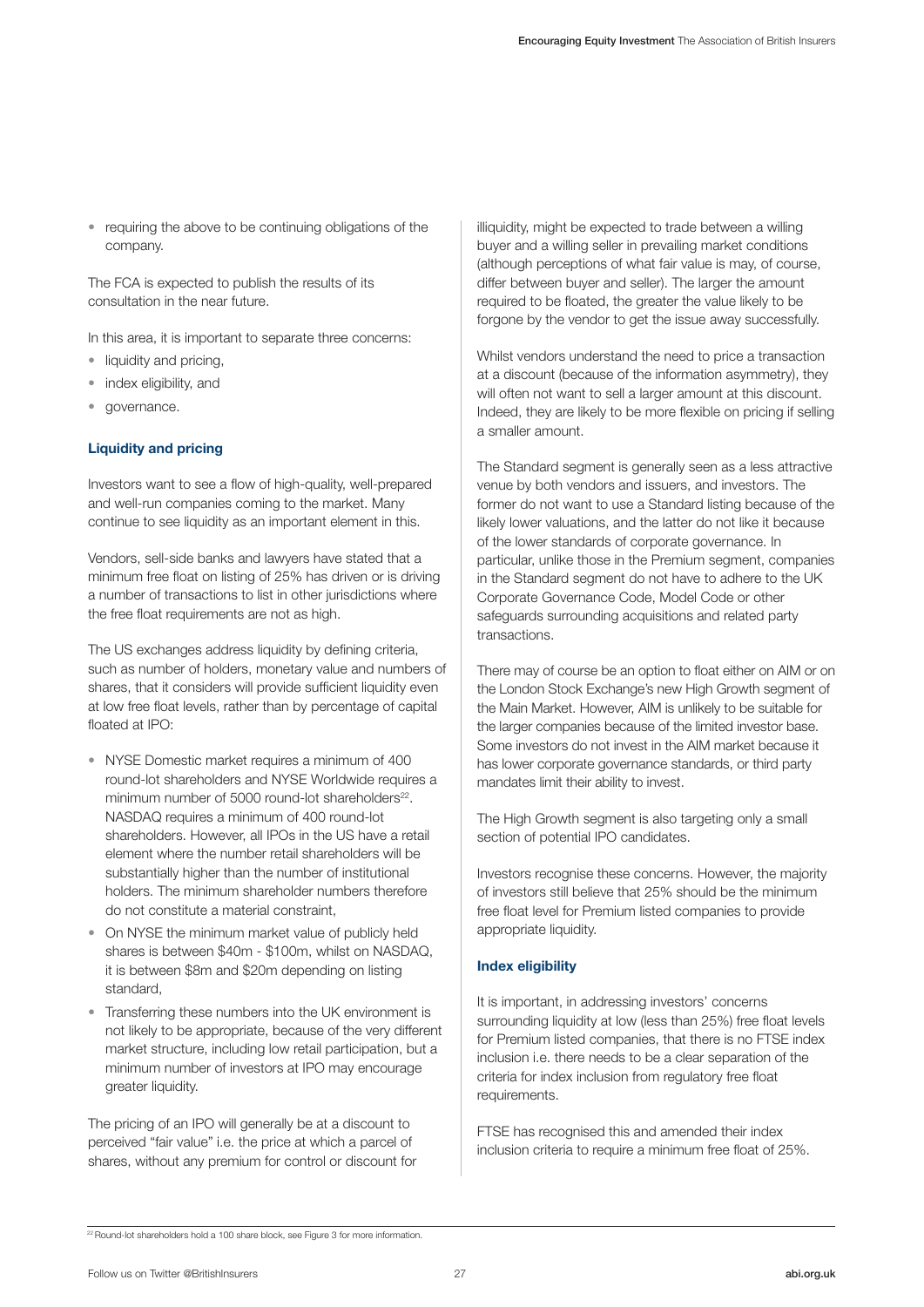This separation means that there is no need for indextracking funds to buy shares in a particular company unless a minimum free float of 25% has been achieved.

#### **Governance**

All investors would like the corporate governance surrounding controlling shareholders of companies to be tightened.

Investors are broadly supportive of the FCA's proposals in relation to governance in CP12/2523.

A number of both sell-side and buy-side parties, as well as advisers, agree that an additional safeguard against controlling shareholders would be to require controlling shareholders to take responsibility for certain specified statements in and contents of the prospectus. This is a requirement in the US and forces a greater degree of responsibility on them. Vendors who are frequent issuers in the US have said that they would not find this particularly onerous.

In addition, controlling shareholders who are party to the relationship agreement could have a direct regulatory responsibility to the UKLA for complying with the terms of that agreement, rather than relying on the issuer to enforce its rights under the relationship in contract law.

Another corporate governance concern for investors is the number of IPO candidates who appoint their independent Board members very late in the IPO process. The FCA has considered and rejected requiring companies to appoint Boards at least six months ahead of IPO. Vendors have stated that, because there is always the chance of an IPO failing, they like to retain the option of appointing a fully independent Board relatively late in the process, as undoing such appointments in the event of failure can be cumbersome and detrimental to the control of the company if it remains in private hands.

#### **Conclusions**

There is strong support from all parties to strengthen the corporate governance standards of companies with controlling shareholders. This would include imposing certain compliance responsibilities directly on controlling shareholders.

Investors' concerns about weak corporate governance in the Standard segment are likely to be exacerbated if the free float is lowered from the current minimum without raising the protection for minority investors to levels that exist currently in the Premium segment. Any lowering of free float in the Standard segment might attract more issuers, but is unlikely to attract more investors to match such issuance unless corporate governance standards are raised.

The recommendations of CP12/25 in relation to independent Boards and relationship agreements should be followed through.

Controlling shareholders should be required to take responsibility for certain specified statements in and contents of the prospectus and to have responsibility to the UKLA for compliance with the relationship agreement.

Additional responsibilities on controlling shareholders are likely to be helpful in focussing their attention on the disclosure and nature of their relationships with the company and minority shareholders. Discouraging controlling shareholders who are not willing to take on such liability from listing on the London market is a good outcome for the quality of companies that list here.

Some investors would consider a lower free float level requirement in the Premium segment than the current minimum of 25%, if governance were strengthened as outlined above, subject to meeting the minimum liquidity required under Article 48 of CARD<sup>24</sup>.

However, the majority of investors still believe that 25% should be the minimum free float level for Premium listed companies.

The sell-side is supportive of lowering the free float minimum in both Premium and Standard segments.

We recognise the need to balance the desire of investors to have an independent Board in place well before an IPO and that of the private owners to retain control in the event of a failed flotation.

<sup>2</sup>ª FSA Consultation Paper CP12/25 (Oct 2012): Enhancing the effectiveness of the Listing Regime and feedback on CP12/2<br>2ª CARD: Consolidated Admissions and Reporting Directive. Article 48, para 5. A sufficient number of sh of which application for admission has been made are in the hands of the public to the extent of a least 25 % of the subscribed capital represented by the class of shares concerned or<br>when, in view of the large number of s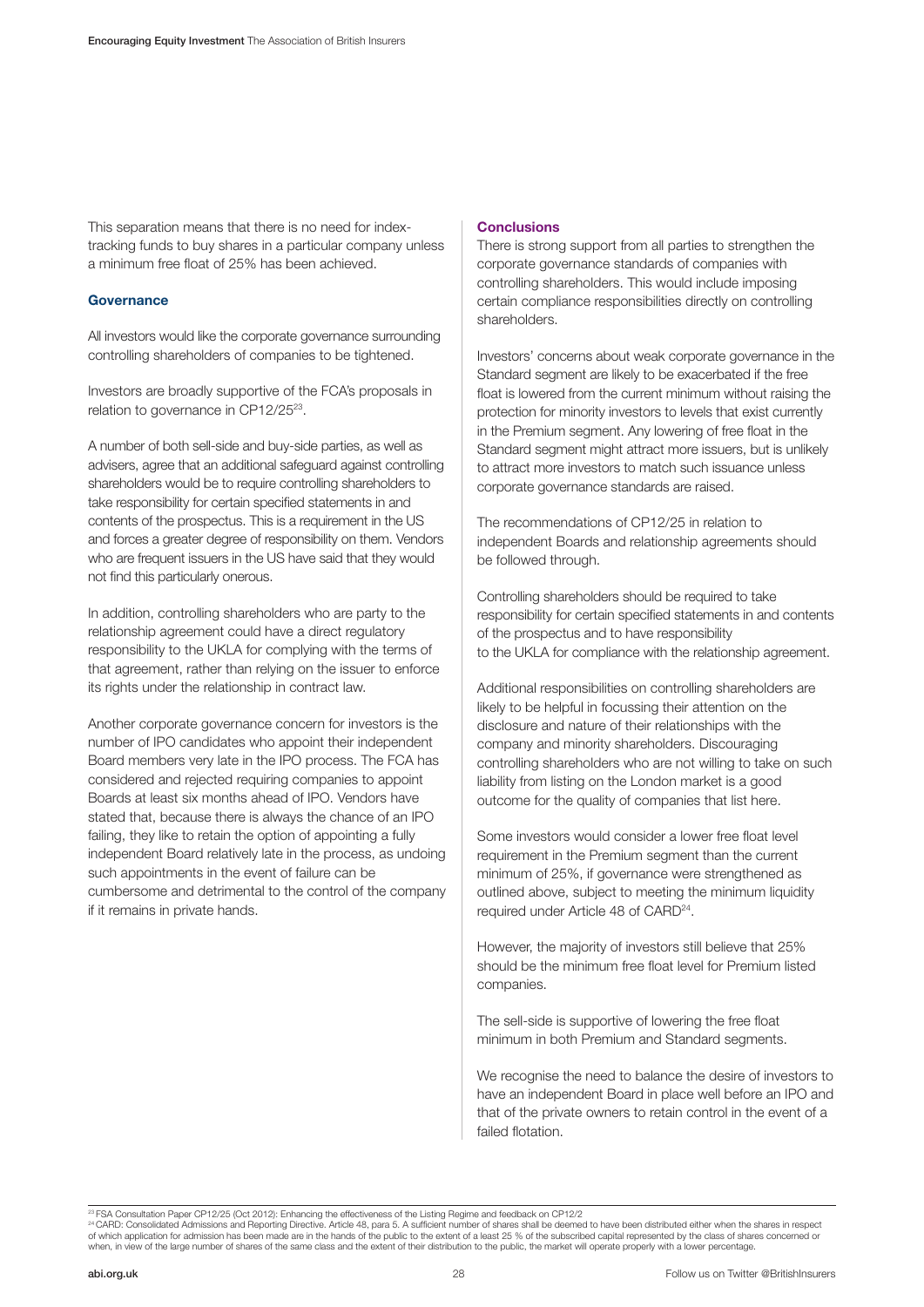#### **Key Recommendations**

Controlling shareholders should have liability for the prospectus at IPO for companies seeking a Premium listing. This would cover:

- a controlling shareholder or shareholders acting in concert with holding(s) of 50%+1 pre-IPO. The threshold should be set at this level because, in a private company, the shareholders are not as dispersed as in a public company where 30% is taken as the usual level of de facto control,
- any pre-IPO shareholder who will be party to a relationship agreement post-IPO.

The UKLA would need to identify those acting in concert on a case by case basis when considering eligibility for listing.

Controlling shareholders should:

- be required to include a responsibility statement in the prospectus covering certain statements included in the prospectus regarding future conduct of the business, including their future relationship with the company. This will require a change to Chapter 6 of the UKLA Listing Rules,
- have liability based on the current US model where, broadly, they can be held liable to the same extent as the issuer unless they can establish they acted in good faith and did not directly or indirectly induce the acts of the issuer constituting the violation.<sup>25</sup>

The FCA is also able to amend PR5.5.326 (and to limit the scope of PR5.5.7<sup>27</sup>) to provide for controlling shareholders to be persons responsible for certain content of prospectuses in a wider range of circumstances and so to implement these changes.

A relationship agreement should be required between controlling shareholder(s) and the company. This should include a contractual obligation on the controlling shareholder(s) to comply with the statements included in the prospectus for which they have accepted responsibility. It should be publicly available and any material changes put to a shareholder vote. In addition, the controlling shareholder(s) should have a direct regulatory responsibility to the UKLA for adherence to the provisions of the relationship agreement:

• the UKLA's statutory power to sanction breaches of the Part 6 rules is contained in s91 FSMA 2000<sup>28</sup>. There is no statutory authority for fining or censuring shareholders of issuers for breaching Listing Rules,

the UKLA would therefore require additional regulatory authority through primary legislation (an amendment to FSMA 2000) in order to allow it to make Listing Rules that impose obligations on controlling shareholders and to enforce those rules directly.

There should be a phased appointment of independent directors in the months leading up to the IPO. An independent Board should be in place at the latest one month ahead of announcing the intention to float. The requirement for an independent Board should be a continuing obligation once the company is listed under the Listing Rules.

The minimum free float for Premium and Standard listings should be maintained at 25%. The majority of investors will not contemplate a reduction in the free float for Premium listed companies unless the safeguards listed above for the protection of minority investors are implemented and shown to function effectively in practice.

#### **3.5. Prospectus**

All market participants agreed that the current regulatory regime has resulted in prospectuses that are overly large.

Views include that prospectuses:

- are too detailed to be understood by retail investors,
- contain too many generic or boiler plate risk factors that obscure the most important risks and opportunities,and
- are too time consuming to go through, given:
	- the blackout period, and
	- the short time between the Pathfinder prospectus being issued and investors' meetings with management as part of the roadshow. Consequently, some investors often feel ill-prepared for the company meeting.

Although there are provisions in the EU Prospectus Directive to allow an abridged version of the full prospectus, this is not used in practice because of concerns by banks and issuers that it creates extra work and, potentially, increased liability risk because of insufficient disclosure if distribution is made into the US.

Many investors feel that a prospectus is not available early enough in the IPO timetable for them to be able to build their models and prepare ahead of meetings with management on the IPO roadshow. The release of the Pathfinder also does not enable non-connected research analysts to publish research during the IPO process.

<sup>&</sup>lt;sup>25</sup> Section 15 and section 20(a) of the US Securities Exchange Act of 1934

<sup>26</sup> Prospectus Rule PR5.5.3 describes who is responsible for the prospectus in an offering of equity shares

<sup>&</sup>lt;sup>27</sup> PR5.5.7 describes certain circumstances when an offeror is not responsible for a prospectus under PR5.5.3<br><sup>28</sup> Financial Services and Markets Act 2000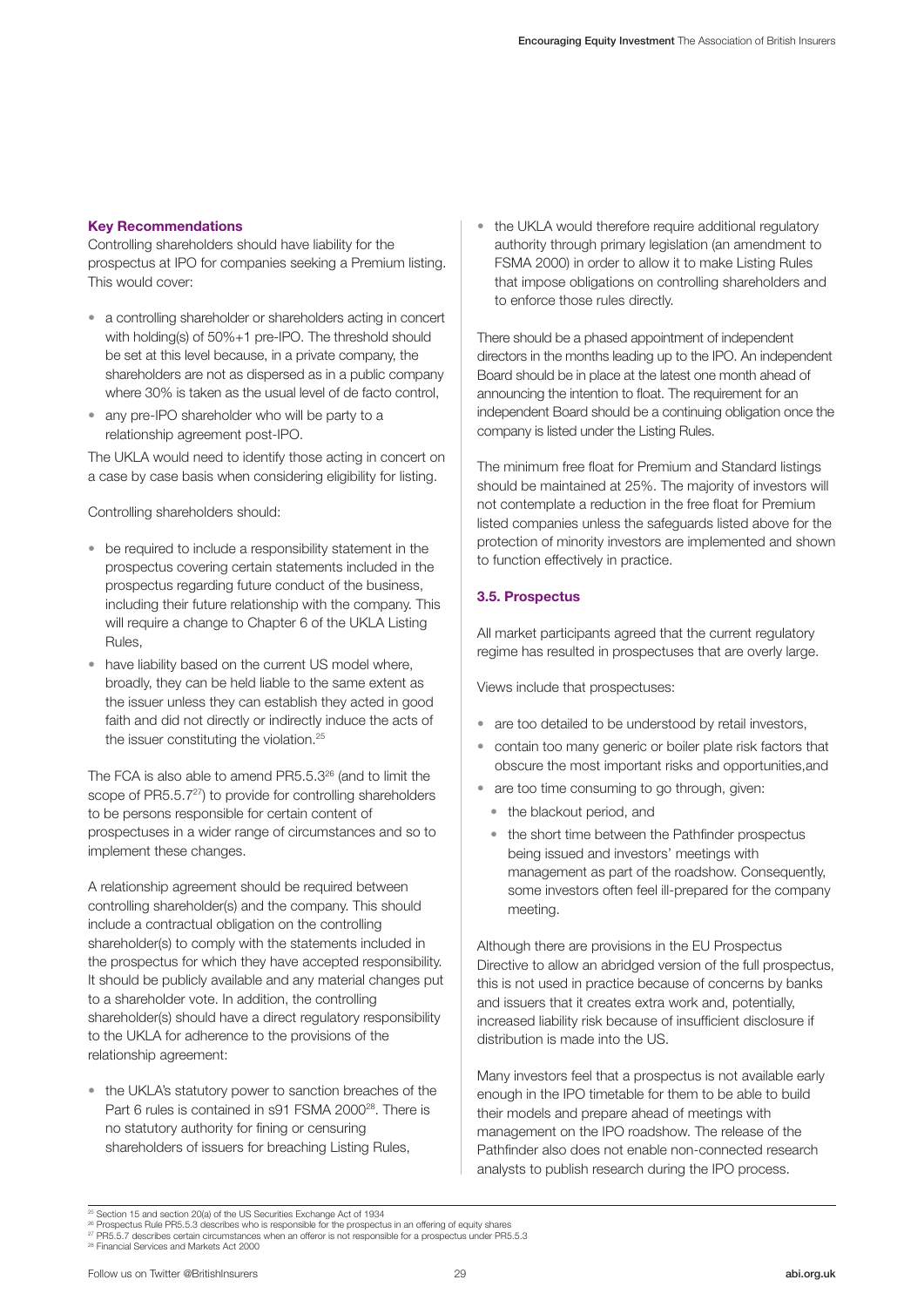Some parties on both sell- and buy-side have suggested that it would be helpful to allow forward-looking statements, such as revenue and profit forecasts within the IPO prospectus. However, others, particularly lawyers, believe that the potential to create substantial liability risk for issuers and underwriters, and the potential for abuse by "loading" the figures, would make this impractical and potentially toxic.

Concerns have also been raised that the process is driven by precedent rather than ensuring that the information, particularly the risk factors, contained in the prospectus are companyspecific. This is increasing the number of generic risk factors that are included, many of which are arguably irrelevant, and contributes to the increase in size of the document.

#### **Key Recommendations**

We are strongly supportive of the UKLA's aim to reduce the amount of generic information in the prospectus. We encourage issuers, their Sponsors and lawyers to work with the UKLA to provide a document that is more succinct in providing the important information relevant to an investment decision.

#### **3.6. Role of Sponsor**

The Listing Rules require that any company seeking a Premium listing of equity securities must appoint a Sponsor. The Sponsor regime is fundamental to ensuring the effectiveness of the Premium equity market by:

- considering whether an issuer is suitable for admission and that admittance will not be detrimental to investors' interests,
- ensuring that issuers seeking a Premium listing understand the regulatory framework that they operate within, and
- providing the UKLA with assurance that the relevant rules have been complied with and that the issuer has established appropriate procedures and therefore meets the UKLA's eligibility criteria.

As such, the role of the Sponsor includes the following responsibilities:

- co-ordinating and project managing the IPO process,
- developing the investment case, valuation and offer structure,
- co-ordinating the due diligence and prospectus drafting and reviewing process,
- managing communication with the London Stock Exchange and UKLA, and

• acting as adviser to the company's Board.

The UKLA reviewed the regime in 2012 and reinforced the role of the Sponsor. The new changes:

- require Sponsors to acknowledge that they have regulatory duties to the FCA under the Listing Rules that cannot be overridden,
- require a Sponsor to be appointed prior to any communication with the FCA in connection with a Sponsor service, and
- oblige Sponsors to provide the FCA with any explanation or confirmation it may reasonably require to ensure that the Listing Rules are being complied with.

Although there is a formal requirement to appoint a Sponsor and the responsibilities are clearly laid out by the FCA, there are differing perceptions amongst market participants as to what it means to be a Sponsor in an IPO.

Investors do not differentiate between role of the Sponsor and the lead bookrunner(s). They will generally hold the lead bookrunner(s) responsible if a deal goes sour, irrespective of whether they were the formal Sponsor or not.

Some advisers argue that, although the Sponsor's role is principally to provide confirmation that certain processes have been carried out, it should also include providing the Sponsor's institutional "stamp of approval" of the suitability of the company for listing.

Other advisers believe that the extra amount of work required and the increased reputational and regulatory risk it entails is not commensurate with the additional fees they receive for the role.

Whilst the recent changes have conferred a greater regulatory responsibility on the Sponsor, there is a concern that this quasi-regulatory role is limited in its effectiveness. This is because Sponsors are typically one of the lead distributors of an IPO and therefore they may be conflicted if there are any contentious issues with the company. This has raised the possibility of other professional firms such as lawyers and accountants taking on the role of Sponsor.

The UKLA maintains a list of approved Sponsors and conducts supervisory activities in order to ensure that the list of Sponsors contains only those firms that meet certain eligibility criteria. Sponsor supervision is distinct from FCA's supervision of authorised firms and is specifically focused on ensuring Sponsor firms discharge their responsibilities under the listing regime. Therefore, it is possible for an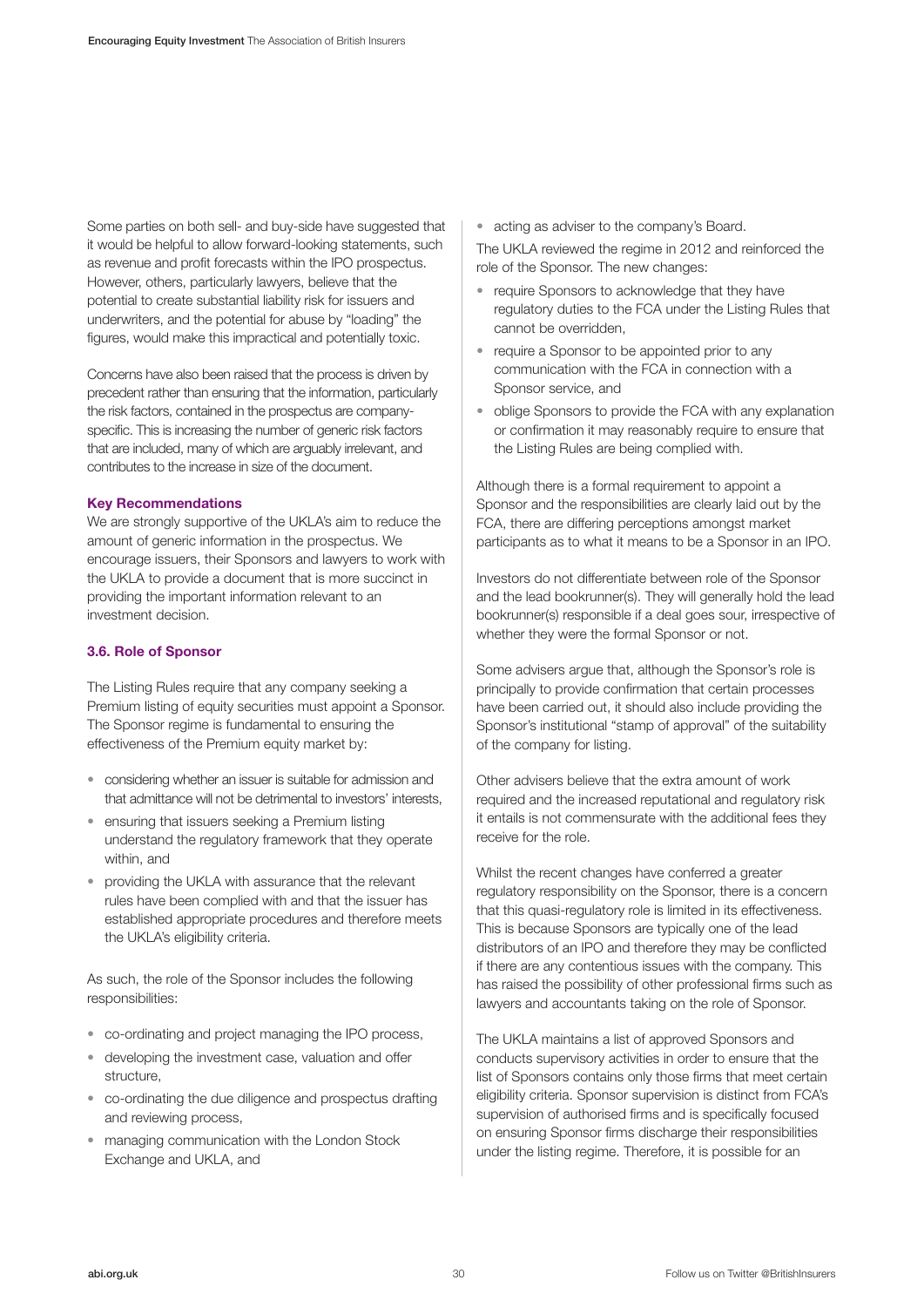accounting or legal firm to be accredited with Sponsor status by the FCA even though they are not an authorised firm.

However, if accounting firms were increasingly to take on this role, we would expect that different firms would take on the role of Sponsor and reporting accountant. It would not be desirable to have the same firm take on both roles – or at the very least effective safeguards to ensure appropriate separation of functions would be needed.

Issuers seeking a Standard listing do not require a Sponsor.

Issuers that are seeking a flotation on AIM must appoint a Nominated Adviser ("Nomad") who will be responsible for guiding the issuer during the admission process and ensuring adherence to the AIM rules throughout its life on AIM. This differs from the Sponsor in a Premium listing who only has responsibility for and during the listing process. However, if the Sponsor is a bookrunner (as opposed to an independent adviser), they are often appointed as corporate broker after the listing process has been completed. Issuers, who are seeking to list on the High Growth Segment, must appoint a Key Adviser who plays a similar role to a Sponsor in relation to admission. The Key Adviser should already be an approved Sponsor under the UK Listing Rules.

#### **3.7. Role of the Independent Adviser**

In recent years, there has been an increase in the use of independent advisers ("IAs") in IPOs.

IAs are typically appointed by management teams or vendors who have limited – or at least less frequent experience of equity capital markets or require extra resource to help them through the process. The role of IAs is to:

- help vendors and issuers address any potential conflicts that their lead managers and syndicate may have,
- consult on and challenge the advice vendors and issuers receive from the syndicate, and
- help manage the overall IPO process.

The IAs may assist in a number of areas, including:

- selection of bookrunners and other advisers,
- fee negotiation,
- assessing valuation,
- preparation of the analysts' and management presentations alongside the lead managers,
- advising on deal structure,
- setting the price range and assessing demand, and
- allocation at the end of the bookbuilding period.

Investors typically have limited contact with the IAs as part of the IPO process. However, they value the importance of a well-run syndicate and proper flow of information.

There are a number of views amongst other market participants on the reasons for the increased use of IAs and the value that they add to the IPO process. It has been argued that the role of IAs has become increasingly important due to:

- mistrust between banks and issuers/vendors,
- a lack of feedback on investor views,
- a lack of transparency in the bookbuilding process, and
- banks having multiple streams of business, including market making and broking. This can give rise to a conflict of interests in an IPO, particularly on share allocation (as described on p 38).

Investment banks, perhaps unsurprisingly, are less enthusiastic about the role that IAs play, stating that some IAs adopt an unnecessarily confrontational approach and can be disruptive to the smooth running of the IPO process.

However, in the light of the range of issues referred to above, we believe that, in many cases, particularly on larger or more complicated transactions, IAs can play an important role in ensuring that the syndicate is well managed, that the right information and advice is provided both to and by the issuer and that the syndicates and that the issuer's interests are protected.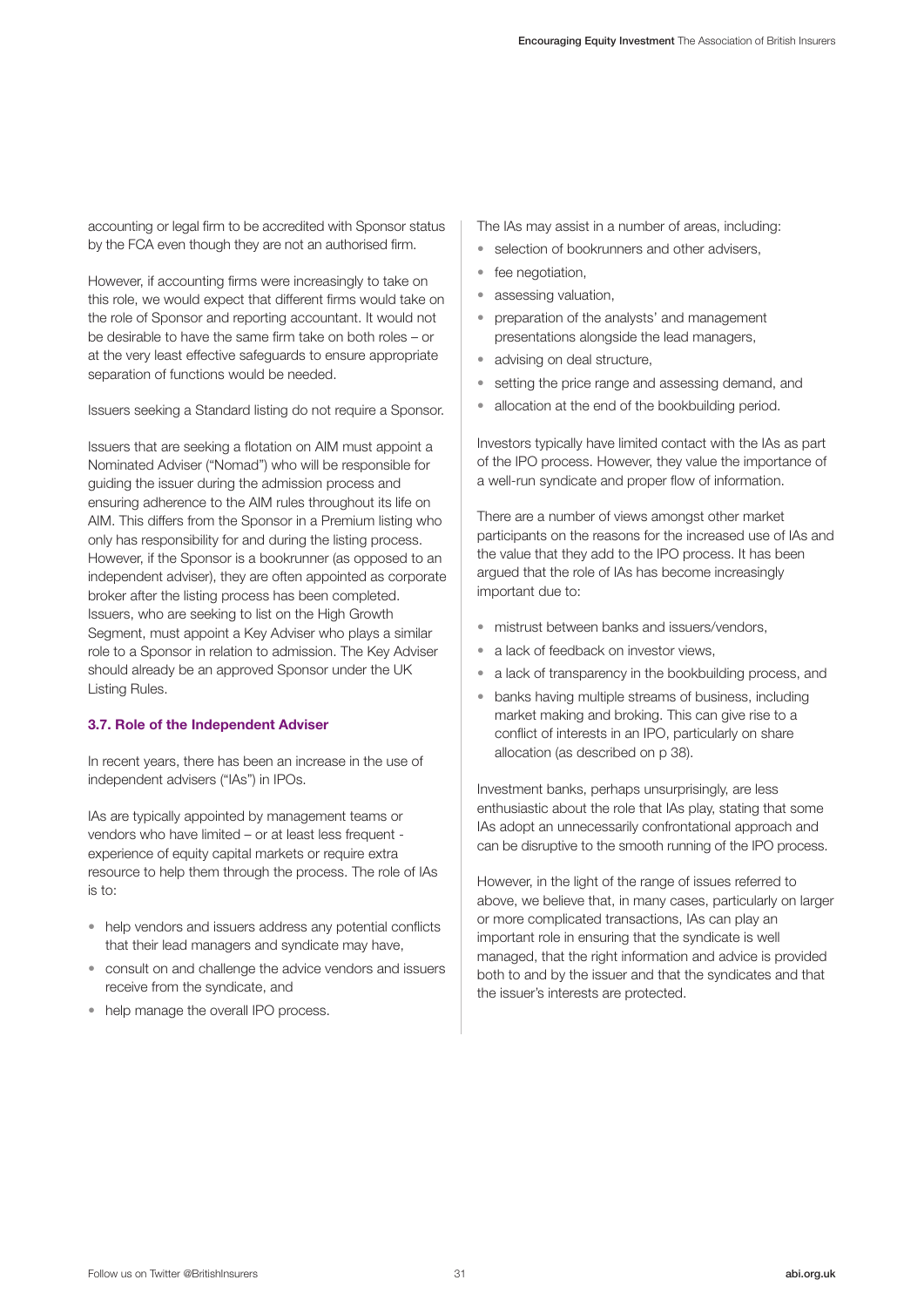### **Secondary Offerings**

During the financial crisis, a large number of companies raised finance principally through rights issues.





Source: London Stock Exchange – Further Issues Summary

Particularly during 2008 and 2009, the market for rights issues is considered by all parties to have worked well and helped companies raise equity finance in very challenging circumstances. A big part of this is due to the backing issuers received from institutional investors who played a crucial role in recapitalising "UK plc".

#### **1. METHODS OF SECONDARY OFFERINGS**

#### **Rights Issues**

A rights issue offers existing shareholders the opportunity to buy further shares, typically at a discount to encourage subscription, in accordance with their pre-emption rights as per s561(1) of the Companies Act 2006.29

Each shareholder's entitlement will be represented by a nil-paid right, which is a tradable security.

Investors in UK quoted companies are protected from the dilution of their ownership stake by these pre-emption rights The system allows for the equal treatment of all shareholders and even shareholders who do not take up their entitlement to new shares are able to monetise the value of their entitlement through the sale of their nil-paid rights, or by receiving their pro-rata share of the placement of unsubscribed shares.

Usually, the company enters into an underwriting agreement with investment banks, acting as primary underwriters, ahead of announcement. This guarantees that the company receives the funds that they require. The investment banks upon (or even before) announcement seek to lay off most or all of their risk to sub-underwriters, who have traditionally consisted of existing shareholders and other UK institutional investors.

One of the most important aspects of a rights offering is setting the terms and the price of the new shares. Typically, they are offered at a significant discount to the market price prior to announcement. In the 1980s, the discount generally used to be between 15% and 20% to the Theoretical Ex-Rights Price ("TERP"), which is the price of the shares immediately prior to announcement adjusted for the dilution caused by the rights issue<sup>30</sup>. This has changed over the recent years and more UK companies have undertaken rights issues at deeper discounts (around 30% to 40% to the TERP).

Under the EU Prospectus Directive, a prospectus will be needed for a rights issue, if more than 10% of the existing share capital is being raised.

The bank(s) advising the company receives a bundled fee for their advice, preparation and underwriting, a portion of which they pay to the sub-underwriters.

A typical rights issue timetable is shown in Figures 13 and 14.

<sup>29</sup> Also stated in LR 9.3.11

<sup>&</sup>lt;sup>30</sup> Example calculation of TERP: Two new shares are being issued for every three existing shares held (a "2 for 3" rights issue). If the share price prior to announcement was 500p, and the<br>new shares were priced at 250p, (2x250p), and dividing that sum by the total number of shares now owned post rights issue (3 old + 2 new). Therefore the TERP is (1500+500)/5 = 400p. In this example, the discount to TERP is therefore 20%.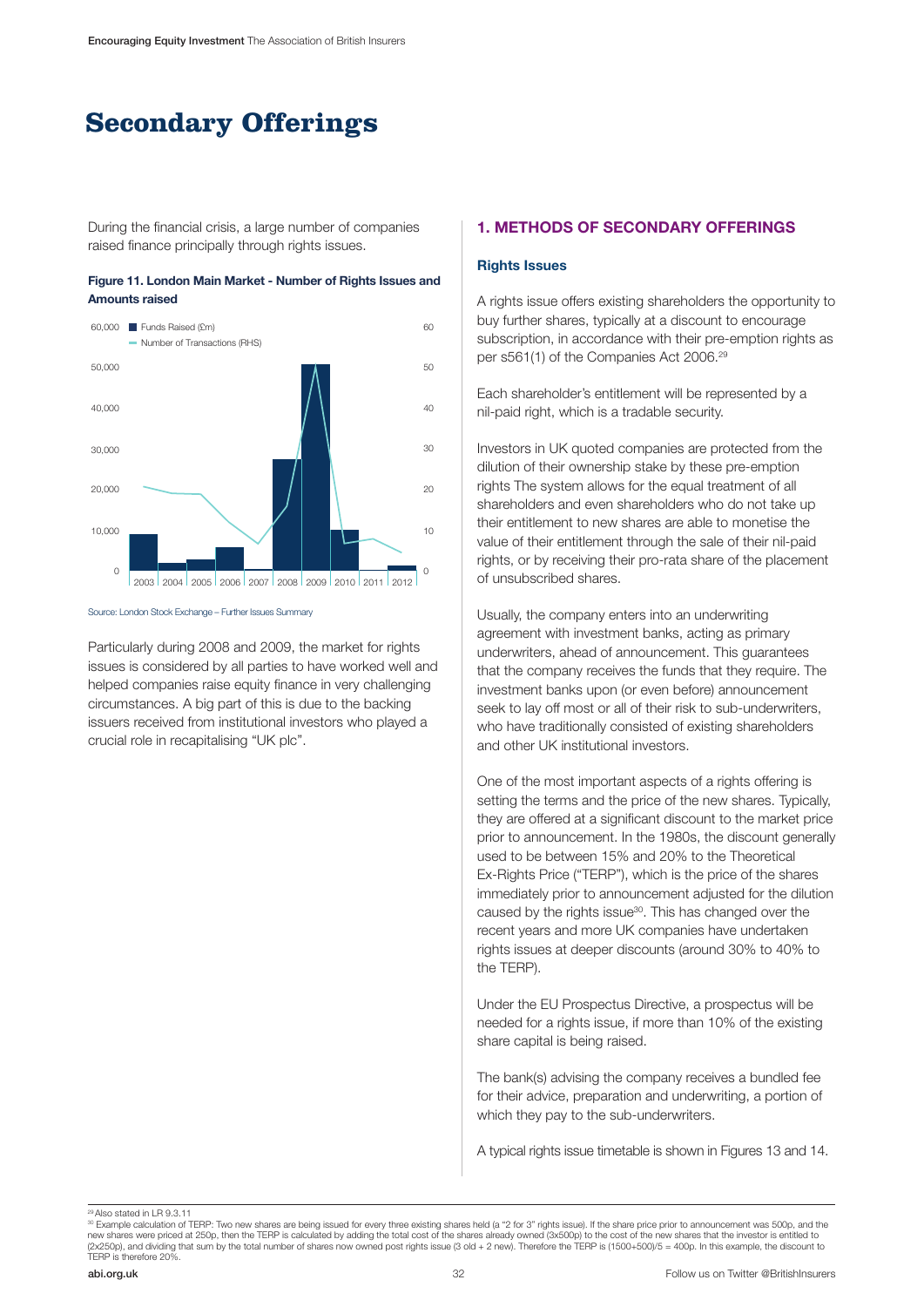#### **Open Offers and Placings with Clawback**

An open offer is a quicker way of raising funds than a rights issue. It is, like a rights issue, a pre-emptive offer to the existing shareholders to purchase additional shares in proportion to their shareholding, but there is no mechanism to allow them to sell their nil-paid entitlement to the new shares. Any entitlement not taken up by a shareholder lapses.

Open offers are used less frequently than rights issues because of the inability to monetise the entitlement and therefore the unavoidable dilution to those investors unable to subscribe for new shares. Because of this:

- UKLA Listing Rules set a maximum discount for the new shares of 10% to the mid-market price at the time of announcement of the terms of the offer<sup>31</sup>. This applies to companies with a Premium listing but does not apply to companies with a Standard listing or UK companies traded on AIM.
- the ABI has a preference for rights issues over open offers if more than 15-18% of share capital is being raised and/or the discount exceeds 7.5%.

Shares are placed with investors ("conditional placees"), who effectively act as sub-underwriters, "subject to clawback" by existing shareholders. If the open offer is fully subscribed, the conditional placees will not receive any shares; if it is partially subscribed, they receive shares pro-rata to their conditional placement.

Open offers are often used in conjunction with a firm placing when, ahead of the announcement, some of the existing shareholders have committed not to take up their entitlement. These shares are then placed on a firm basis with new investors alongside shares placed subject to clawback.

The firm placing element is therefore a way of recycling new shares from existing shareholders unable to subscribe to new shareholders at the time of announcement, providing stability during the offer period. The share price would be likely to suffer greater volatility if this overhang of stock were left until the end of the subscription period, potentially jeopardising the success of the issue.

In the same way as rights issues, the issuer typically will enter into an underwriting agreement with investment bank(s) which will be paid a fee for advice, preparation and underwriting. The conditional placees will be paid a fee by the banks for effectively sub-underwriting the issue.

A prospectus will be required for an open offer of more than 10% of share capital.

#### **Placing for Cash**

A placing for cash requires disapplication of pre-emption rights. If a company wishes to disapply pre-emption rights, it must seek approval from existing shareholders.

Shareholders are routinely willing to permit Premium listed companies to issue non-pre-emptively up to 5% of shareholder capital in any one year, subject to a maximum of 7.5% in any rolling three year period (Statement of Principles by the Pre-Emption Group, which is supported by the ABI, NAPF and IMA). Companies listed on AIM are also encouraged to apply the guidelines.<sup>32</sup>

No prospectus is required, under the EU Prospectus Directive, to the extent that less than 10% of capital is issued in any one year. Placings for cash are typically made off the back of a Regulatory Information Service announcement ("RIS").

Retail investors are, subject to some limited exemptions, not able to subscribe for these placings as there is no prospectus.

The Pre-Emption Group's Statement of Principles does not consider discounts greater than 5% to the price at announcement, including expenses directly relevant to the making of the issue, as routine. However, under UKLA Listing Rules, the maximum discount for a placing of a Premium listed company's shares is 10% to the prevailing mid-market price at the time of agreeing the placing.<sup>33</sup>

#### **Vendor Placing**

A vendor placing is a placing directly linked to an acquisition where the consideration for the acquisition is shares issued to the vendor. These shares are then placed on a non-pre-emptive basis to investors and the proceeds are paid to the vendor.

Under UKLA Listing Rules, the maximum discount for a vendor placing is 10% to the prevailing mid-market price at the time of agreeing the placing.<sup>34</sup>

ABI guidelines on pre-emption rights and vendor placings state that issues involving more than 10% of equity share capital or a discount greater than 5% should be placed on a basis which leaves existing shareholders with a right to claw back their pro-rata share of the issue if they wish to do so.

However, vendor placings with clawback are not common. More usually, vendor placings are used to raise less than 10% of equity capital, without a prospectus.

<sup>&</sup>lt;sup>31</sup> LR9.5.10R (1): If a listed company makes an open offer, placing, vendor consideration placing, offer for subscription of equity shares or an issue out of treasury (other than in respect of<br>an employees' share scheme) terms of the offer for an open offer or offer for subscription of equity shares or at the time of agreeing the placing for a placing or vendor consideration placing.<br><sup>32</sup> Pre-Emption Group, Disapplying Pre-Emption Rights,

basis pro rata to existing shareholders by all UK companies which are primary listed on the Main Market of the London Stock Exchange. Companies quoted on AIM are encouraged to apply these guidelines but investors recognise that greater flexibility is likely to be justified in the case of such companies

<sup>&</sup>lt;sup>33</sup> LR9.5.10R (1): If a listed company makes an open offer, placing, vendor consideration placing, offer for subscription of equity shares or an issue out of treasury (other than in respect of<br>an employees' share scheme) terms of the offer for an open offer or offer for subscription of equity shares or at the time of agreeing the placing for a placing or vendor consideration placing 34 Ibid.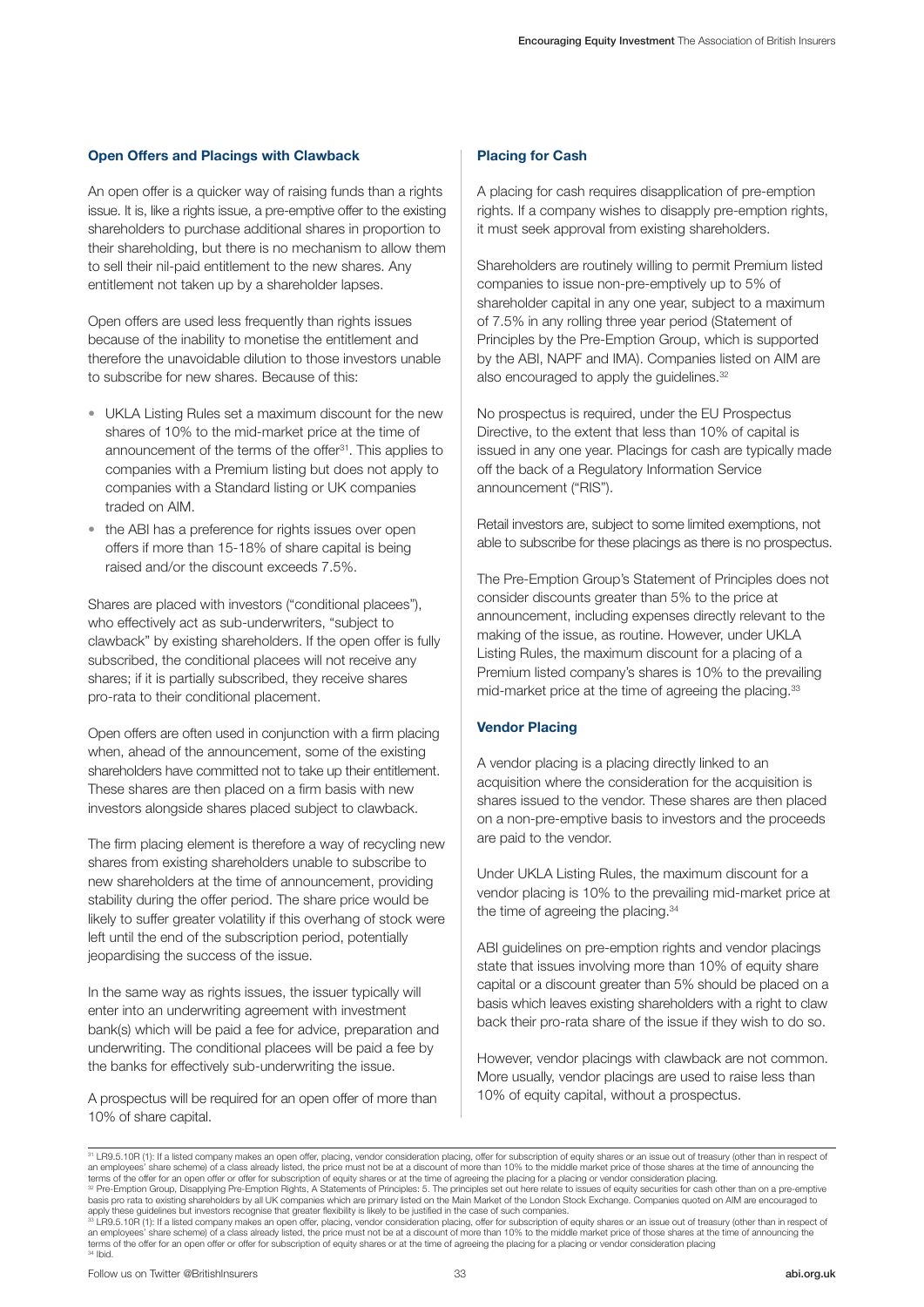#### **Cash-boxes**

The "cash box" is a vendor placing construct where up to 10% is raised on a non-pre-emptive basis using the vendor placing methodology within a series of financial companies not directly linked to the purchase of any particular asset. It was initially developed as an alternative to a vendor placing so as to enable the vendor of an asset to the non-preemptive issuer of shares to receive the consideration in cash, rather than take delivery of shares for onward placement.

Originally, the capital raising was linked to an acquisition. However, over the last decade, it has become relatively common to use the cash box structure as a method of circumventing the Pre-Emption Group's Statement of Principles restricting placings for cash on a non-preemptive basis to 5%/7.5%. Instead of being used for the immediate financing of a specific transaction, the placing might be loosely connected to an acquisition at an

unspecified time in the future, or plans for a potential acquisition or pipeline of acquisitions. In some cases, it has been used for general corporate purposes.

Given that vendor placings do not fall within the limits for cash placings under the Pre-Emption Group's Statement of Principles, there is no formal limit as to the number of such cash box placings that can be done over any time period, save restrictions determined by already authorised share capital and the requirement that any issuance over 10% in any calendar year will require a prospectus under the EU Prospectus Directive.

The average discount to the preannouncement price for placings of shares of less than 10% of capital over the last 10 years (placings for cash and vendor placings including cash boxes) is around 3.9% excluding fees<sup>35</sup>. There is no data available on fees or discounts to the mid-market price at the time of agreeing the placing.

|  | Figure 12. Comparison of Rights Issues, Open Offers and Vendor Placings |
|--|-------------------------------------------------------------------------|
|  |                                                                         |

|                                           | <b>Rights issue</b>                                                                                                                                                                                                                                                                                                                                                                           | Open Offer and Vendor Placing with clawback                                                                                                                                                                                                                                                                                                                                                                      |
|-------------------------------------------|-----------------------------------------------------------------------------------------------------------------------------------------------------------------------------------------------------------------------------------------------------------------------------------------------------------------------------------------------------------------------------------------------|------------------------------------------------------------------------------------------------------------------------------------------------------------------------------------------------------------------------------------------------------------------------------------------------------------------------------------------------------------------------------------------------------------------|
| <b>Offer Structure</b>                    | • Pre-emptive offer to existing shareholders<br>· Includes detachable, tradable nil-paid rights to<br>subscribe for newly issued shares<br>· Unsubscribed rights are sold, post subscription period,<br>in a "rump placing"<br>• Shares not placed in the rump placing are then taken up<br>by the sub-underwriters (the "stick")                                                             | . Newly issued shares are placed, typically with a mix of<br>new holders and existing holders<br>• A portion of the shares are sometimes "placed firm"<br>which allows new investor to participate with certainty<br>. The remainder of the shares are placed "conditionally",<br>or "subject to clawback"<br>• Existing holders are then given the option to participate<br>in the offer and "claw back" shares |
| <b>Offer Metrics</b>                      | . Typically a discount to TERP of around 30% to 40%<br>• Large discount results in a significant number of new<br>shares issued                                                                                                                                                                                                                                                               | • Discounts to prevailing price of up to 10%<br>. Tighter discount leads to lower portion of company sold                                                                                                                                                                                                                                                                                                        |
| <b>Pros</b>                               | • Fully pre-emptive<br>. Cash compensation for rights not followed<br>· Simple, well understood structure with numerous<br>precedents<br>• Shareholders can execute a "tail swallow" by selling<br>rights to fund new share purchases and remain cash<br>neutral                                                                                                                              | • Partially pre-emptive (assuming some firm placing)<br>• New shareholders introduced<br>• Allows issuer to build demand up front<br>• More flexibility<br>· Shorter timetable than rights issue                                                                                                                                                                                                                 |
| <b>Cons</b>                               | • Uncertainty over levels of sub-underwriting<br>. Would have to be offered at a substantial discount<br>• Relies on existing shareholder support<br>• Longer timetable than open offer                                                                                                                                                                                                       | • New shareholders must be identified<br>. Dilutive for those shareholders unable to subscribe pro<br>rata share<br>• No tradable entitlement                                                                                                                                                                                                                                                                    |
| <b>Options for</b><br><b>Shareholders</b> | • Take up rights<br>. number of rights taken up at, the discretion of the<br>shareholder, up to the holder's allotted pro-rated<br>amount<br>• if full rights are taken up, shareholding in enlarged<br>Company is undiluted<br>• Sell nil-paid rights<br>• Ignore rights to new shares<br>· shareholder paid value of nil- paid rights at end of<br>rights period<br>· shareholdings diluted | • Take part in conditional and/or firm placement<br>. Take up entitlement to new shares in whole or in part<br>· Ignore rights to new shares - shareholdings diluted                                                                                                                                                                                                                                             |
| <b>Acceptances</b>                        | . Remaining shares are placed to institutions in a "rump<br>placement"<br>• Stick left with sub-underwriters                                                                                                                                                                                                                                                                                  | • Non-accepting shareholders do not receive any<br>compensation for the loss in value arising from the dilution<br>• Shares not subscribed for are left with the conditional<br>placees                                                                                                                                                                                                                          |

<sup>35</sup> Source: Dealogic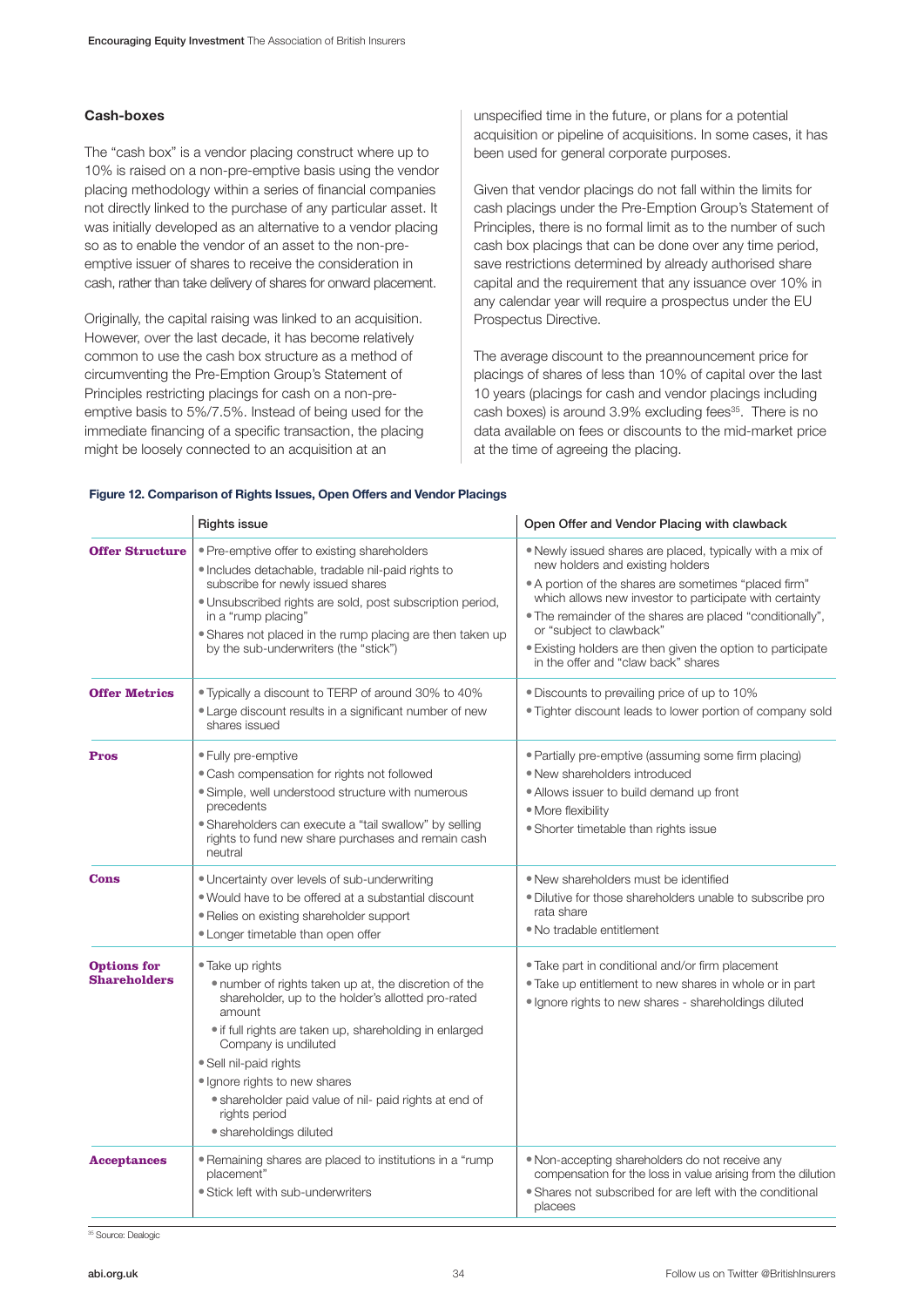#### **2. TIMETABLE OF A TYPICAL RIGHTS ISSUE**

A typical timetable for a rights issue in the UK may take eight to 12 weeks from the kick-off meeting. This is dependent on whether a general shareholder meeting will be required to disapply pre-emption rights and the time needed for the preparation of the prospectus.

#### **Figure 13. Overall Timetable (with EGM)**

|                                                                       | $\overline{2}$ | 3 | $\overline{4}$ | 5 | 6 | $\overline{7}$ | 8 | 9 | 10 | 11 | 12 | 13 | 14 | 15 |
|-----------------------------------------------------------------------|----------------|---|----------------|---|---|----------------|---|---|----|----|----|----|----|----|
| Weeks<br>Kick Off Meeting                                             |                |   |                |   |   |                |   |   |    |    |    |    |    |    |
| Legal and Sponsor Due Dilligence                                      |                |   |                |   |   |                |   |   |    |    |    |    |    |    |
| Prospectus Preperation                                                |                |   |                |   |   |                |   |   |    |    |    |    |    |    |
| Submit Draft Prospectus to UKLA                                       |                |   |                |   |   |                |   |   |    |    |    |    |    |    |
| Negotiation of Underwriting & Sub-underwriting Agreements             |                |   |                |   |   |                |   |   |    |    |    |    |    |    |
| Submit Final Draft Prospectus to UKLA                                 |                |   |                |   |   |                |   |   |    |    |    |    |    |    |
| Pre-marketing to Key Shareholders                                     |                |   |                |   |   |                |   |   |    |    |    |    |    |    |
| Rights Issue announced / Sub-underwriting                             |                |   |                |   |   |                |   |   |    |    |    |    |    |    |
| Circular, Prospectus and General Meeting Notice posted                |                |   |                |   |   |                |   |   |    |    |    |    |    |    |
| 14 Days EGM Notice Period                                             |                |   |                |   |   |                |   |   |    |    |    |    |    |    |
| General Meeting held and Provisional Allotment Letters (PALs)* posted |                |   |                |   |   |                |   |   |    |    |    |    |    |    |
| Nil Paid Rights Trading begins (minimum10 working days)               |                |   |                |   |   |                |   |   |    |    |    |    |    |    |
| Offer closes                                                          |                |   |                |   |   |                |   |   |    |    |    |    |    |    |
| Underwriters informed of acceptances and can begin to sell rump       |                |   |                |   |   |                |   |   |    |    |    |    |    |    |
| Underwriters informed of stick                                        |                |   |                |   |   |                |   |   |    |    |    |    |    |    |
| Settlement of the issue and payment to the company                    |                |   |                |   |   |                |   |   |    |    |    |    |    |    |

#### **Figure 14. Overall Timetable (without EGM)**

| Weeks                                                           | $\overline{2}$ | 3 | $\overline{4}$ | 5 | 6 <sup>6</sup> | $\overline{7}$ | 8 | $\overline{9}$ | 10 | 11 | 12 | 13 |  |
|-----------------------------------------------------------------|----------------|---|----------------|---|----------------|----------------|---|----------------|----|----|----|----|--|
| Kick Off Meeting                                                |                |   |                |   |                |                |   |                |    |    |    |    |  |
| Legal and Sponsor Due Dilligence                                |                |   |                |   |                |                |   |                |    |    |    |    |  |
| Prospectus Preperation                                          |                |   |                |   |                |                |   |                |    |    |    |    |  |
| Submit Draft Prospectus to UKLA                                 |                |   |                |   |                |                |   |                |    |    |    |    |  |
| Negotiation of Underwriting & Sub-underwriting Agreements       |                |   |                |   |                |                |   |                |    |    |    |    |  |
| Submit Final Draft Prospectus to UKLA                           |                |   |                |   |                |                |   |                |    |    |    |    |  |
| Pre-marketing to Key Shareholders                               |                |   |                |   |                |                |   |                |    |    |    |    |  |
| Rights Issue announced / Sub-underwriting                       |                |   |                |   |                |                |   |                |    |    |    |    |  |
| Prospectus and Provisional Allotment Letters (PALs)* posted     |                |   |                |   |                |                |   |                |    |    |    |    |  |
| Nil Paid Rights Trading begins                                  |                |   |                |   |                |                |   |                |    |    |    |    |  |
| Offer closes                                                    |                |   |                |   |                |                |   |                |    |    |    |    |  |
| Underwriters informed of acceptances and can begin to sell rump |                |   |                |   |                |                |   |                |    |    |    |    |  |
| Underwriters informed of stick                                  |                |   |                |   |                |                |   |                |    |    |    |    |  |
| Settlement of the issue and payment to the company              |                |   |                |   |                |                |   |                |    |    |    |    |  |

\*PALs give shareholders the right to subscribe for shares under the issue and they can sell this right in the market nil paid.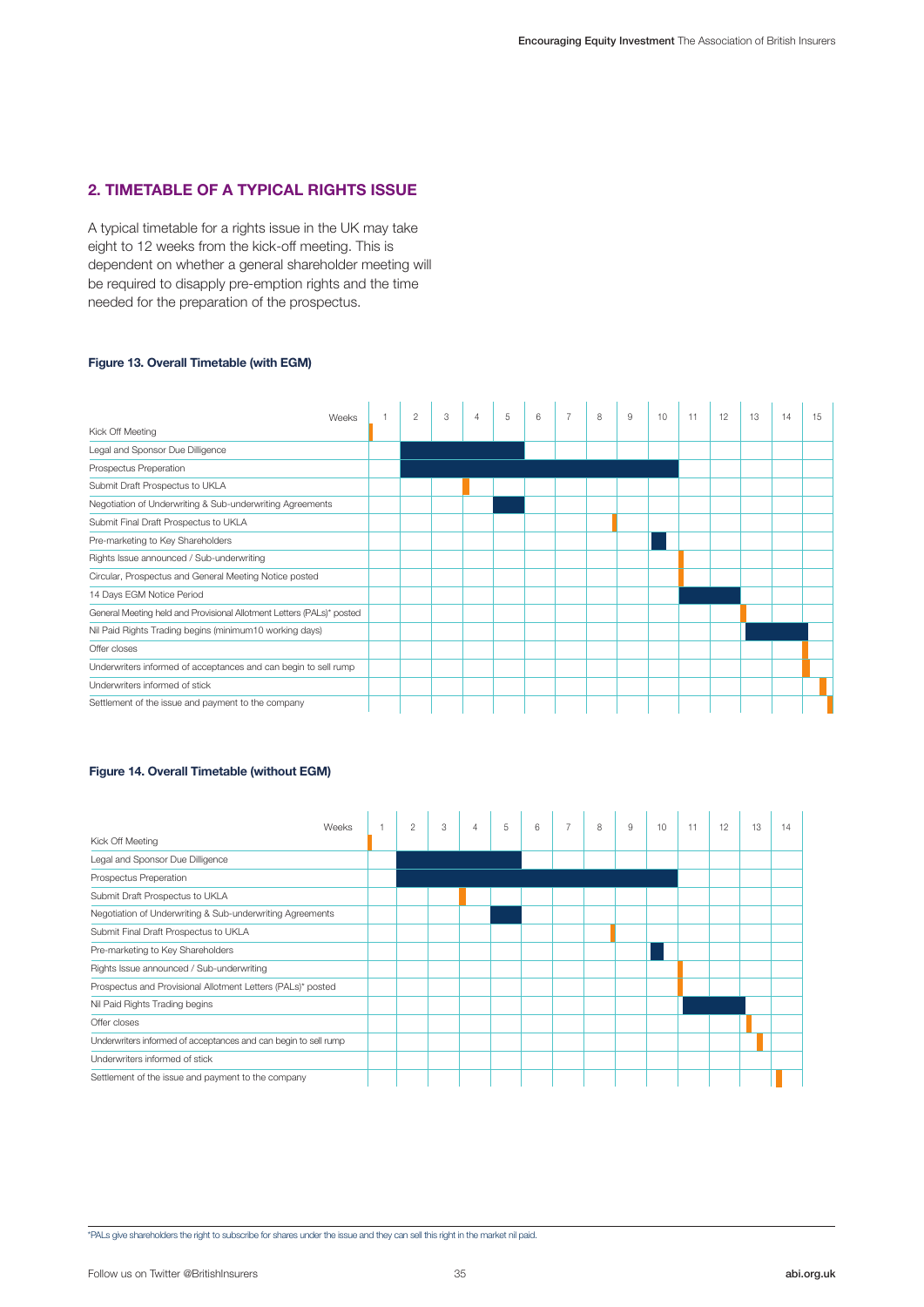#### **3. FEE TRENDS**

Until the late 1990s rights issues were conducted for the most part on standard terms which had not varied for some time. This changed when standard rates were abolished following the publication of the Monopolies and Mergers Commission report on "Underwriting Services for share offers" in 1999. The financial crisis of 2007-08 put markets under significant pressure and the risks facing underwriters were significantly greater than for some considerable time. Understandably, gross fees and discounts rose as both underwriters and sub-underwriters required more reward for the risk they were assuming. Since then, however, fees have remained high.

As reported by the Institutional Investor Council in the Rights Issue Fees Inquiry in December 2010, no "plausible justification" could be found for the rise in fees which has taken place since the Monopolies and Mergers Commission conducted an investigation into the matter in 1999.

The chart below illustrates how the gross fees have varied over the period from 2003 to 2012. As illustrated in Figure 11, the period up to 2008, was characterised by low numbers of issues and low average values. Based on the sourced data for the chart below, average fees for rights issue rose to over 3% in 2009 and 2010 from a range of 2.2% – 2.8% over the years from 2003 to 2008.

Rights Issue fees and associated issues are discussed in Section 4.3. in more detail.

#### **Figure 15. Average Fees for Rights Issues in the UK (gross fee, %)**



#### **4. KEY ISSUES WITH SECONDARY OFFERINGS**

#### **4.1. Pre-Emption**

The concept of pre-emption is widely acknowledged as a great strength of raising equity capital in the UK.

There is also widespread acknowledgement that, while it can sometimes appear overly structured to an outsider, the system worked well and was flexible enough over 2008/09 to be able to recapitalise companies in a time of significant financial stress and crisis.

There is no significant desire amongst any party we consulted to change the UK process of pre-emptive capital raising for listed companies for issues of more than 10% of issued share capital.

There is, however, significant debate around the role, size and flexibility of non-pre-emptive issues of less than 10% of ordinary share capital.

The EU Prospectus Directive allows issues of up to 10% in any rolling 12 month period to be executed without a prospectus. Such placings are therefore not available to retail investors.

The existing Pre-Emption Group Statement of Principles approves of placings for cash on a non-pre-emptive basis of up to 5% of ordinary share capital in any one year and up to 7.5% in any rolling three-year period. Although these Principles state that any discount should not be greater than 5%, including placing related expenses, and that the discount should be made in reference to the price immediately prior to announcement, market practice has developed to calculate the discount with reference to the price at the time of pricing.

In addition, the ABI has also provided guidance that its members will not require clawback for directly acquisitionrelated equity financing, in the form of a vendor placing, of up to 10% of capital at a discount of no more than 5%, though the reference price for measuring the discount is not clear.

The UKLA has recently clarified its requirement that all placings should be priced within a 10% discount to the middle market price at the time of agreeing the placing.

Investors have in the past expressed disquiet over the use of the cash box to raise capital for purposes other than genuine, directly acquisition-related financing.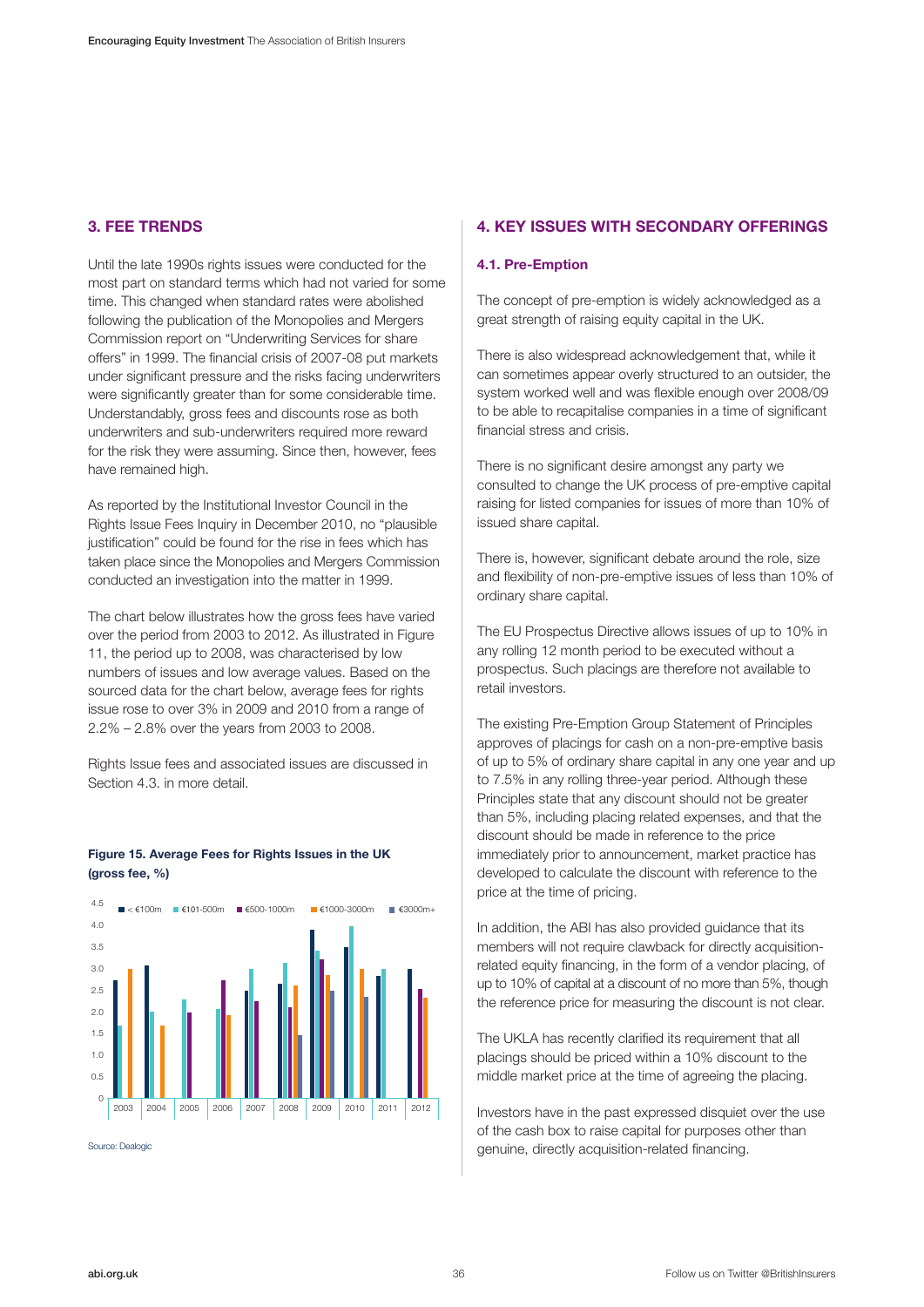However, as the practice has become more common, there has been a greater acceptance by some investors of the flexibility that raising up to 10% offers to their investee companies, despite the ABI discouraging the practice in a letter to FTSE100 Chairmen in February 2009.

Investors value highly being consulted ahead of all placings, particularly of those greater than 5% of ordinary share capital in any one year, to solicit their opinion and support. Equally, the sell side are keen to engage with investors ahead of placings to help ensure that a transaction is well received, priced favourably and to minimise their own underwriting risk.

There is a strong expectation from most investors that they will, in practice, be able to "stand their corner" i.e. maintain their percentage holding in the company if they desire in any non-pre-emptive placing, and this is respected by all the banks and brokers we have consulted.

Issuers and advisers appreciate the extra flexibility that raising up to 10% on a non-pre-emptive basis offers in terms of speed and cost.

UK companies listed on AIM, subject to the Companies Act 2006, have greater flexibility with regard to the disapplication of pre-emption rights. The Pre-Emption Group Statement of Principles on non-pre-emptive cash placings are aimed at companies with a Premium listing, but AIM companies are also encouraged to comply. However, it has become common practice for AIM companies to seek a disapplication of at least 10%, and often higher, and investors generally accept the need for this greater flexibility.

Overall, there is some confusion in the market as to what is acceptable under the Pre-Emption Group's Statement of Principles or ABI guidelines as to what is acceptable for investors in non-pre-emptive issues.

#### **Conclusions**

The system in the UK for raising new equity capital for already listed companies is fit for purpose.

Pre-emption, as the cornerstone of this system, is a major strength and remains highly valued by investors.

Raising more than 10% of issued share capital for companies listed on the Main Market should always be done on a pre-emptive basis, unless otherwise approved by shareholders for specific reasons in specific circumstances. In any event, raising more than 10% will require a prospectus.

The greater flexibility offered to companies traded on AIM is appropriate.

Greater flexibility in the issuance on a non-pre-emptive basis of up to 10% would be valued by issuers and their advisers. The use of cash box structures means that, in practice, such flexibility exists for many companies.

Investors remain concerned about the potentially dilutive effects of non-pre-emptive issues. In all such issues, they attach great weight to being consulted ahead of non-preemptive placings and being given the opportunity, in practice, to "stand their corner".

Greater clarity is needed surrounding what is acceptable to investors in relation to non-pre-emptive placings.

#### **Key Recommendations**

The ABI will clarify its existing guidance on non-pre-emptive placings, open offers and rights issues.

The Pre-Emption Group should be reconvened with a view to assessing the scope and suitability of their Statement of Principles in the light of market practice.

At least, the revised ABI guidance and Statement of Principles should provide clarity on:

- the limit for placings for cash, including aggregate issuance over a time period longer than one year, and associated discount,
- the limit for vendor placings conducted on a non-preemptive basis and associated discount,
- the acceptability or otherwise of the cash box when not used as directly acquisition linked financing,
- acceptable levels of capital raised and associated discounts for open offers,
- the reference price when calculating discounts, and whether fees associated with such issues should be included, and
- the application of such Principles or guidelines for the Standard segment and AIM.

Major existing institutional shareholders should be consulted in advance of non-pre-emptive placings.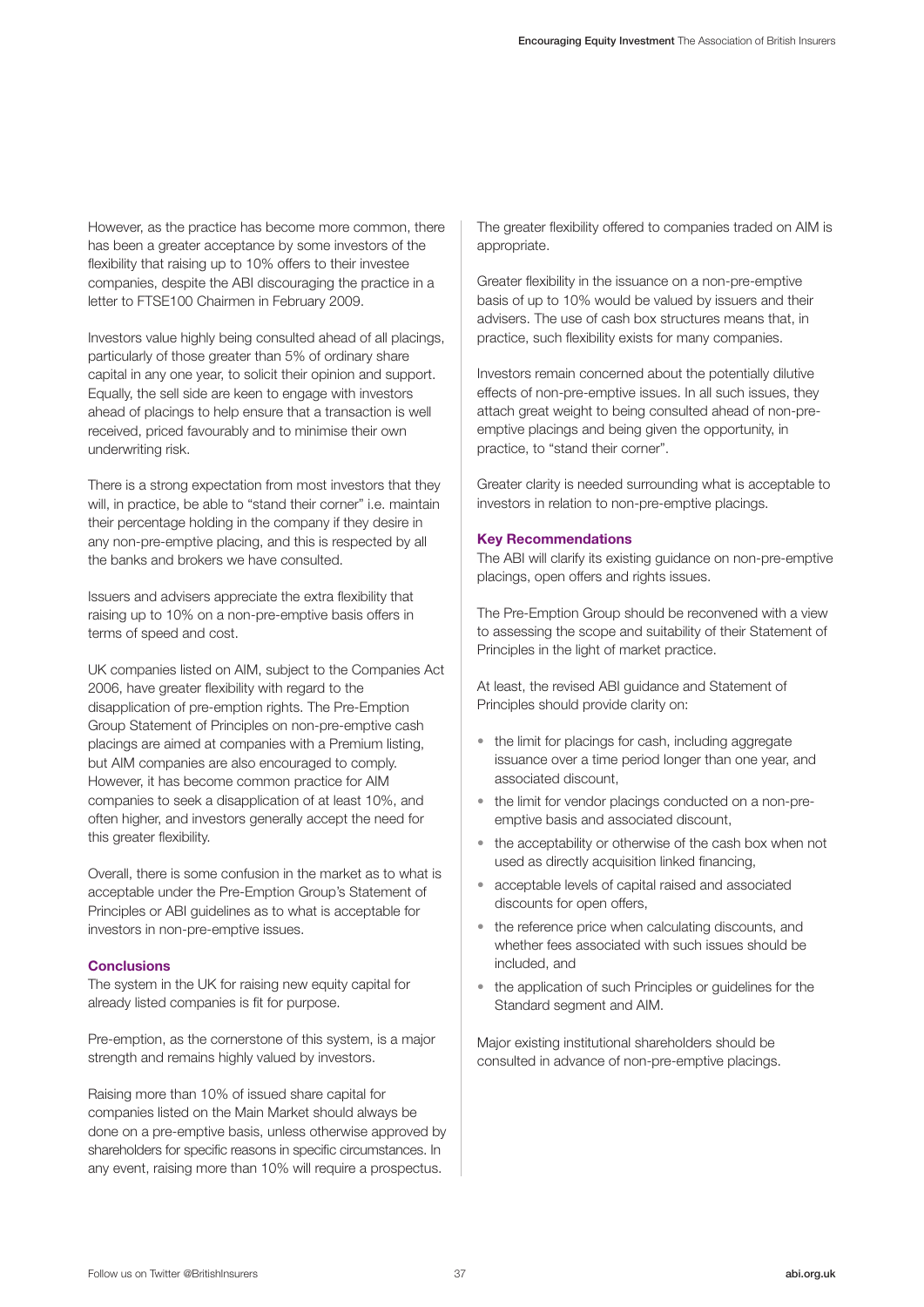#### **4.2. Underwriting Capacity, Fees and Discounts**

#### **Underwriting Capacity**

There were mixed views concerning the underwriting and sub-underwriting capacity in the London market. All participants said that the very busy period of recapitalisation of UK plc during the financial crisis in 2008/09 provided an important test for this capacity.

Primary underwriting capacity was generally acknowledged to remain substantial. Although, in 2008/09, investment bank risk committees may have been cautious given the substantial amount of underwriting risk they were being asked to take on in such volatile times, we are not aware of any issue that was not completed because of a lack of capacity. However, substantial comfort was given to the banks by seeking soft commitments from potential sub-underwriters for most or all of the issue before signing the primary underwriting agreement with the issuer.

Capacity was also encouraged by a substantial widening of discounts and an increase in fees in capital raisings.

There were wider views on whether there was a capacity problem with sub-underwriting in the London market.

Once again, in 2008/09, participants agreed that there was, overall, sufficient capacity for the large number of issues.

However, there were differing opinions on whether the traditional source of sub-underwriting capacity, the long-only UK institutions, was sufficient:

- on the sell side, brokers to the small and mid-cap area of the market did not feel there was a capacity problem from the traditional source, whilst brokers to the larger companies disagreed,
- investors' opinions were also mixed, though a significant number of institutions indicated that there was a reduced appetite for sub-underwriting for a number of reasons, including:
	- reduced equity weightings caused by regulation and Liability Driven Investment (LDI),
	- mandate restrictions particularly for non-UK clients, and
	- a reluctance or ban on sub-underwriting offerings where the institution is not an owner of the shares ahead of the issue ("naked sub-underwriting").

As traditional capacity has waned, non-traditional sources of sub-underwriting capacity, such as hedge funds and banks, have grown.

All parties agreed that it was important to have the bulk of issues sub-underwritten by existing institutional shareholders. They are seen as more "natural" holders of any shares not taken up or subsequently placed. In such circumstances, should shares be left with the underwriters, they are more likely to be held rather than be sold or hedged following an unsuccessful failed issue, so helping to minimise further pressure on an already weak share price.

However, investors emphasised that agreement to subunderwrite a transaction should not be seen as a signal that the sub-underwriter will vote in favour of the issue or related transactions.

#### **Fees and Discounts**

Some sell-side participants argue that sub-underwriting fees had to rise significantly during the financial crisis because of a lack of appetite and capacity from the traditional UK institutions, despite the increase in discounts at this time. Capacity from less traditional sub-underwriters such as hedge funds was also limited at this time.

As noted in the Rights Issue Fees Inquiry, the split of risk and reward may not always be appropriately split between primary and sub-underwriters. This view was expressed by most participants on the both the buy- and sell-side.

Primary underwriters bear the risk associated with the issue from when they sign the underwriting agreement - typically the night before the announcement of the rights issue or open offer - to the moment sub-underwriting commitments are signed by the sub-underwriters. This is typically 24 to 48 hours after announcement.

However, the extent of risk borne also depends on whether the primary underwriters lay off the entire risk to subunderwriters. Some banks intentionally retain a portion of the risk on their balance sheets to increase their retained fees. Investors have expressed concern over this practice because they see the banks as "unnatural" holders of the shares, in the event that an issue fails and stock is left with the sub-underwriters.

The risk assumed by primary underwriters is often mitigated during a pre-marketing process in the days leading up to announcement to gain support for the issue. Large shareholders are taken inside or "over the wall" and briefed on the issue to enable them to evaluate it and indicate their sub-underwriting commitment.

Sub-underwriters typically carry the risk for approximately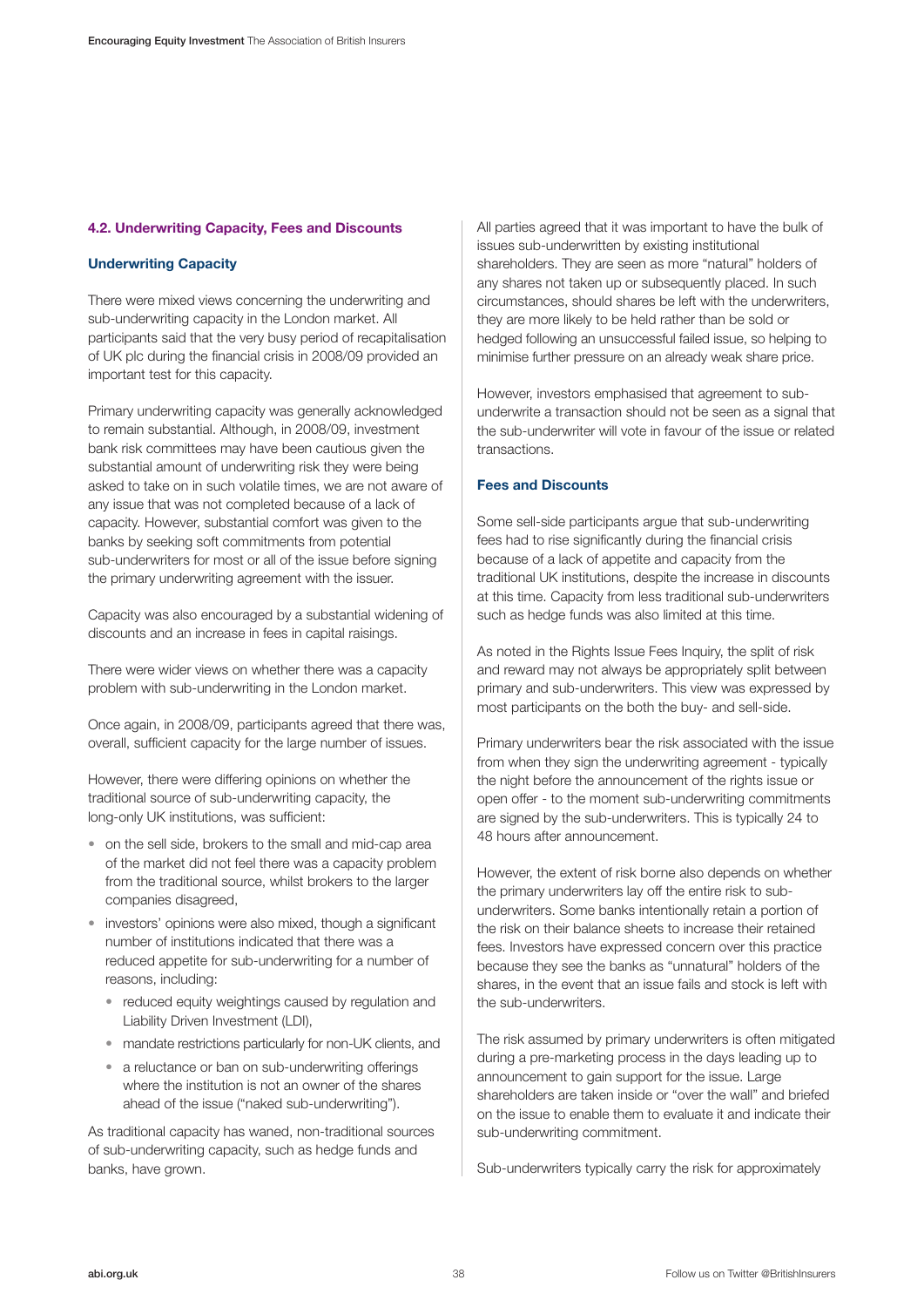2 – 3 weeks depending on the exact timetable and the requirement for a shareholder meeting. Investors who act as sub-underwriters argue that primary underwriters should reduce their fees to reflect their shorter and more limited risk period.

It is, however, difficult to ascertain precisely the split of fees between the primary and sub-underwriters as the primary underwriting fee is bundled within the overall fee or "gross spread" for the transaction, alongside the advice, preparation and documentation for the issue.

During and since the financial crisis, it has become more common for UK companies to undertake rights issues at "deep discounts" of approximately 30-40% to the TERP.

Both, buy-side and sell-side, support this development because the level of discount for a rights issue is economically irrelevant for shareholders who take up their rights or sell their nil-paids (although in the latter case, there is a risk that the actual sale price of the nil-paids may not reflect their theoretical economic value). It is, however, difficult to quantify the extent to which this affects shareholders' interests in practice.

Deep discounts reduce substantially the risk of the share price falling below the exercise price of the rights issue, and therefore of the issue being unsuccessful, either because it has resulted in a low level of take up and the need for a large rump placing, or by being left partly or in whole with the sub-underwriters.

However, companies are often resistant to deep discounts because they believe it sends a signal to the market that the company is in distress, despite strong advice from advisers to the contrary.

Open offers, on the other hand, are required to have smaller discounts (below 10%) as existing shareholders are unable to monetise the value of their entitlement if they cannot take it up. They are therefore typically used for smaller preemptive capital raisings so that value leakage is minimised for those shareholders who do not take up their entitlement. Some sell-side advisers actively steer their clients away from open offers, even for small capital raisings, in favour of a rights issue, for this reason.

While there has been a significant increase in the discount on rights issues and also, since 2008/09, a drop in volatility in the market, it is difficult to determine whether there has been a commensurate decrease in the risk-related element of rights issue fees. This, once again, is because of a lack

of transparency between the three elements of the fee – advice/preparation/documentation, primary underwriting and sub-underwriting.

Investors argue that companies should continue to adopt the deep discounted structure and should focus their efforts on reducing fee levels. They have said that they are willing to see their sub-underwriting fees reduced for the lower level of risk that a higher discount entails. However, at the same time, they expect to see a fall in the risk-related fees that investment banks retain. They regard the current fee split between primary and sub-underwriters as unfair, given the difference in the underwriting periods.

At very large discounts, for a company that is not raising money from a position of distress, there will come a point where both primary and sub-underwriting fees ought to become negligible. It was suggested by one participant that, at discounts below 50%, there should be no underwriting fee at all.

However, this would not provide the absolute certainty of funding required by most companies. Pre-emptive capital raisings, whether rights issues or open offers, have almost exclusively been underwritten over the last decade as companies and their advisers have shown a significant reluctance to announce a transaction without certainty that the funds will be forthcoming, particularly when related to acquisition financing and the requirements of the Takeover Code. The last "plain vanilla" non-underwritten, deeply discounted issue, for Cookson in 2002, was difficult and not seen as a success<sup>36</sup>.

There is therefore probably an absolute minimum fee level, regardless of whether it is appropriate from a risk/reward point of view, at which sub-underwriters will no longer be prepared to take on the commitment.

A balance therefore needs to be struck between lowering the fees through increasing the discount and providing certainty of funding, if companies are unwilling to launch non-underwritten issues.

It has been said that company management are not focused on the fees for raising capital because they lack experience in the process. To help address this, the Office of Fair Trading ("OFT") enquiry encouraged companies to ensure that their boards had relevant experience in this area. Some independent advisers believe that companies require assistance in ensuring that the fees they are quoted by their corporate brokers are competitive.

<sup>&</sup>lt;sup>36</sup> In 2003 and 2005, United Utilities conducted a novel two part non-underwritten rights issue, with each part falling in to a different part of the regulatory cycle, separated by a regulatory<br>review. It was not practica once the second issue was completed. The issue was issued at a 32.8% discount to TERP at the time of the first part, and both parts were completed successfully.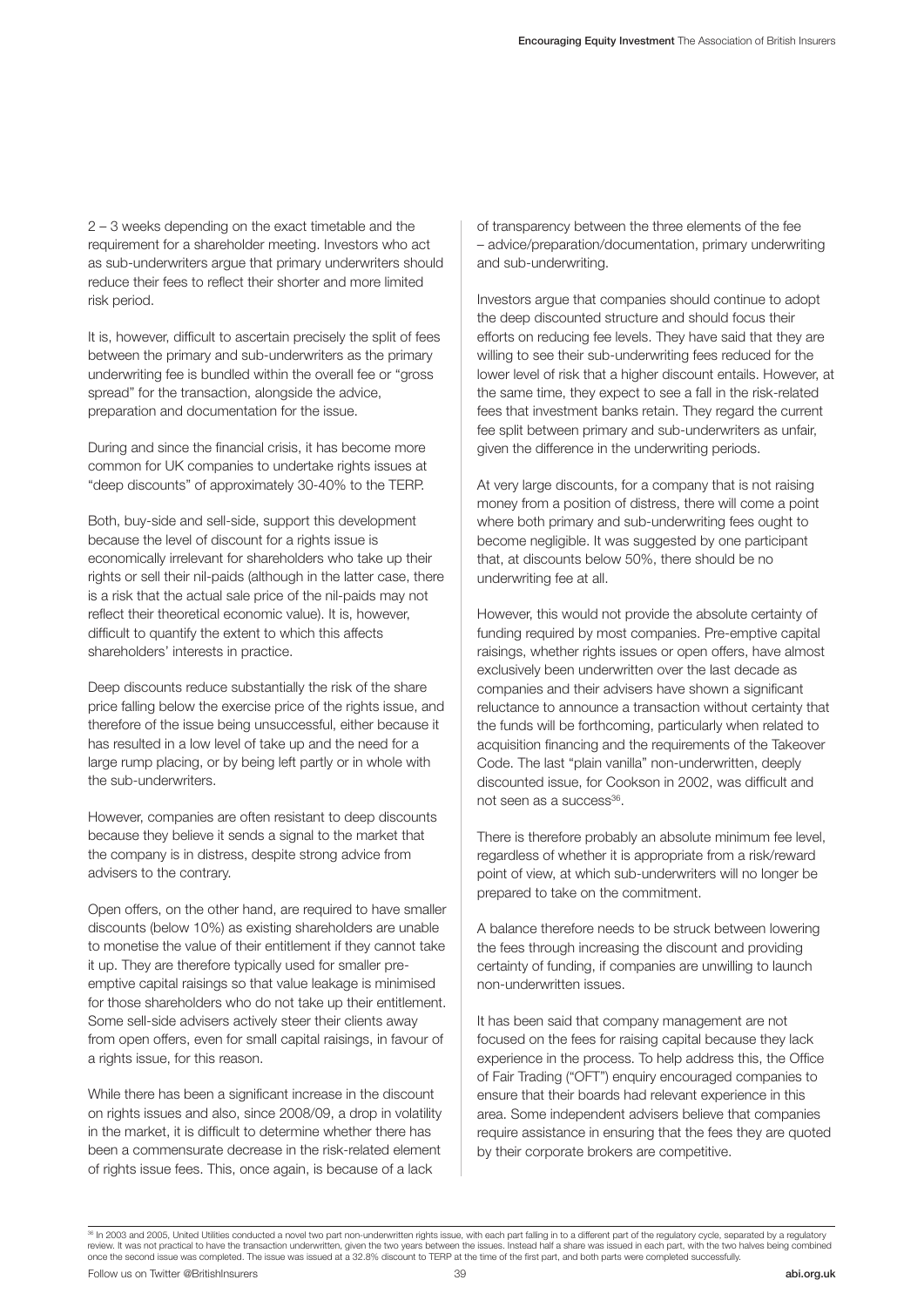Other advisers and brokers said that issuers are alert to the concern among investors about rights issue fees, specifically because of previous inquiries by the OFT and the Institutional Investor Council. Companies typically now ask their advisers to provide precedents for any fee quotation, including details on discounts on previous deals, as part of the overall consideration. In addition, in the pre-marketing phase, investors actively engage with companies to find out what process they have gone through to ensure that the fees are kept at a minimum.

Another reason that has been given for the level of fees is that secondary issues are seen as an opportunity to reward long-standing advisers for, possibly, years of advice for which little or nothing has been paid. This tends to make fees structurally uncompetitive because long-standing advisers/brokers are usually appointed to lead on rights issues without going out to tender.

It has been previously proposed by some, including the OFT enquiry, that companies should be encouraged to go to tender for the risk part of a transaction as this may reduce overall fees. The preparation/documentation would be carried out by the adviser/corporate broker(s), with the tendering of the underwriting occurring at the very end of the process, shortly before announcement and sub-underwriting thereafter. To enable this to happen, corporate brokers/lead advisers would need to be paid a market-value fee for any work they carry out or a retainer for their services over the months or years in between capital market or M&A transactions. This approach could have significant consequences for the UK corporate broking model.

Many parties, in particular the companies themselves, have a concern that tendering the primary underwriting could lead to a leak of sensitive information to the market. Some independent advisers, however, believe that tendering the primary underwriting, for both discount and fee, could be achieved without information leakage. They point to examples in Europe of this model functioning well.

It has also been proposed that a tender process could be used to allocate sub-underwriting and set its fee level. This was briefly tried in the mid-1990s, but with limited success. It was considered by institutions to be too complicated and discouraged many from participating. It resulted in greater participation of "unnatural" holders of shares (e.g. investment and lending banks) in the sub-underwriting. We found no appetite from any participants for this process to be restarted.

There have been a number of recent transactions (e.g. issues by Drax and Resolution), where investors have signed firm sub-underwriting commitments ahead of announcement, thereby avoiding the need for any primary underwriting fee on that portion of the transaction. Although these transactions have relied on a relatively concentrated shareholder base, it demonstrates that strong and early shareholder support can also help reduce overall fees in a capital raising.

Neither fees nor discounts to the market price at the time of agreeing the placing are typically made public in non-preemptive placings.

#### **Conclusions**

Overall, there is sufficient primary and sub-underwriting capacity in the UK market. However, capacity from the traditional sub-underwriters in the UK has reduced.

There is agreement amongst most parties that the split of risk and the reward for taking such risk between primary and sub-underwriters could be improved.

Deep discount rights issues should be encouraged as a way to lower fees.

There may however be a level of fees where it will be difficult to attract traditional UK institutional subunderwriters; even if the discount is high and so risk is low. Too low a fee could lead to substantial proportions of a transaction being sub-underwritten with "unnatural" counterparties, or not sub-underwritten at all. Long-only institutions need to balance their desire to see a transaction fully sub-underwritten by "natural" long-term holders with the minimum size of the fee they are prepared to enter in to such sub-underwriting commitments.

It is currently difficult to reconcile the risk to each underwriter and sub-underwriter with the reward they receive because of a lack of transparency of a bundled fee.

An unbundled fee, and transparency on other capital raising associated costs, will enable all parties to reconcile risk with reward, understand the true costs of preparation of the rights issue, and allow greater clarity, where appropriate, in setting the different fees for different roles within the issue.

Tendering for primary underwriting could, in principle, lead to a reduction in fees. However, we believe having the transparency of an unbundled fee is likely in the first instance to introduce a tension that will lead to more competitive primary underwriting fees.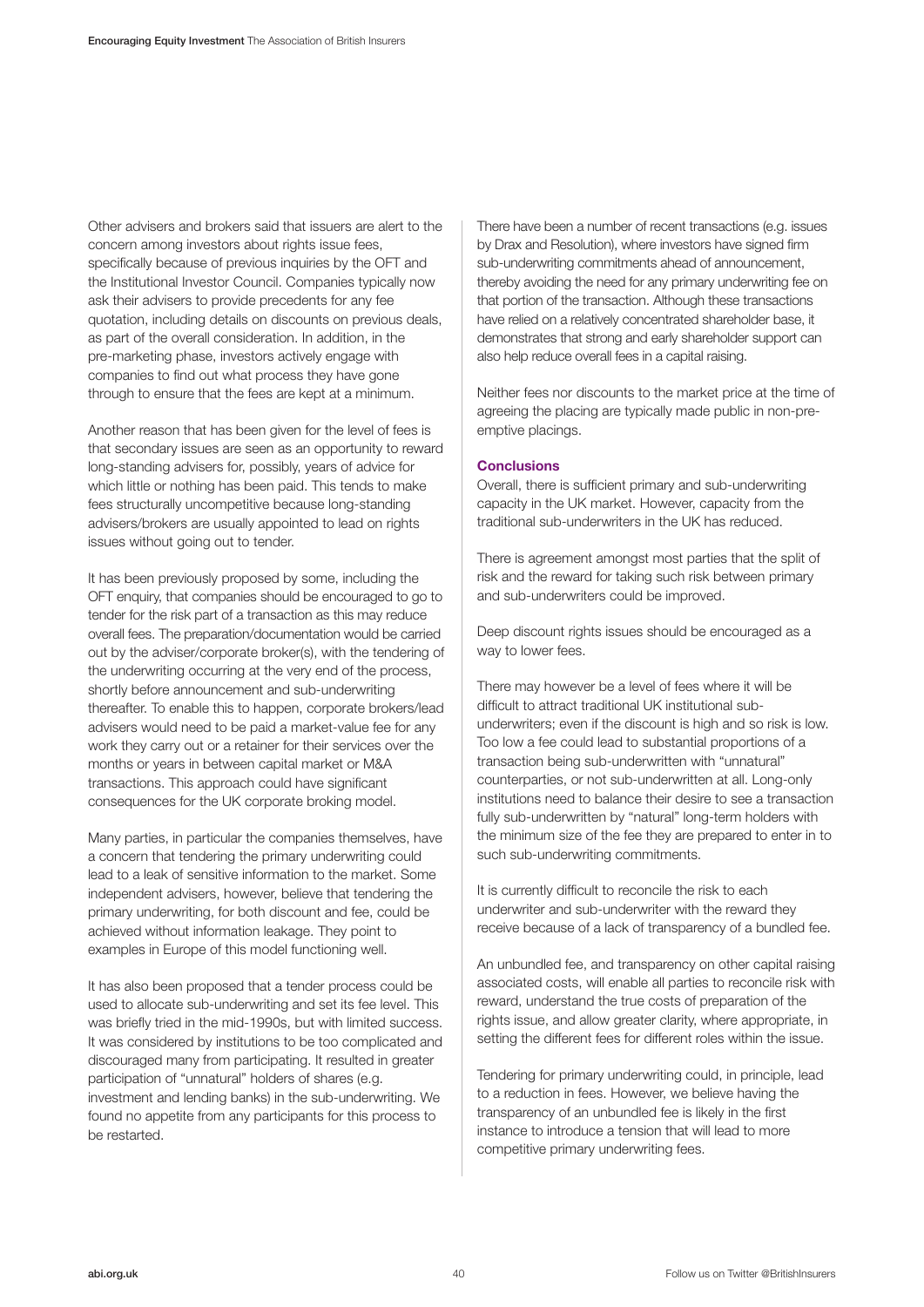Tendering could also lead to a lower desire or ability of the primary underwriters to pass on the risk, because their underwriting fee may be absorbed to an unattractive extent by the fee paid to sub-underwriters.

There is no desire from any party to tender for subunderwriting. Tendering might in principle bring down fee levels, but at the same time result in a greater proportion of issues being sub-underwritten by unnatural holders.

In order to make the process more efficient, it is likely that more standard sub-underwriting documents, negotiated well ahead of time, should be used. These may have to be negotiated on an institution by institution basis, unless a more general document can be agreed amongst all parties.

For non-pre-emptive placings, it is difficult for the market to see, particularly on a retrospective basis, whether fees are competitive and transactions are being priced appropriately. Greater transparency is therefore needed for the fees and discounts in such transactions.

#### **Key Recommendations**

Companies should use deep discounts in rights issues in order to reduce the level of underwriting fees paid to both primary underwriters and sub-underwriters. They are also encouraged to reduce primary underwriting fees where possible by getting firm undertakings from sub-underwriters prior to announcement of the transaction.

The gross spread for rights issues and open offers should be unbundled, such that the amounts for advice, including document preparation, primary underwriting and subunderwriting are shown separately. These unbundled fees should be fully disclosed in the offering documents, along with disclosure of other rights issue-related fees including, but not limited to, lawyers, accountants and independent advisers.

There is no legal requirement for the disclosure of disaggregated fees. As the disclosure requirements are contained in the EU Prospectus Directive, which is a maximum harmonisation directive, it is not feasible to change primary legislation or regulations in the UK to require such disclosure. However, investors would like to see disaggregated disclosure as a matter of best practice.

Tendering for both primary and sub-underwriting should be pursued only if the unbundling of fees does not lead to a lowering of the overall fee levels.

We encourage both buy side and sell side to develop standard sub-underwriting agreements. This would help to make the

sub-underwriting process more efficient particularly if institutions are engaged ahead of announcement, which in turn should lead to a reduction in overall fees.

The aggregate fees charged and the discounts to the mid-market price at the time of agreeing the placing should be disclosed in the pricing announcement for non-preemptive placings.

#### **4.3. Timetable**

The timetable for a pre-emptive issue can be divided in to two parts – private (i.e. before the transaction is publicly announced) and public (i.e. the period after announcement in which any general meeting and the offering will take place).

The public timetable was shortened for both rights issue and open offer in 2009. This was widely supported by all parties we consulted.

There were a number of parties on both, sell- and buy-side, who felt that the public timetable could be shortened further. Some of the processes that require a two week offering period (after any general meeting) are driven by either outdated methods of communication or a lack of efficiency in the taking up of rights or entitlements.

Evidence of the redundancy of the back end of the timetable is shown in the typical substantial fall-off of volume in the last two days of a typical rights issue. Two areas in particular are:

- the need to post physical documents in an era of electronic communication and dematerialisation, and
- the long notification period that custodians require to guarantee successful exercise of rights (at least two business days and in some cases up to seven days).

Investment in these areas could reduce the timetable further, which would reduce the period on risk for underwriters and therefore the cost of the capital raising.

Advisers and issuers felt that the 10 weeks needed between kick-off meetings and announcement to prepare a pre-emptive offering is overly long. Large capital raisings are often related to M&A transactions or distressed financings, both of which are time critical. There is a competitive disadvantage in the former, and a potentially dangerous period of instability associated with the latter, that make any shortening of the preparation of an offering highly attractive.

The 10 week timetable is substantially determined by the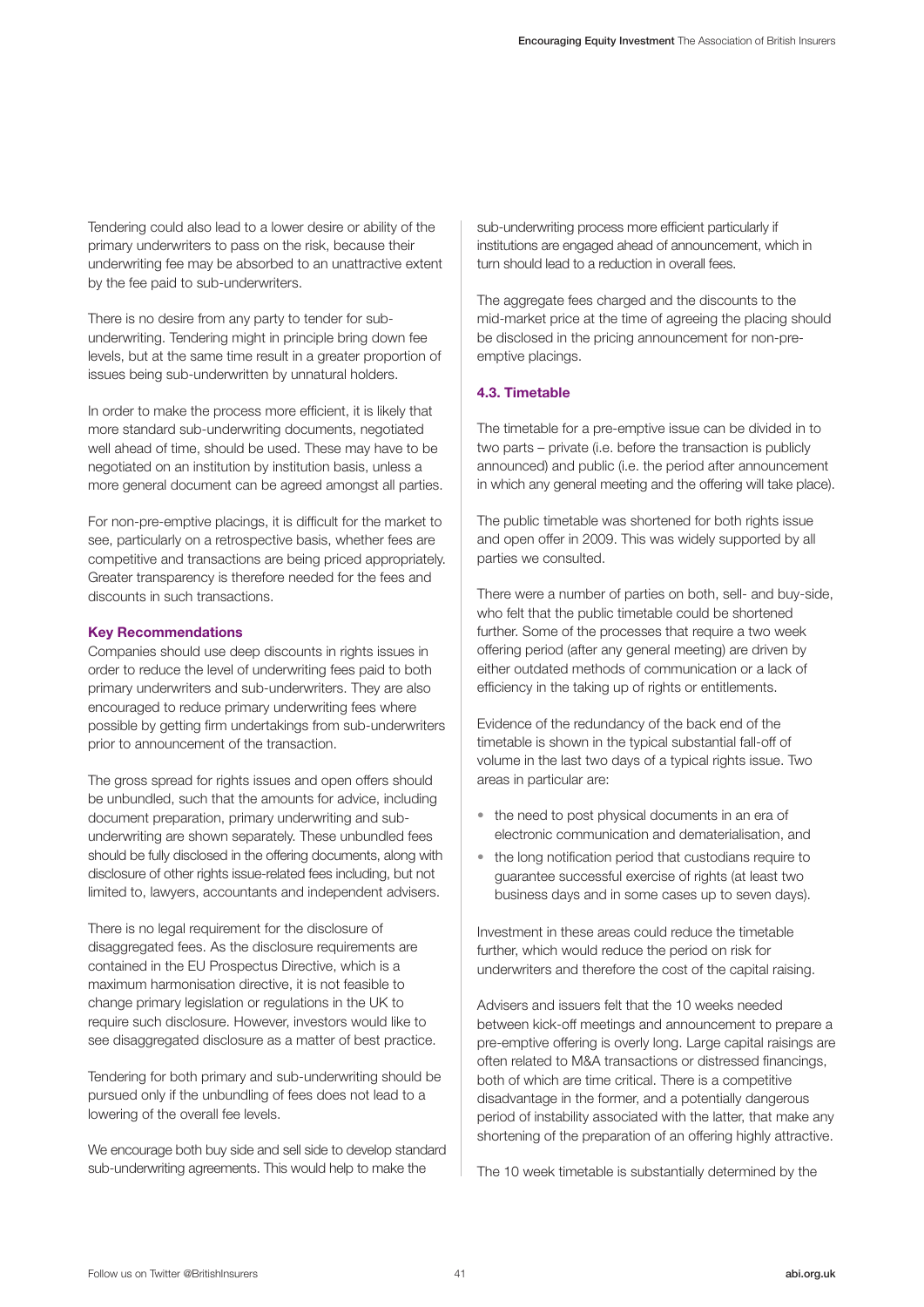documentation, preparation and review period between the Sponsors and the UKLA. It has been suggested by Sponsors and lawyers that an accelerated review process for time critical offerings, as is available in France and Spain, would add to the attractiveness and competitiveness of the UK market. They recognise that an increase in UKLA fees to provide this service would be appropriate.

#### **Conclusions**

Most parties would welcome a further shortening of the public phase of the offering timetable.

In addition, it is important to consider ways to reduce the preparation time needed for an offering requiring a prospectus.

#### **Key Recommendations**

Efforts could be made to shorten a pre-emptive offering timetable further by examining ways to eliminate physical distribution of documents and reducing the time needed by custodians to enact their clients' instructions to exercise.

The UKLA should investigate the feasibility of introducing a fast-track review process for time critical offerings. Issuers should expect to pay higher fees for any extra resources needed for the UKLA to provide this service.